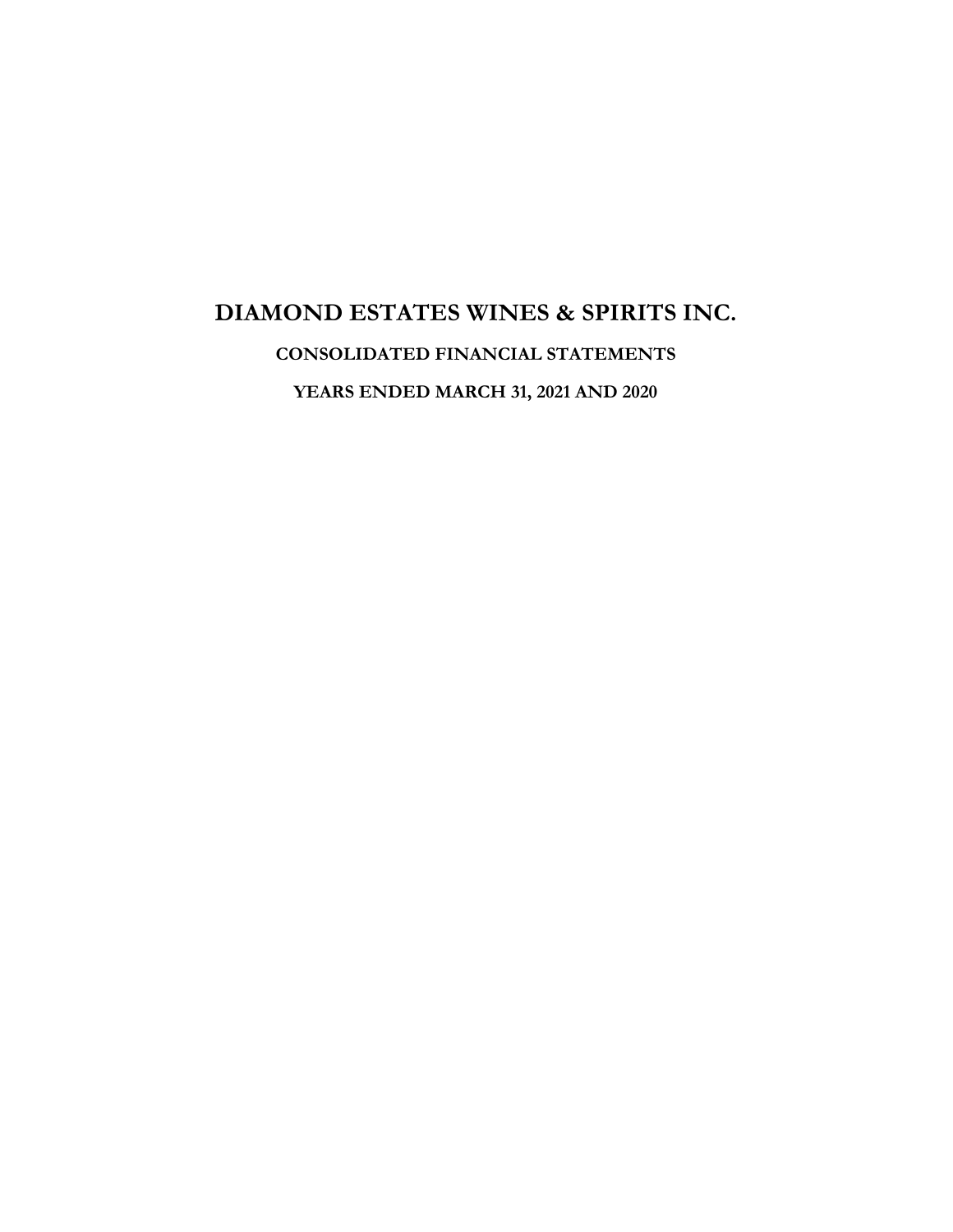

# Independent auditor's report

To the Shareholders of Diamond Estates Wines & Spirits Inc.

## **Our opinion**

In our opinion, the accompanying consolidated financial statements present fairly, in all material respects, the financial position of Diamond Estates Wines & Spirits Inc. and its subsidiaries (together, the Company) as at March 31, 2021 and 2020, and its financial performance and its cash flows for the years then ended in accordance with International Financial Reporting Standards as issued by the International Accounting Standards Board (IFRS).

### **What we have audited**

The Company's consolidated financial statements comprise:

- the consolidated statements of financial position as at March 31, 2021 and 2020;
- the consolidated statements of net loss and comprehensive loss for the years then ended;
- the consolidated statements of changes in shareholders' equity for the years then ended;
- the consolidated statements of cash flows for the years then ended; and
- the notes to the consolidated financial statements, which include significant accounting policies and other explanatory information.

## **Basis for opinion**

We conducted our audit in accordance with Canadian generally accepted auditing standards. Our responsibilities under those standards are further described in the *Auditor's responsibilities for the audit of the consolidated financial statements* section of our report.

We believe that the audit evidence we have obtained is sufficient and appropriate to provide a basis for our opinion.

### **Independence**

We are independent of the Company in accordance with the ethical requirements that are relevant to our audit of the consolidated financial statements in Canada. We have fulfilled our other ethical responsibilities in accordance with these requirements.

### **Other information**

Management is responsible for the other information. The other information comprises the Management's Discussion and Analysis.

PricewaterhouseCoopers LLP PwC Centre, 354 Davis Road, Suite 600, Oakville, Ontario, Canada L6J 0C5 T: +1 905 815 6300, F: +1 905 815 6499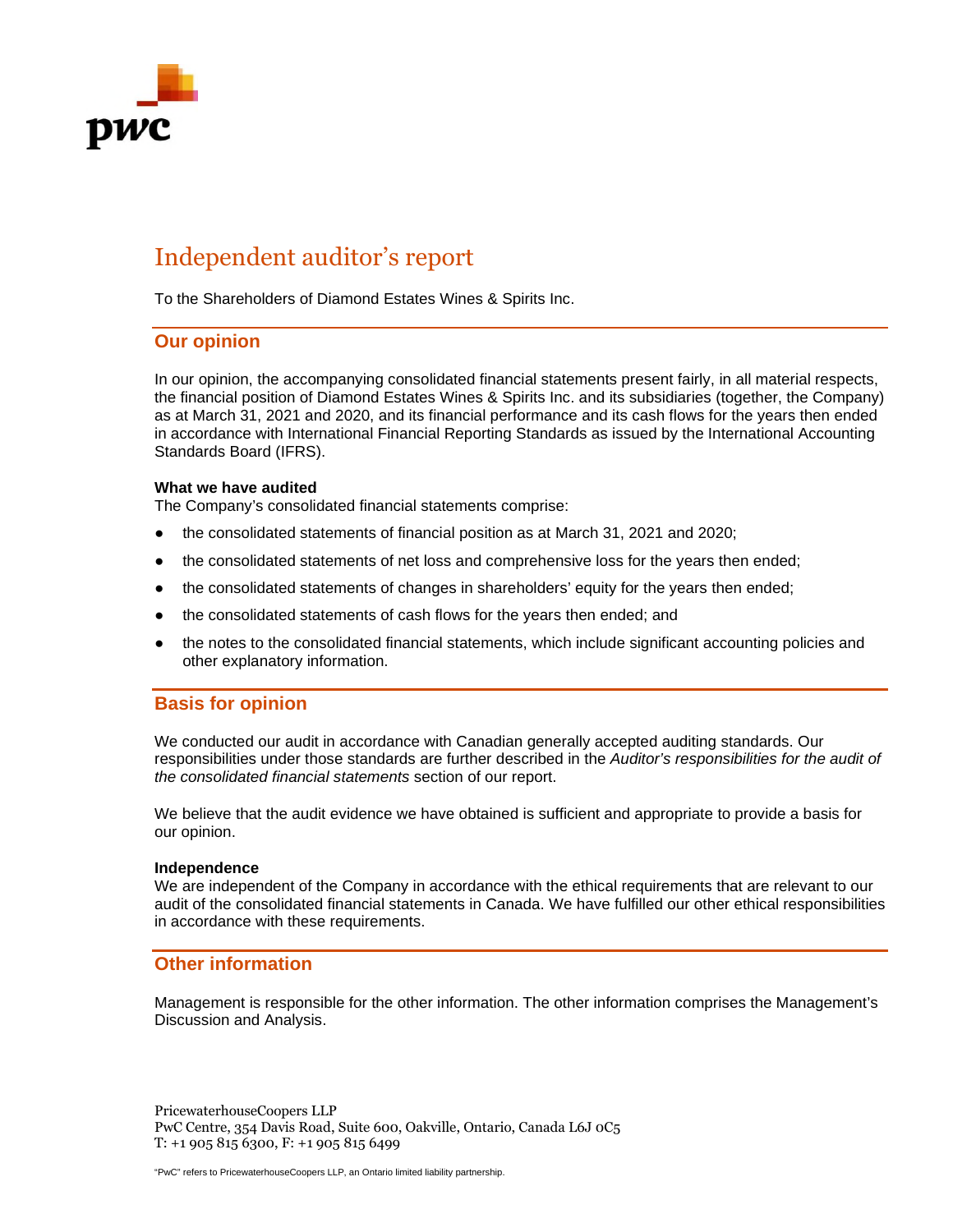

Our opinion on the consolidated financial statements does not cover the other information and we do not express any form of assurance conclusion thereon.

In connection with our audit of the consolidated financial statements, our responsibility is to read the other information identified above and, in doing so, consider whether the other information is materially inconsistent with the consolidated financial statements or our knowledge obtained in the audit, or otherwise appears to be materially misstated.

If, based on the work we have performed, we conclude that there is a material misstatement of this other information, we are required to report that fact. We have nothing to report in this regard.

### **Responsibilities of management and those charged with governance for the consolidated financial statements**

Management is responsible for the preparation and fair presentation of the consolidated financial statements in accordance with IFRS, and for such internal control as management determines is necessary to enable the preparation of consolidated financial statements that are free from material misstatement, whether due to fraud or error.

In preparing the consolidated financial statements, management is responsible for assessing the Company's ability to continue as a going concern, disclosing, as applicable, matters related to going concern and using the going concern basis of accounting unless management either intends to liquidate the Company or to cease operations, or has no realistic alternative but to do so.

Those charged with governance are responsible for overseeing the Company's financial reporting process.

### **Auditor's responsibilities for the audit of the consolidated financial statements**

Our objectives are to obtain reasonable assurance about whether the consolidated financial statements as a whole are free from material misstatement, whether due to fraud or error, and to issue an auditor's report that includes our opinion. Reasonable assurance is a high level of assurance, but is not a guarantee that an audit conducted in accordance with Canadian generally accepted auditing standards will always detect a material misstatement when it exists. Misstatements can arise from fraud or error and are considered material if, individually or in the aggregate, they could reasonably be expected to influence the economic decisions of users taken on the basis of these consolidated financial statements.

As part of an audit in accordance with Canadian generally accepted auditing standards, we exercise professional judgment and maintain professional skepticism throughout the audit. We also:

Identify and assess the risks of material misstatement of the consolidated financial statements, whether due to fraud or error, design and perform audit procedures responsive to those risks, and obtain audit evidence that is sufficient and appropriate to provide a basis for our opinion. The risk of not detecting a material misstatement resulting from fraud is higher than for one resulting from error,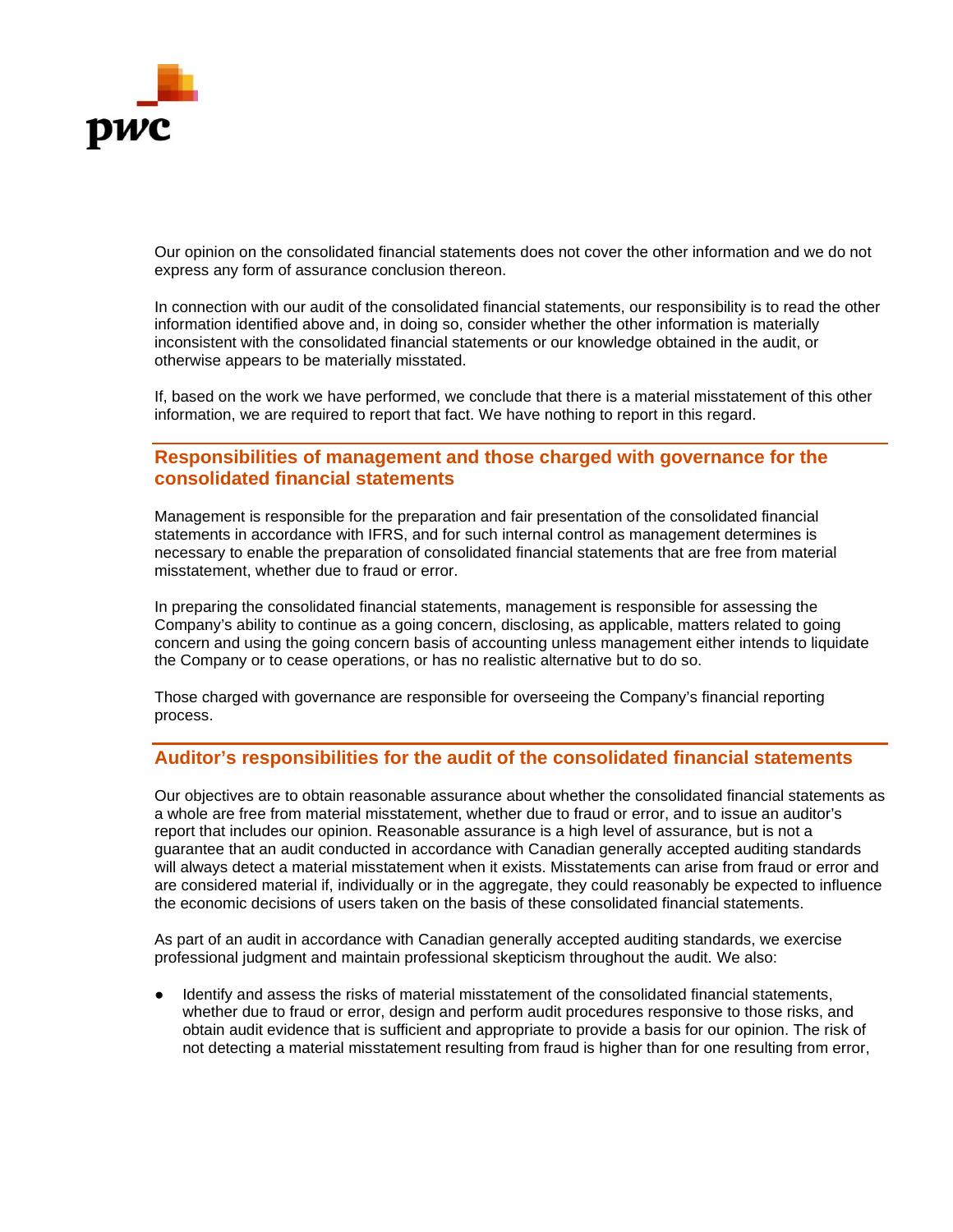

as fraud may involve collusion, forgery, intentional omissions, misrepresentations, or the override of internal control.

- Obtain an understanding of internal control relevant to the audit in order to design audit procedures that are appropriate in the circumstances, but not for the purpose of expressing an opinion on the effectiveness of the Company's internal control.
- Evaluate the appropriateness of accounting policies used and the reasonableness of accounting estimates and related disclosures made by management.
- Conclude on the appropriateness of management's use of the going concern basis of accounting and, based on the audit evidence obtained, whether a material uncertainty exists related to events or conditions that may cast significant doubt on the Company's ability to continue as a going concern. If we conclude that a material uncertainty exists, we are required to draw attention in our auditor's report to the related disclosures in the consolidated financial statements or, if such disclosures are inadequate, to modify our opinion. Our conclusions are based on the audit evidence obtained up to the date of our auditor's report. However, future events or conditions may cause the Company to cease to continue as a going concern.
- Evaluate the overall presentation, structure and content of the consolidated financial statements, including the disclosures, and whether the consolidated financial statements represent the underlying transactions and events in a manner that achieves fair presentation.
- Obtain sufficient appropriate audit evidence regarding the financial information of the entities or business activities within the Company to express an opinion on the consolidated financial statements. We are responsible for the direction, supervision and performance of the group audit. We remain solely responsible for our audit opinion.

We communicate with those charged with governance regarding, among other matters, the planned scope and timing of the audit and significant audit findings, including any significant deficiencies in internal control that we identify during our audit.

We also provide those charged with governance with a statement that we have complied with relevant ethical requirements regarding independence, and to communicate with them all relationships and other matters that may reasonably be thought to bear on our independence, and where applicable, related safeguards.

The engagement partner on the audit resulting in this independent auditor's report is Robert Sawyer.

### **/s/PricewaterhouseCoopers LLP**

Chartered Professional Accountants, Licensed Public Accountants

Oakville, Ontario July 22, 2021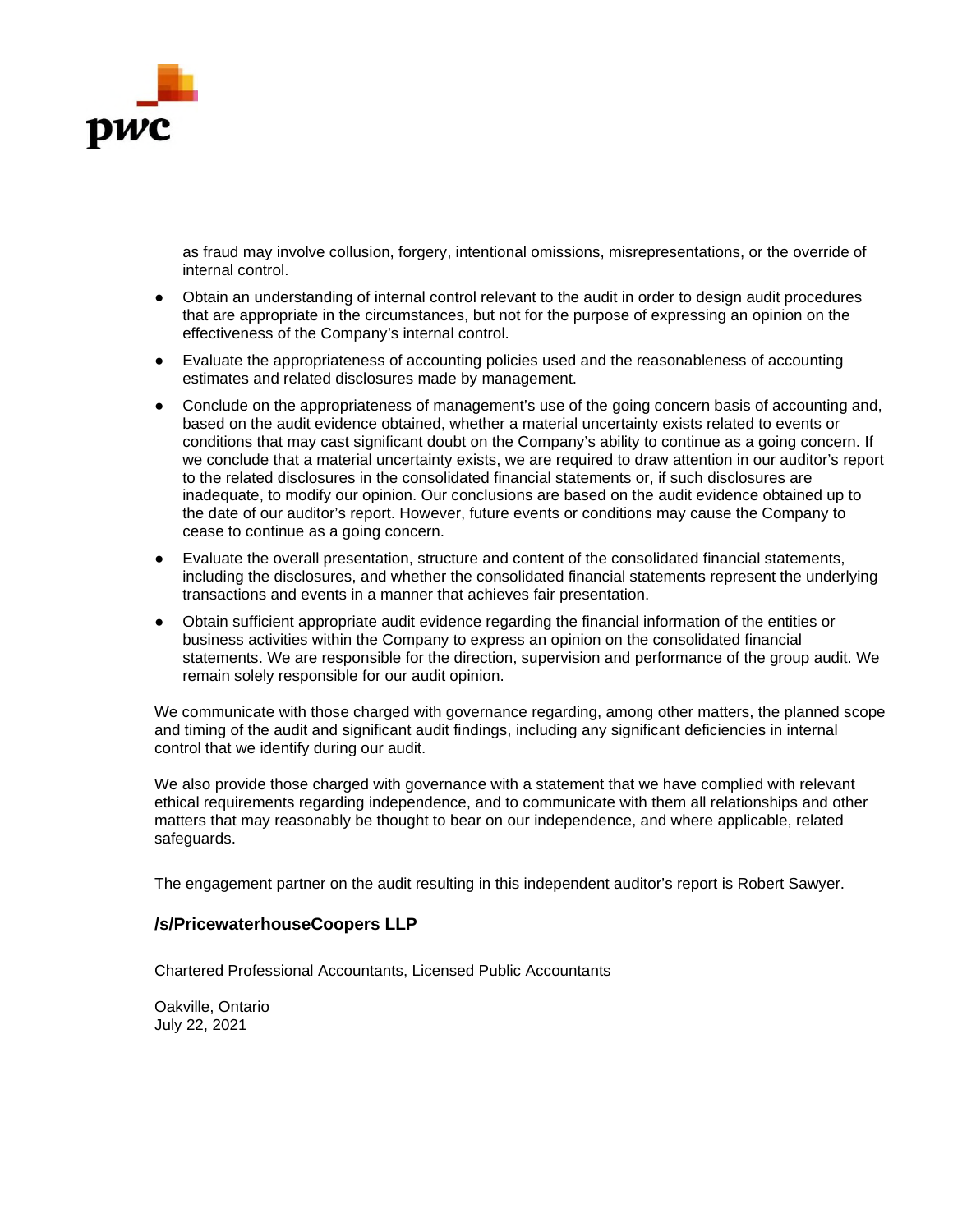## **DIAMOND ESTATES WINES & SPIRITS INC. CONSOLIDATED STATEMENTS OF FINANCIAL POSITION AS AT MARCH 31, 2021 AND 2020**

|                                                    | 2021            | 2020                         |
|----------------------------------------------------|-----------------|------------------------------|
| <b>ASSETS</b>                                      |                 |                              |
| Current:                                           |                 |                              |
| Accounts receivable (Note 5)                       | 2,684,546<br>\$ | 3,406,053<br>$\mathbb S$     |
| Inventories (Note 6)                               | 23,418,282      | 22,099,156                   |
| Prepaid expenses                                   | 254,101         | 266,146                      |
|                                                    | 26,356,929      | 25,771,355                   |
| Long term:                                         |                 |                              |
| Property, plant and equipment (Note 8)             | 17,697,058      | 18,208,422                   |
| Right-of-use assets (Note 9)                       | 3,180,600       | 3,166,836                    |
| Intangible assets (Note 10)                        | 2,585,404       | 2,804,615                    |
|                                                    | 49,819,991      | 49, 951, 228<br>$\mathbb{S}$ |
| <b>LIABILITIES</b>                                 |                 |                              |
| Current:                                           |                 |                              |
| Accounts payable and accrued liabilities (Note 11) | 4,734,792<br>\$ | 7,220,669<br>\$              |
| Current portion of term loans payable (Note 12)    | 799,851         | 19,161,412                   |
| Current portion of lease liabilities (Note 13)     | 420,811         | 382,730                      |
|                                                    | 5,955,454       | 26,764,811                   |
| Long term:                                         |                 |                              |
| Term loans payable (Note 12)                       | 22,990,244      |                              |
| Lease liabilities (Note 13)                        | 2,686,996       | 2,740,675                    |
|                                                    | 31,632,694      | 29,505,486                   |
| <b>SHAREHOLDERS' EQUITY</b>                        |                 |                              |
| Common shares (Note 14)                            | 27,690,705      | 27,690,705                   |
| Contributed surplus                                | 1,581,984       | 1,205,216                    |
| Accumulated deficit                                | (11, 085, 392)  | (8,450,179)                  |
|                                                    | 18, 187, 297    | 20,445,742                   |
|                                                    | 49,819,991      | 49,951,228<br>\$             |
|                                                    |                 |                              |

**Subsequent event** (Note 23)

*The accompanying notes form an integral part of these consolidated financial statements*

### **Approved on behalf of the Board:**

*"David Beutel"* Director *"Keith Harris"* Director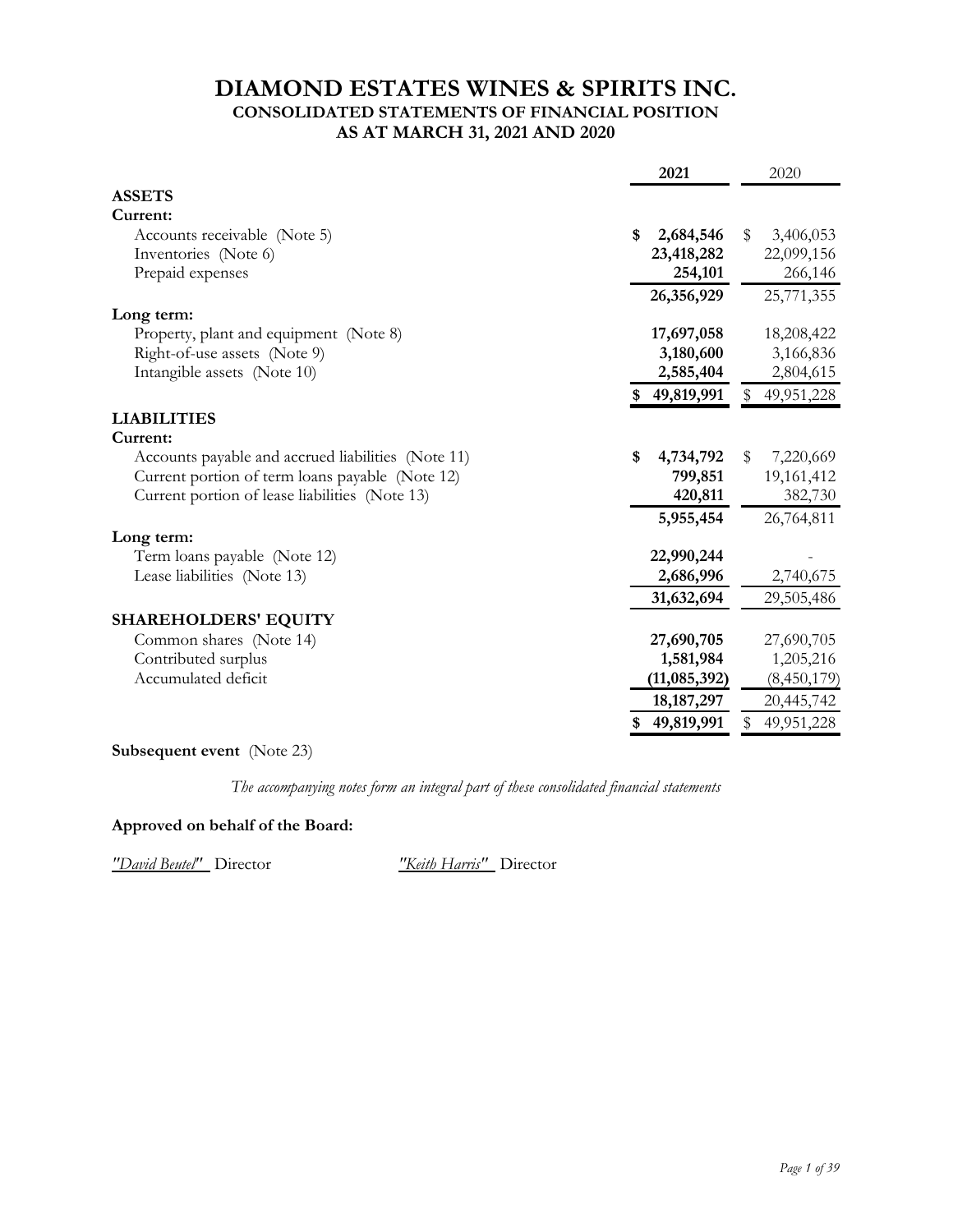## **DIAMOND ESTATES WINES & SPIRITS INC. CONSOLIDATED STATEMENTS OF NET LOSS AND COMPREHENSIVE LOSS YEARS ENDED MARCH 31, 2021 AND 2020**

|                                                                       | 2021          | 2020              |
|-----------------------------------------------------------------------|---------------|-------------------|
| Revenue                                                               | 25,552,514    | 26,794,230<br>\$  |
| Cost of sales                                                         |               |                   |
| Change in inventories of finished goods and raw materials consumed    | 14,113,021    | 13,700,815        |
| Freight in & royalties in and other                                   | 908,350       | 980,850           |
| Depreciation of property, plant and equipment and right-of-use assets |               |                   |
| used in production (Notes 8 & 9)                                      | 530,753       | 760,827           |
|                                                                       | 15,552,124    | 15,442,492        |
| Gross profit                                                          | 10,000,390    | 11,351,738        |
| <b>Expenses</b>                                                       |               |                   |
| Employee compensation and benefits                                    | 4,700,316     | 6,709,616         |
| General and administrative                                            | 3,076,425     | 3,585,660         |
| Advertising and promotion                                             | 919,368       | 1,745,664         |
| Delivery and warehousing                                              | 987,755       | 821,852           |
| Interest                                                              | 939,660       | 1,113,986         |
| Financing costs (Note 15(d))                                          | 341,337       | 135,050           |
| Depreciation of property, plant and equipment and right-of-use assets |               |                   |
| used in selling and administration (Notes 8 & 9)                      | 576,770       | 585,231           |
| Amortization of intangible assets (Note 10)                           | 339,380       | 344,277           |
| Share based compensation (Note 15(d))                                 | 330,433       | 528,338           |
|                                                                       | 12,211,444    | 15,569,674        |
| Loss before undernoted item                                           | (2,211,054)   | (4,217,936)       |
| Restructuring charges                                                 | (578, 586)    |                   |
| Gain on sale of capital assets                                        | 154,427       | 10,897            |
| Loss before income taxes                                              | (2,635,213)   | (4,207,039)       |
| Income taxes (recovery) (Note 17)                                     |               | (21,000)          |
| Net loss and comprehensive loss                                       | (2,635,213)   | (4,186,039)<br>\$ |
| Basic and diluted loss per share (Note $14(a)$ )                      | (0.013)<br>\$ | (0.021)<br>\$     |

*The accompanying notes form an integral part of these consolidated financial statements*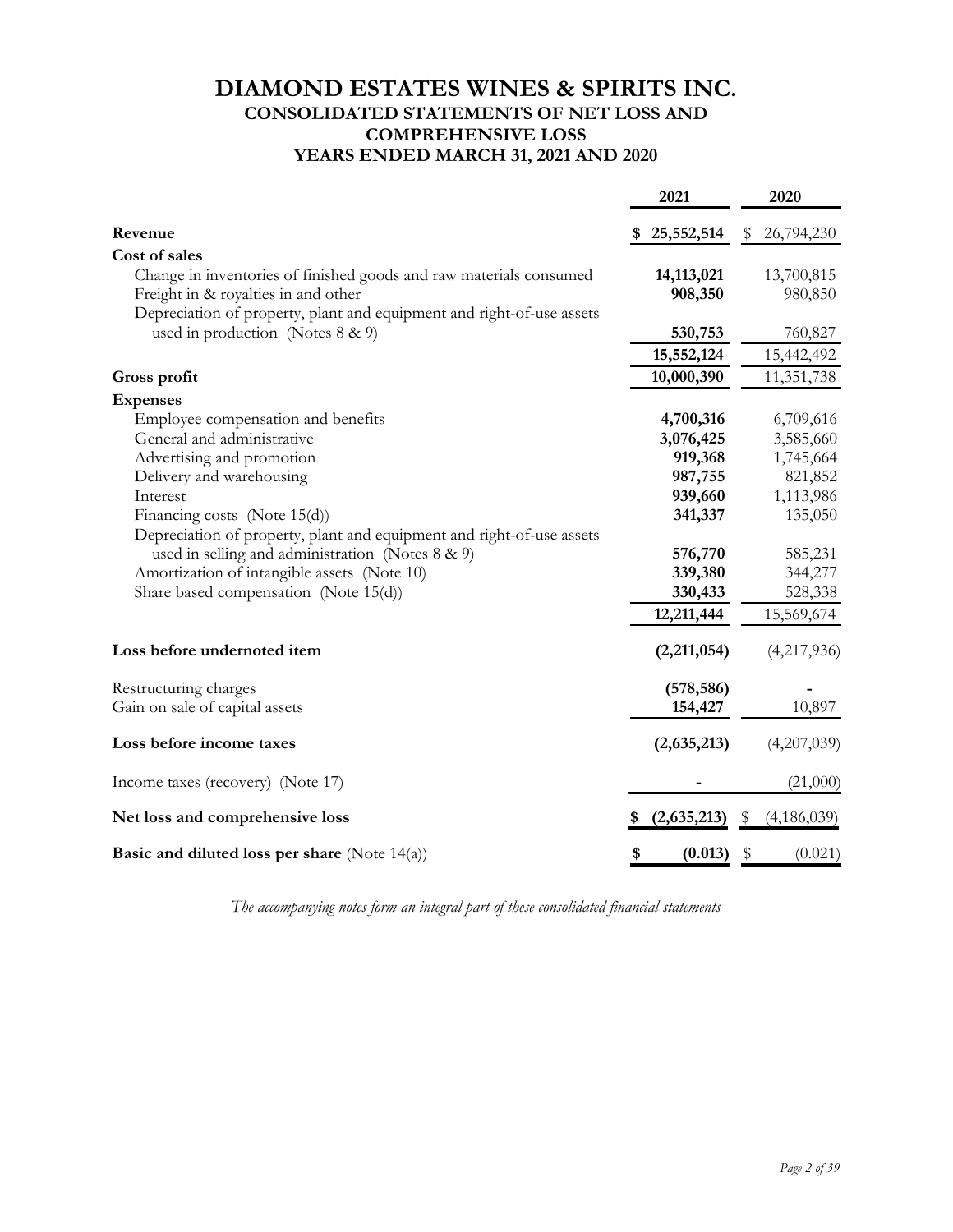## **DIAMOND ESTATES WINES & SPIRITS INC. CONSOLIDATED STATEMENTS OF CHANGES IN SHAREHOLDERS' EQUITY YEARS ENDED MARCH 31, 2021 AND 2020**

|                                                         | <b>Note</b> | Common shares<br><b>Shares</b> | Amount        | Contributed<br>surplus | Accumulated<br>deficit | Total                      |  |
|---------------------------------------------------------|-------------|--------------------------------|---------------|------------------------|------------------------|----------------------------|--|
| As at April 1, 2019                                     |             | 148,511,746                    | \$19,157,313  | 747,081<br>\$          | \$                     | $(4,264,140)$ \$15,640,254 |  |
| Net loss and<br>comprehensive loss                      |             |                                |               |                        | (4,186,039)            | (4,186,039)                |  |
| Share based<br>compensation                             | 15(a, d)    |                                |               | 528,338                |                        | 528,338                    |  |
| Proceeds on issuance of<br>common shares                | 14(a)       | 49,133,805                     | 9,335,423     |                        |                        | 9,335,423                  |  |
| Share issuance costs                                    | 14(a)       |                                | (1, 112, 234) |                        |                        | (1, 112, 234)              |  |
| Settlement of deferred                                  |             |                                |               |                        |                        |                            |  |
| share units                                             | 16          | 360,015                        | 70,203        | (70,203)               |                        |                            |  |
| Exercise of options                                     | 15(b)       | 2,000,000                      | 240,000       |                        |                        | 240,000                    |  |
| As at March 31, 2020                                    |             | 200,005,566                    | 27,690,705    | 1,205,216              | (8,450,179)            | 20,445,742                 |  |
| Net loss and<br>comprehensive loss                      |             |                                |               |                        | (2,635,213)            | (2,635,213)                |  |
| Share based<br>compensation and<br>financing costs from |             |                                |               |                        |                        |                            |  |
| warrant issuance                                        | 15(a, d)    |                                |               | 376,768                |                        | 376,768                    |  |
| As at March 31, 2021                                    |             | 200,005,566                    | \$27,690,705  | 1,581,984<br>S         | \$ (11,085,392)        | \$18,187,297               |  |

*The accompanying notes form an integral part of these consolidated financial statements*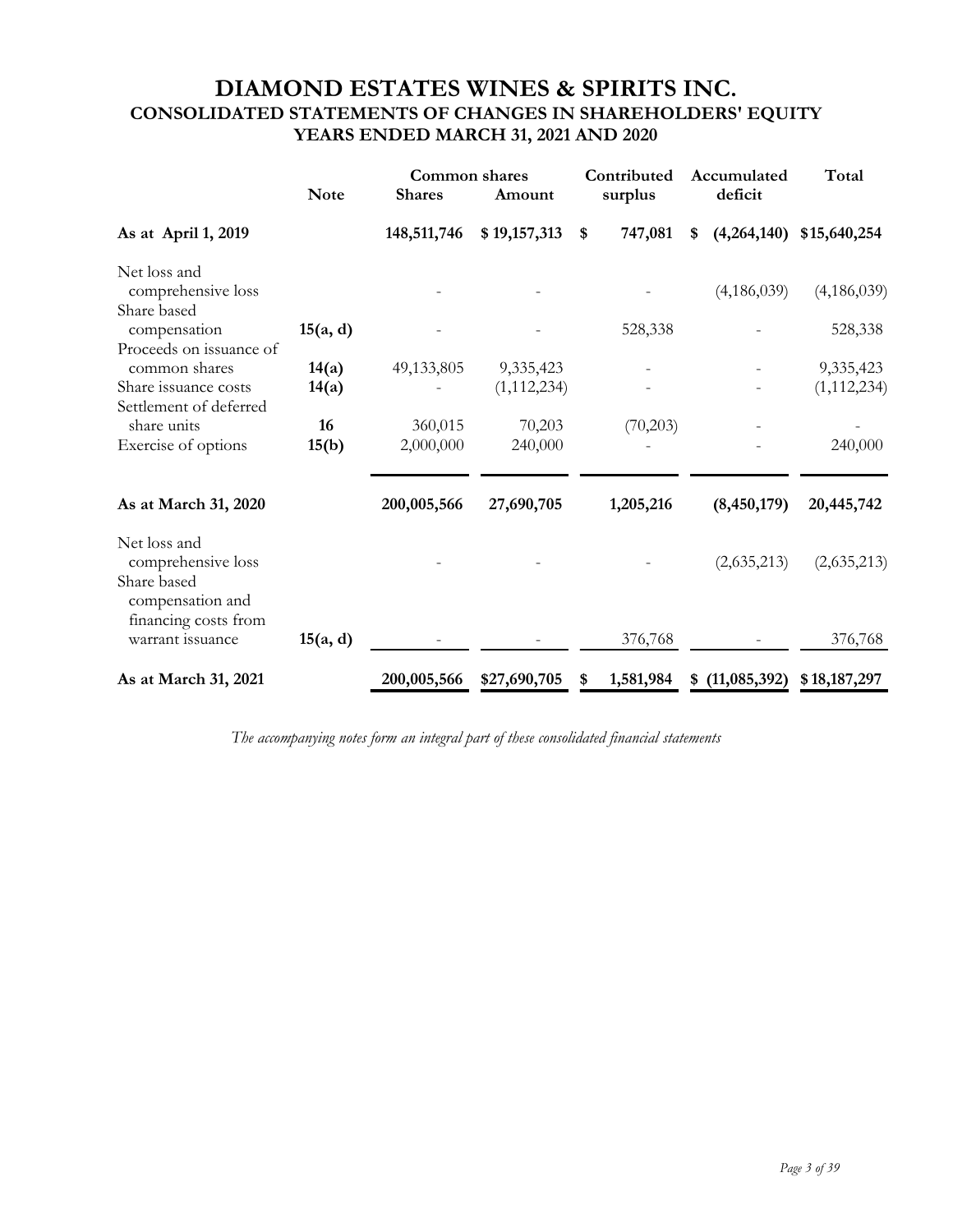## **DIAMOND ESTATES WINES & SPIRITS INC. CONSOLIDATED STATEMENTS OF CASH FLOWS YEARS ENDED MARCH 31, 2021 AND 2020**

| 2021                                                                       |  |    |               |  |  |
|----------------------------------------------------------------------------|--|----|---------------|--|--|
| <b>Operating activities</b>                                                |  |    |               |  |  |
| Net loss<br>$(2,635,213)$ \$<br>\$                                         |  |    | (4,186,039)   |  |  |
| Add (deduct) items not affecting cash                                      |  |    |               |  |  |
| Depreciation of property, plant and equipment and right-of-use             |  |    |               |  |  |
| assets<br>1,107,523                                                        |  |    | 1,346,058     |  |  |
| 339,380<br>Amortization of intangible assets                               |  |    | 344,277       |  |  |
| Amortization of deferred financing costs<br>73,634                         |  |    | 43,329        |  |  |
| (Gain) loss on disposal of capital assets<br>(154, 427)                    |  |    | (10, 897)     |  |  |
| Share based compensation and financing costs from warrant issue<br>376,768 |  |    | 528,338       |  |  |
| Recovery of deferred income taxes                                          |  |    | (21,000)      |  |  |
| 939,660<br>Interest expense                                                |  |    | 1,113,986     |  |  |
| Interest paid<br>(939, 660)                                                |  |    | (1, 113, 986) |  |  |
| (892, 335)                                                                 |  |    | (1,955,934)   |  |  |
| Change in non-cash working capital items                                   |  |    |               |  |  |
| Accounts receivable<br>721,507                                             |  |    | (478, 899)    |  |  |
| Inventories<br>(1,120,222)                                                 |  |    | (2,690,865)   |  |  |
| 12,045<br>Prepaid expenses                                                 |  |    | (33, 554)     |  |  |
| Accounts payable and accrued liabilities<br>(2,346,855)                    |  |    | 817,359       |  |  |
| (3,625,860)                                                                |  |    | (4,341,893)   |  |  |
| <b>Investing activities</b>                                                |  |    |               |  |  |
| (360, 969)<br>Purchase of property, plant and equipment                    |  |    | (280, 131)    |  |  |
| Purchase of intangible assets<br>(120, 169)                                |  |    | (8,270)       |  |  |
| Repayment of note payable                                                  |  |    | (550,000)     |  |  |
| (481, 138)                                                                 |  |    | (838, 401)    |  |  |
| <b>Financing activities</b>                                                |  |    |               |  |  |
| Repayment of lease liabilities<br>(448, 051)                               |  |    | (411, 844)    |  |  |
| Deferred financing costs paid<br>(88, 325)                                 |  |    |               |  |  |
| Net borrowings (repayments) on revolving term loan<br>2,268,374            |  |    | (2,371,051)   |  |  |
| (375,000)<br>Repayment on non-revolving term loan                          |  |    | (500,000)     |  |  |
| Proceeds from issuance of common shares, net of share issuance costs       |  |    | 8,223,189     |  |  |
| Proceeds on exercise of options                                            |  |    | 240,000       |  |  |
| Proceeds under BCAP non-revolving term loan<br>2,750,000                   |  |    |               |  |  |
| 4,106,998                                                                  |  |    | 5,180,294     |  |  |
| Change in cash                                                             |  |    |               |  |  |
| Cash, beginning of year                                                    |  |    |               |  |  |
| Cash, end of year<br>\$                                                    |  | \$ |               |  |  |

## **Non-cash transactions: (Note 22)**

*The accompanying notes form an integral part of these consolidated financial statements*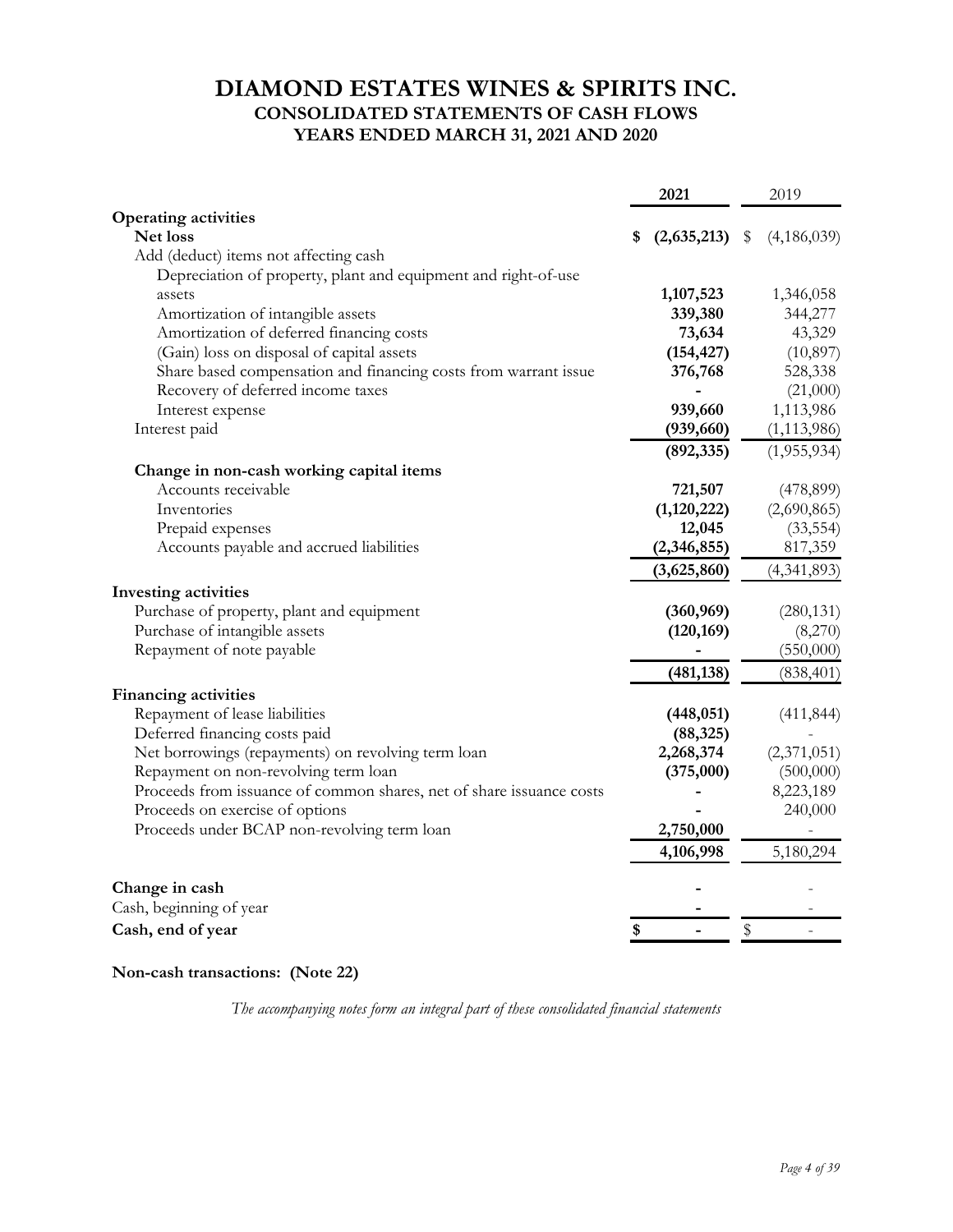### 1. **NATURE OF OPERATIONS**

(a) Diamond Estates Wines & Spirits Inc. ("Diamond" or the "Company") is a public company listed on the TSX-V whose shares trade under the symbol "DWS.V". Its principal business activities include the production, marketing and sale of wine, and through its agency division, operating as Trajectory Beverage Partners ("TBP"), distribution and marketing activities for various beverage alcohol brands that it represents in Canada. The address of the Company's registered office and principal place of business is 1067 Niagara Stone Road, Niagara-On-The-Lake, Ontario, L0S 1J0. The operations and principal place of business of TBP are located at 100-435 North Service Road West, Oakville, Ontario, L6M 4X8.

### (b) **COVID-19 pandemic:**

In March 2020, the World Health Organization characterized the outbreak of the novel strain of coronavirus, specifically identified as COVID-19, as a global pandemic. This has resulted in governments enacting emergency measures to combat the spread of the virus. These measures, which include the implementation of travel bans, self-imposed quarantine periods and social distancing, have caused material disruption to business, resulting in a global economic slowdown. Equity markets have experienced significant volatility and the governments and central banks have reacted with significant monetary and fiscal interventions designed to stabilize economic conditions.

These changes have had direct impacts on the Company's business, reducing sales from winery retail (including fewer international visitors), on-premise licensee business, contracts and export channels. The loss of business in those channels has been partially compensated for by increased sales from grocery retail, online, direct delivery and curbside pickups. In order to adapt to this new reality, the Company's retail operations have changed with the introduction of physical distancing, reduced density and a modified shopping experience in all retail locations. This includes touchless retail, limited product tastings and greater use of external physical resources (patios, event canopies and outdoor venues).

Depending on the duration and extent of the ongoing impact of COVID-19, this could materially impact our customers and their demand for our products, our supply chains, lease agreements, banking agreements and related covenants *(see note 12)*. This in turn may have a direct impact on the Company's operating results, cash flows and financial position.

### 2. **SIGNIFICANT ACCOUNTING POLICIES**

### (a) **Basis of presentation and statement of compliance**

These consolidated financial statements have been prepared in compliance with International Financial Reporting Standards ("IFRS") as issued by the International Accounting Standards Board ("IASB"). They were authorized for issuance by the Board of Directors on July 22, 2021.

The currency of presentation for these consolidated financial statements is the Canadian dollar, which is also the functional currency of the Company.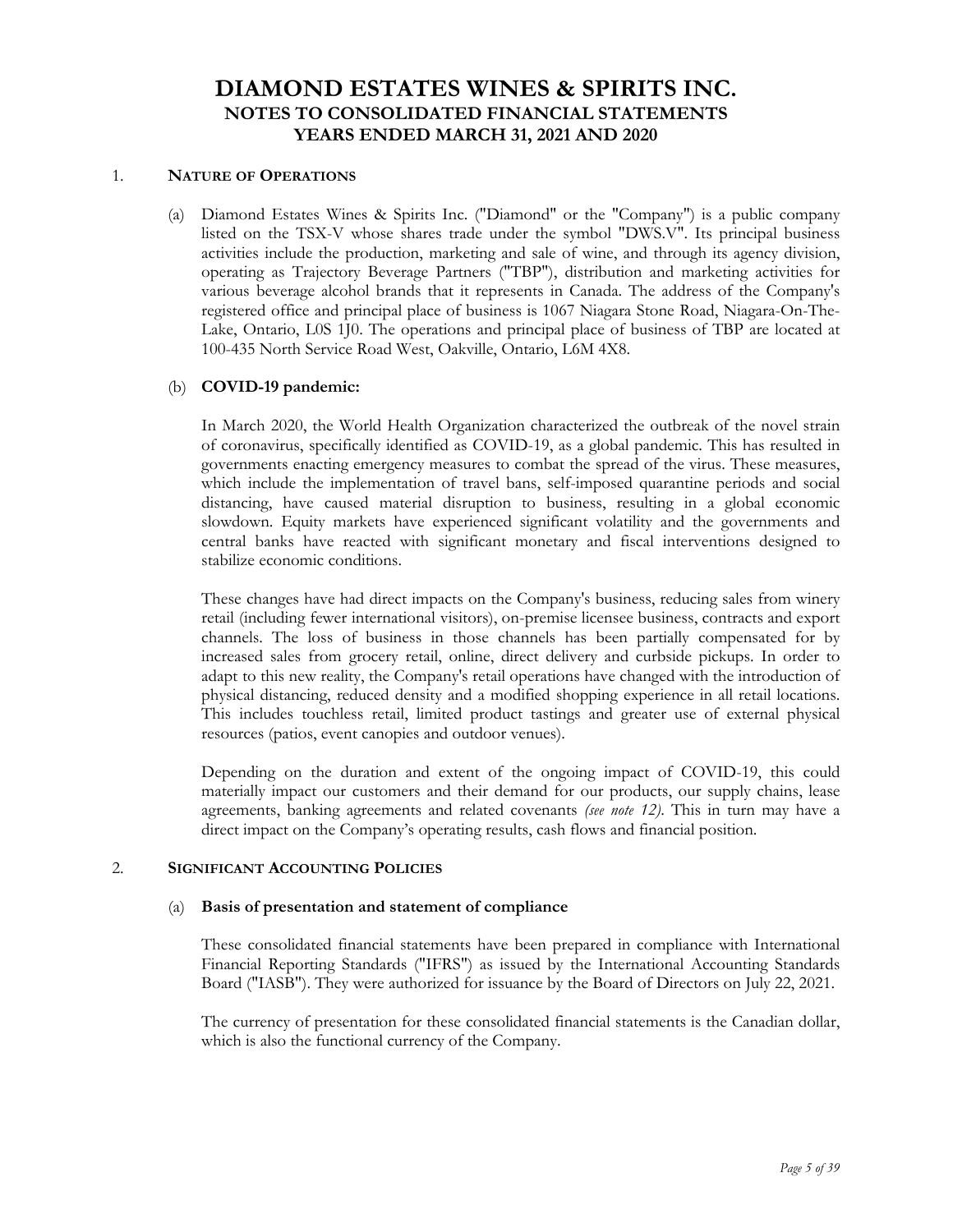### 2. **SIGNIFICANT ACCOUNTING POLICIES, CONTINUED**

### (b) **Basis of consolidation**

These consolidated financial statements include the accounts of the Company and its subsidiaries:

| $\bullet$ | Diamond Estates Wines & Spirits Ltd. | $100\%$ |
|-----------|--------------------------------------|---------|
| ٠         | De Sousa Wines Toronto Inc.          | $100\%$ |
|           | Backyard Vineyards Corp.             | $100\%$ |

A subsidiary is an entity controlled by the Company. Control exists when the Company has power over an investee, is exposed, or has rights, to variable returns from its involvement with the investee and has the ability to use its power over the investee to affect its returns. The financial statements of a subsidiary are included in the consolidated financial statements from the date that control commences until the date that control ceases. The accounting policies of subsidiaries are changed when necessary to align them with the policies applied by the Company in these consolidated financial statements. All intercompany balances, income and expenses, and unrealized gains and losses resulting from intercompany transactions are eliminated in full.

### (c) **Financial instruments**

The Company's financial assets consist entirely of accounts receivable. The Company's financial liabilities consist of accounts payable and accrued liabilities and term loans payable.

### **(i) Measurement of financial instruments**

Financial instruments are classified into one of the following categories:

- Assets and liabilities at amortized cost
- Fair value through profit or loss ("FVTPL")
- Fair value through other comprehensive income ("FVOCI")

Subsequent measurement of financial instruments is based on their initial classification. Financial instruments classified as assets and liabilities at amortized cost

Transaction costs related to financial assets and liabilities at FVTPL are recognized in profit and loss. When incurred, transaction costs are deducted against the fair value of all the other financial instruments on initial recognition.

The fair values of accounts receivable and accounts payable and accrued liabilities approximate their fair values due to the short-term or demand nature of these instruments. The fair values of the term loans approximate their carrying values as the contracted lending rates approximate the rates currently available for similar borrowing arrangements.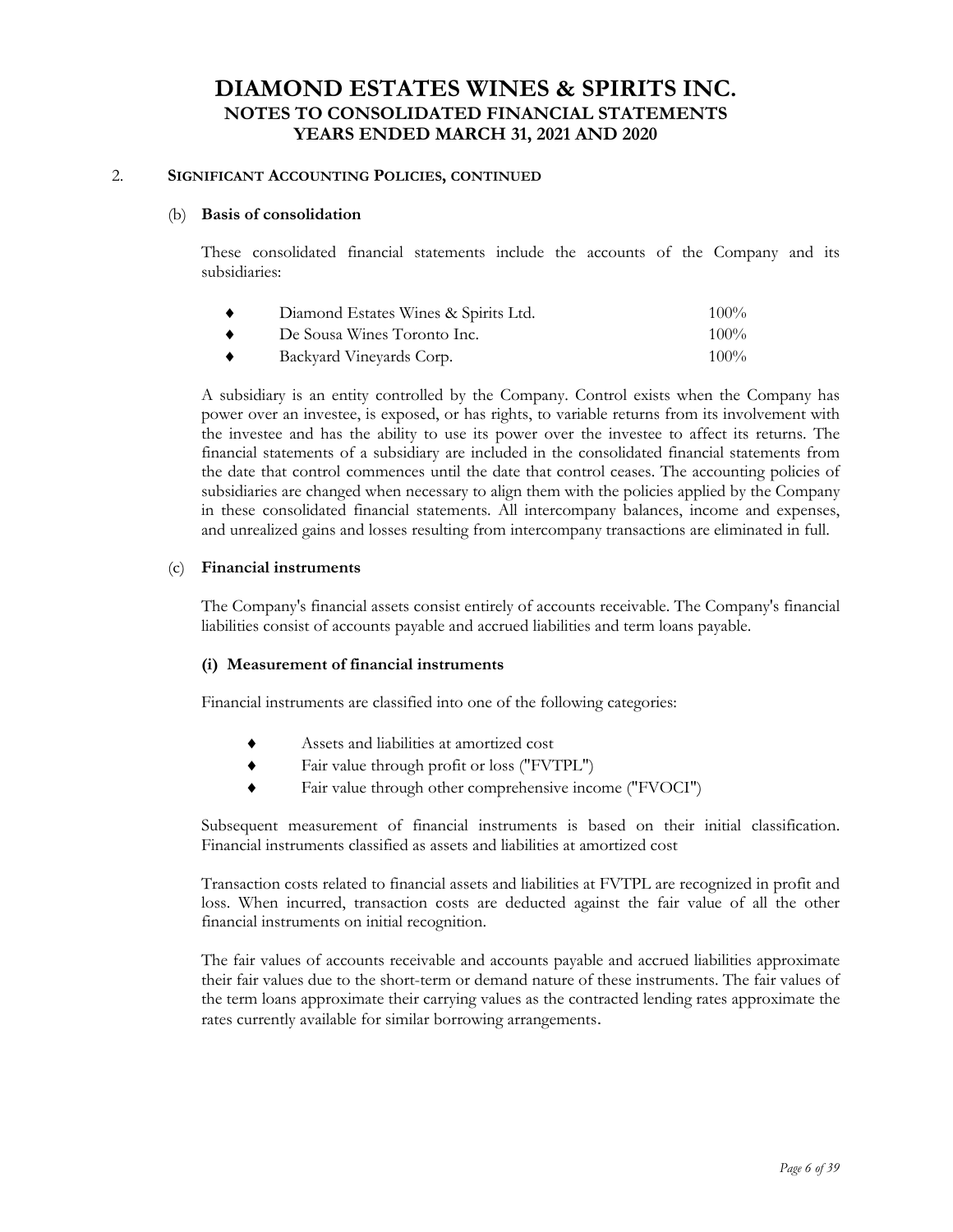### 2. **SIGNIFICANT ACCOUNTING POLICIES, CONTINUED**

### (c) **Financial instruments, continued**

### **(ii) Impairment of financial assets**

Financial assets are assessed for indicators of impairment at the end of each reporting period.

An expected credit loss model for financial assets is used under IFRS 9 in order to record allowances for loss. Under the model, expected credit losses are provided for on a forwardlooking basis and are based on past history, current market conditions and estimates requiring management judgment. Applying the expected credit loss model on adoption of IFRS 9 did not have a significant impact on the Company's consolidated financial statements.

### **(iii) Hedge accounting**

The Company has chosen not to apply hedge accounting to any of its derivative financial instruments. As a result of this policy choice, these derivative instruments are recorded initially and subsequently at fair value and the change in fair value is recorded directly in the consolidated statements of net loss and comprehensive loss. There were no such derivative instruments outstanding at March 31, 2021 and 2020.

### (d) **Inventory**

Inventory that is purchased by the Company, including raw materials and wine, is valued at the lower of cost and net realizable value, with cost being determined on an average basis. Grapes produced from vineyards controlled by the Company that are part of inventory are measured at their fair value less costs to sell at the point of harvest. Inventory that is purchased by TBP is valued at the lower of cost and net realizable value, with cost being determined on a first-in, first-out basis.

Inventory of wine that is produced by the Company is valued at the lower of cost and net realizable value, with cost being determined on an average cost basis.

Inventories include all costs to purchase, convert and bring the inventories to their present location and condition. Such costs include purchase price net of discounts and rebates, applicable duties and taxes, transport and handling costs.

The Company tracks other inventory costs, such as direct labour, fixed and variable production overhead, including depreciation of production equipment, maintenance of production buildings and equipment and production management. These costs are allocated to inventory on a per litre basis.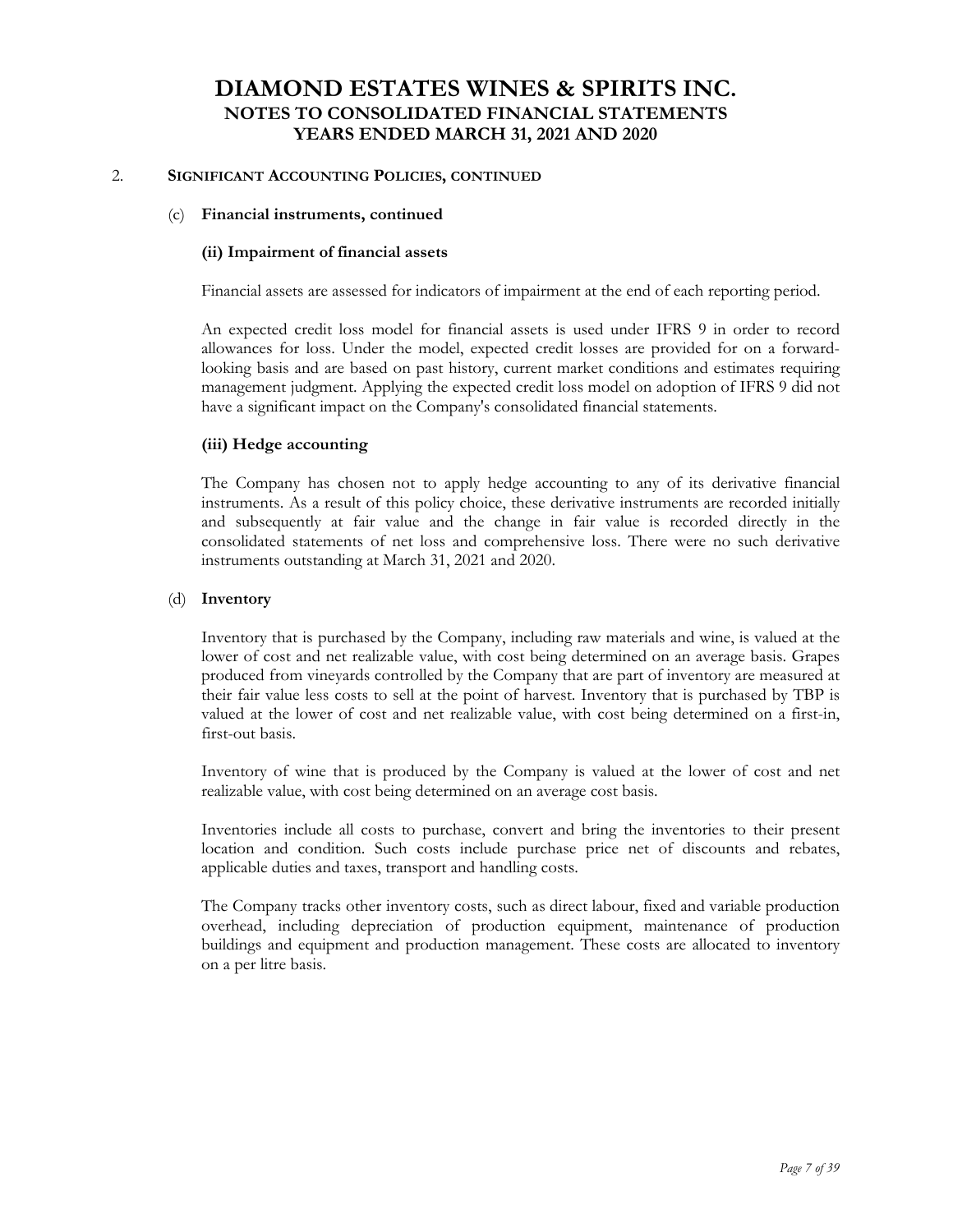### 2. **SIGNIFICANT ACCOUNTING POLICIES, CONTINUED**

### (e) **Property, plant and equipment**

Depreciation is computed using the following annual rates and methods, which reflect the estimated useful life of the assets as follows:

- 
- 
- Machinery and equipment 5 to 40 years straight-line
- Leasehold improvements Straight-line over term of lease
- ◆ Vehicles 3 to 5 years straight-line
- Computer equipment 5 years straight-line

Buildings 40 years straight-line

- Vines 20 years straight-line
	-
	-
	-
	-

### (f) **Biological assets**

The Company measures biological assets, consisting of grapes grown on vineyards controlled by the Company, at cost, which approximates fair value as there has been minimal biological transformation since the initial cost incurrence. The initial costs incurred are comprised of direct expenditures required to enable the biological transformation of agricultural produce.

At the point of harvest, the fair value of biological assets is determined by reference to local market prices for grapes of a similar quality and the same varietal. At this point, agricultural produce is measured at fair value less cost to sell, which becomes the basis for the cost of inventories after harvest.

Gains or losses arising from a change in fair value less costs to sell are included in the consolidated statements of income and comprehensive income in the period in which they arise.

### (g) **Intangible assets**

Intangible assets acquired separately are initially recorded at fair market value and subsequently at cost less accumulated amortization and impairment losses. Subsequent expenditures on development and maintenance of computer software are expensed as incurred.

Intangible assets with finite lives are amortized straight line over their useful economic lives as follows:

| Distribution rights | 11      | years |
|---------------------|---------|-------|
| Customer lists      |         | years |
| Trademarks          |         | years |
| Computer software   | $1 - 5$ | years |
| Website             | b.      | vears |

Gains and losses arising from derecognition of an intangible asset are measured as the difference between the net disposal proceeds and the carrying amount of the asset and are recognized in profit and loss when the asset is derecognized.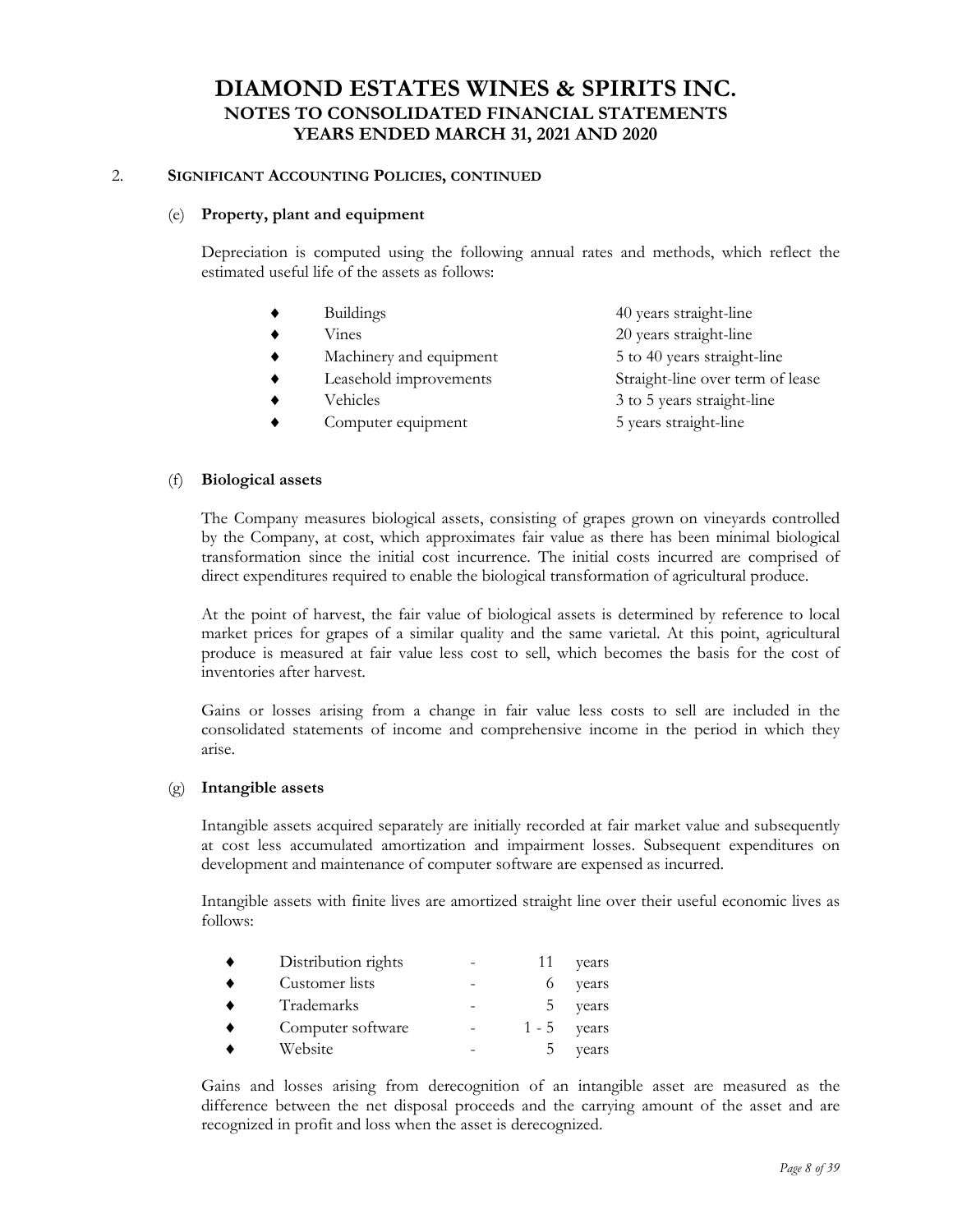### 2. **SIGNIFICANT ACCOUNTING POLICIES, CONTINUED**

### (h) **Intangible assets, continued**

Indefinite lived intangible assets are not subject to amortization and are assessed annually for impairment using the method described in note 2. The pre-1993 winery licenses and BYV brand name have an indefinite life because the expected usage, period of control and other factors do not limit their life.

For the purposes of assessing impairment, assets are grouped at the lowest levels for which there are largely independent cash flows (cash-generating units, or "CGUs").

All individual assets or CGUs are tested for impairment whenever events or changes in circumstances indicate that the carrying amount may not be recoverable, with the exception of indefinite lived intangibles which are tested for impairment annually in accordance with IAS 36.

An impairment loss is recognized for the amount by which the asset's or CGU's carrying amount exceeds its recoverable amount, which is the higher of fair value less costs to sell and value-in-use. To determine the value-in-use, management estimates expected future cash flows from each CGU and determines a suitable discount rate in order to calculate the present value of those cash flows. The data used for impairment testing procedures are directly linked to the Company's latest approved budget, adjusted as necessary to exclude the effects of future reorganizations and asset enhancements. Discount factors are determined individually for each cash-generating unit and reflect their respective risk profiles as assessed by management.

Impairment losses for CGUs reduce the carrying amount of the assets in that CGU. All assets are subsequently reassessed for indications that an impairment loss previously recognized may no longer exist. An impairment charge is reversed if the CGU's recoverable amount exceeds its carrying amount. Any reversal cannot result in the carrying amount exceeding the original value less the depreciation or amortization that would have been recognized.

Management has determined, using the above-noted valuation methods, that there is no impairment of intangible assets at March 31, 2021 and 2020.

### (h) **Income taxes**

Income tax expense comprises current and deferred tax. Income tax expense is recognized in profit or loss except to the extent that it relates to items recognized directly in equity, in which case it is recognized in equity.

Current tax is the expected tax payable on the taxable income for the year, using tax rates enacted or substantively enacted at the reporting date, and any adjustment to tax payable in respect of previous years. Tax on income is accrued using the tax rate that would be applicable to expected total annual earnings.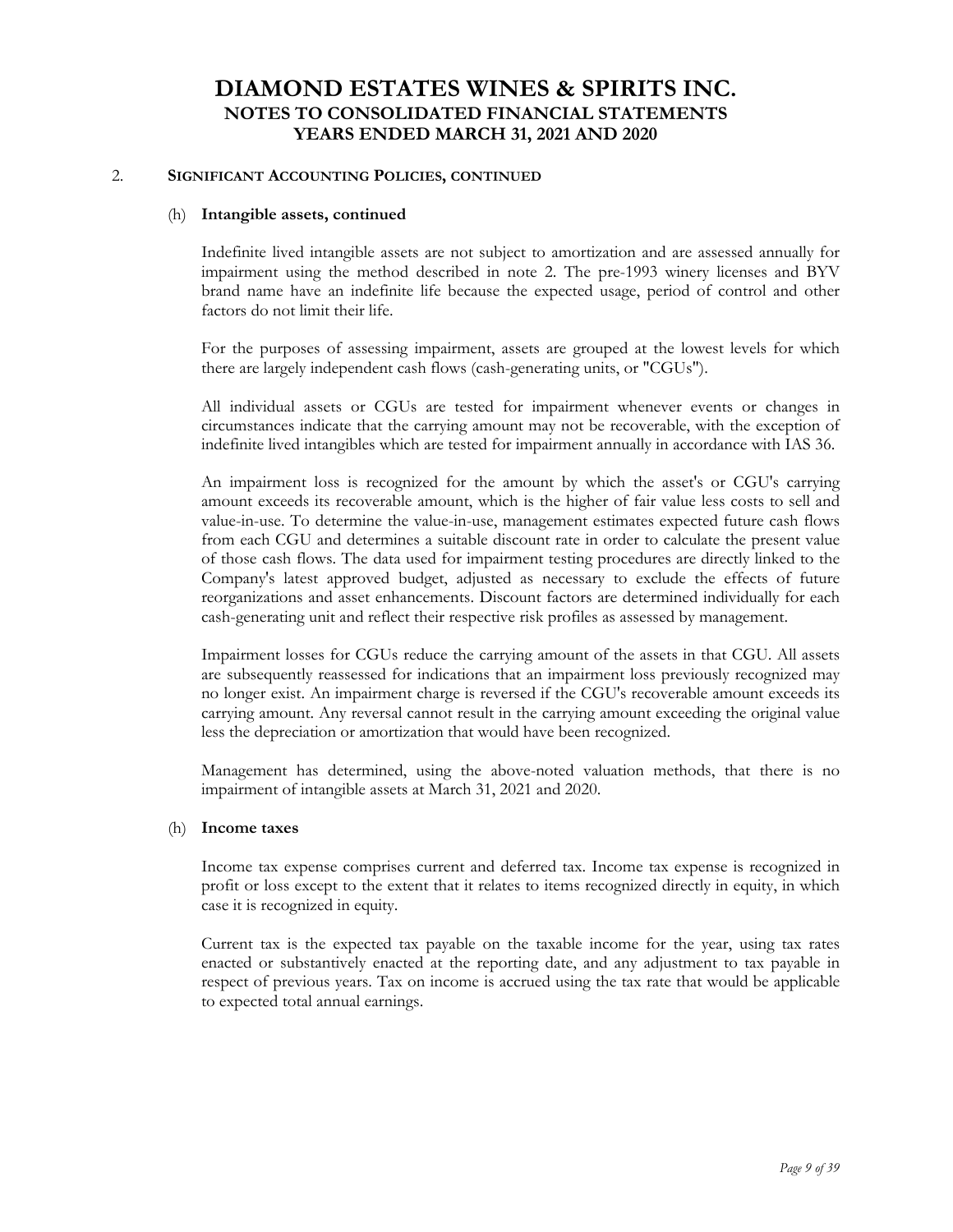### 2. **SIGNIFICANT ACCOUNTING POLICIES, CONTINUED**

#### (h) **Income taxes, continued**

Deferred tax is recognized on temporary differences between the carrying amounts of assets and liabilities in the financial statements and the corresponding tax bases used in the computation of taxable profit. Deferred tax liabilities are generally recognized for all taxable temporary differences. Deferred tax assets are generally recognized for all deductible temporary differences to the extent that it is probable that the taxable profits will be available against which those deductible temporary differences can be utilized.

Such deferred tax assets and liabilities are not recognized if the temporary difference arises from goodwill or from the initial recognition (other than in a business combination) of other assets and liabilities in a transaction that affects neither taxable profit nor accounting profit.

Deferred tax liabilities are recognized for taxable temporary differences associated with investments in subsidiaries and associates and interests in joint ventures, except where the Company is able to control the reversal of the temporary difference and it is probable that the temporary difference will not reverse in the foreseeable future. Deferred tax assets arising from deductible temporary differences associated with such investments and interests are only recognized to the extent that it is probable that there will be sufficient taxable profits against which to utilize the benefits of the temporary differences and they are expected to reverse in the foreseeable future.

The carrying amount of deferred tax assets is reviewed at the end of each reporting period and reduced to the extent that it is no longer probable that the sufficient taxable profits will be available to allow all or part of the asset to be recovered.

Deferred tax assets and liabilities are measured at the tax rates that are expected to apply in the period in which the liability is settled or the asset realized, based on tax rates (and tax laws) that have been enacted or substantively enacted by the end of the reporting period. The measurement of deferred tax liabilities and assets reflects the tax consequences that would follow from the manner in which the Company expects, at the end of the reporting period, to recover or settle the carrying amount of its assets and liabilities.

Deferred tax assets and liabilities are offset when there is a legally enforceable right to offset tax assets against tax liabilities and when they relate to income taxes levied by the same taxation authority and the Company intends to settle its tax assets and liabilities on a net basis.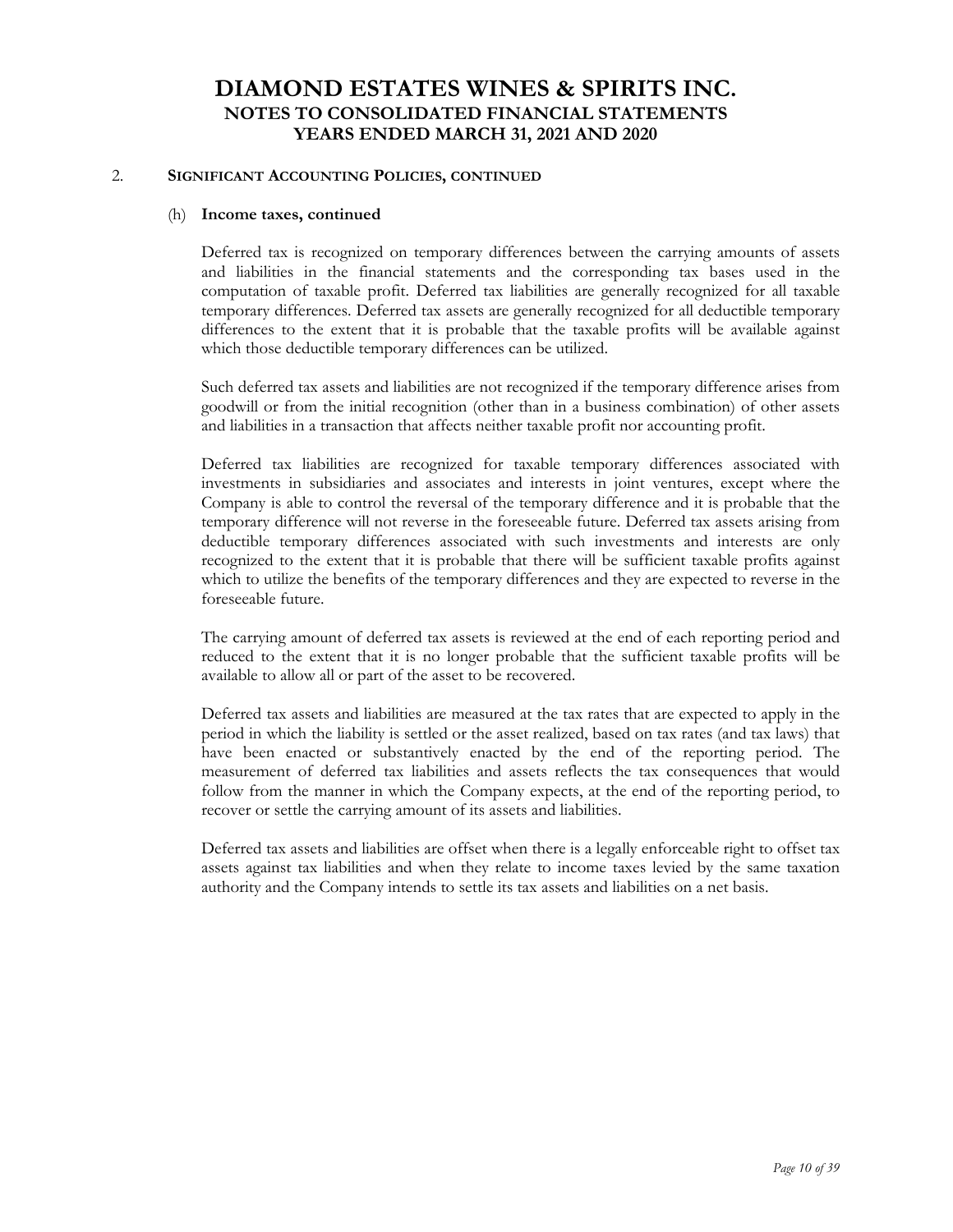### 2. **SIGNIFICANT ACCOUNTING POLICIES, CONTINUED**

#### (i) **Provisions and contingencies**

Provisions are recognized when a legal or constructive obligation exists as a result of past events and it is probable that an outflow of resources that can be reliably estimated will be required to settle the obligation. Where the effect is material, the provision is discounted using an appropriate current market-based pre-tax discount rate. The increase in the provision due to passage of time is recognized as interest expense.

When a contingency substantiated by confirming events can be reliably measured and is likely to result in an economic outflow, a liability is recognized at the best estimate required to settle the obligation. A contingent liability is disclosed where the existence of an obligation will only be confirmed by future events, or where the amount of a present obligation cannot be measured reliably or it is not probable to result in an economic outflow. Contingent assets are only disclosed when the inflow of economic benefits is probable. When the economic benefit becomes virtually certain, the asset is no longer contingent and is recognized in the consolidated financial statements.

### (j) **Loss per share**

Basic loss per share amounts are calculated by dividing consolidated net loss for the reporting period attributable to common shareholders by the weighted average number of common shares outstanding during the period.

Diluted loss per share amounts are calculated by dividing the consolidated net loss attributable to common shareholders by the weighted average number of shares outstanding during the year plus the weighted average number of shares that would be issued on the conversion of all the dilutive potential ordinary shares into common shares. Diluted income per share amounts are not presented if their inclusion would be anti-dilutive.

### (k) **Share based compensation**

The Company offers a share option plan for its directors, officers and employees. Each tranche in an award is considered a separate award with its own vesting period and grant date fair value. The fair value of each tranche is measured using the Black-Scholes option pricing model. Share based payments expense is recognized upon vesting over the tranche's vesting period by increasing contributed surplus based on the number of awards expected to vest. Any consideration paid on exercise of share options is credited to share capital.

For equity settled transactions, the Company measures goods or services received at their fair value, unless that fair value cannot be estimated reliably, in which case the Company measures their value by reference to the fair value of the equity instruments granted.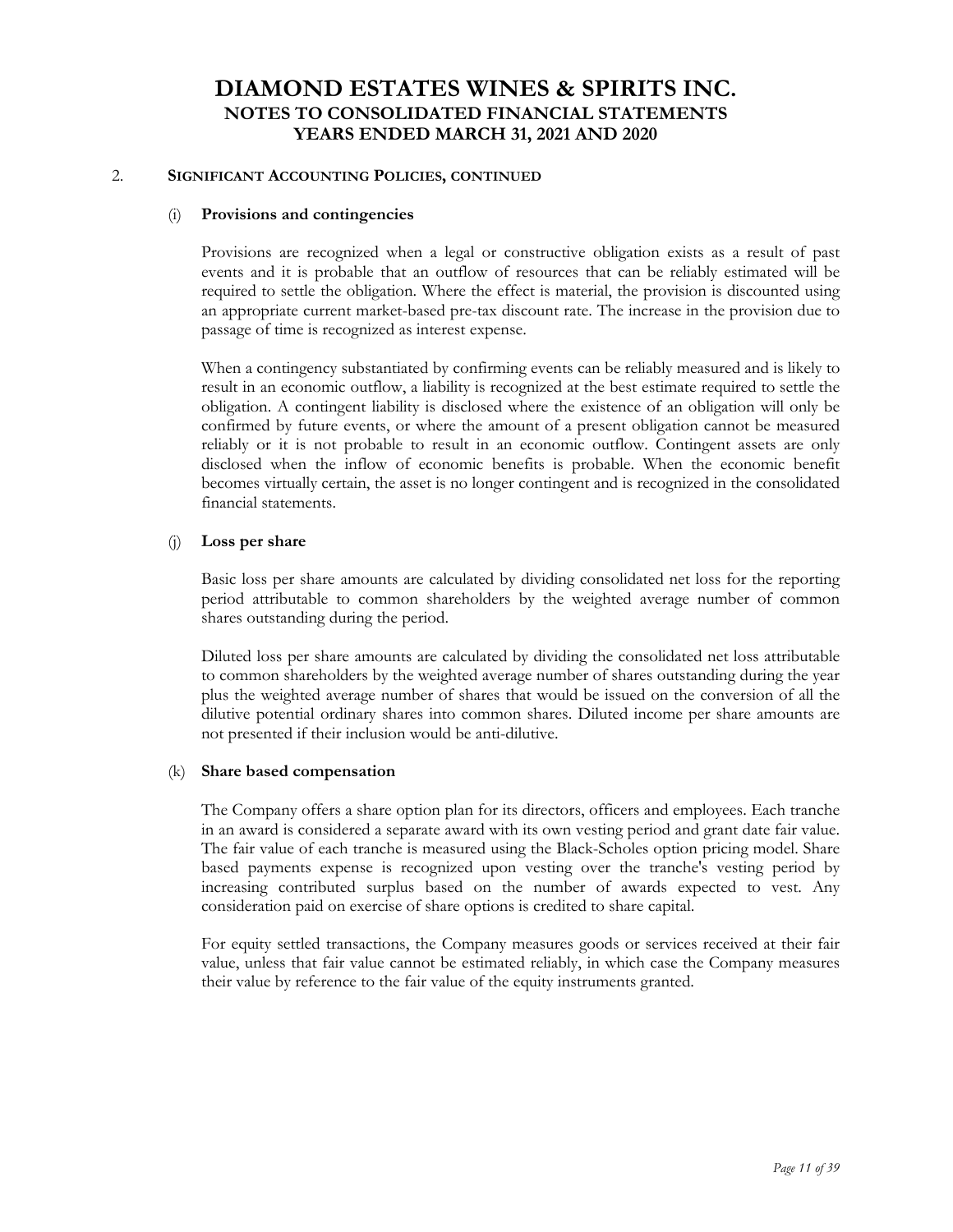### 2. **SIGNIFICANT ACCOUNTING POLICIES, CONTINUED**

#### (l) **Deferred share units (DSUs)**

The Company grants DSUs to directors as part of their compensation. The DSUs vest immediately upon grant and are only settled in shares. The fair value of each DSU is measured at the date of the grant using the Black-Scholes option pricing model. The resulting compensation expense is charged to income as share based compensation with a corresponding increase to contributed surplus.

#### (m) **Foreign currency translation**

In preparing the consolidated financial statements of the Company, transactions in currencies other than the Company's functional currency are recorded at the rates of exchange prevailing at the dates of the transactions. These consolidated financial statements are presented in Canadian dollars, which is also the functional currency of the Company. At the end of each reporting period, monetary assets and liabilities are translated using the foreign exchange rate at that date. Non-monetary assets and liabilities are translated using the historical rate on the date of the transaction. All gains and losses on translation of these foreign currency transactions are included in profit or loss.

#### (n) **Revenue recognition**

The Company recognizes revenue from the sale of goods at a point in time when the performance obligation is fulfilled. Payments received from customers in advance of shipments are initially recorded in unearned revenue and deposits received.

For transactions with provincial liquor boards and licensee retail stores, the Company's terms are "FOB shipping point". Accordingly, sales are recorded when the product is shipped from the Company's distribution facility. Sales to consumers through retail stores and estate wineries are recorded at the time the product is purchased.

Revenue from brand management is presented net of the related costs as the Company is acting as an agent in these transactions. Revenue is recognized when the related performance obligation is complete, there is certainty about receipt of the consideration and all related costs have been incurred. Commission income is recognized when products are sold and related performance obligations are fulfilled.

The following are deducted from gross revenue to arrive at reported revenue: (i) excise taxes collected on behalf of the federal government, (ii) licensing fees and levies paid on wine sold through the Company's independent Ontario retail stores, (iii) incentive and discount programs and shelving payments provided to customers, (iv) product returns and (v) breakage.

Revenue for custom processing, bulk wine storage and bottling is recognized over a period of time reflecting the Company's efforts to fulfil the related performance obligations.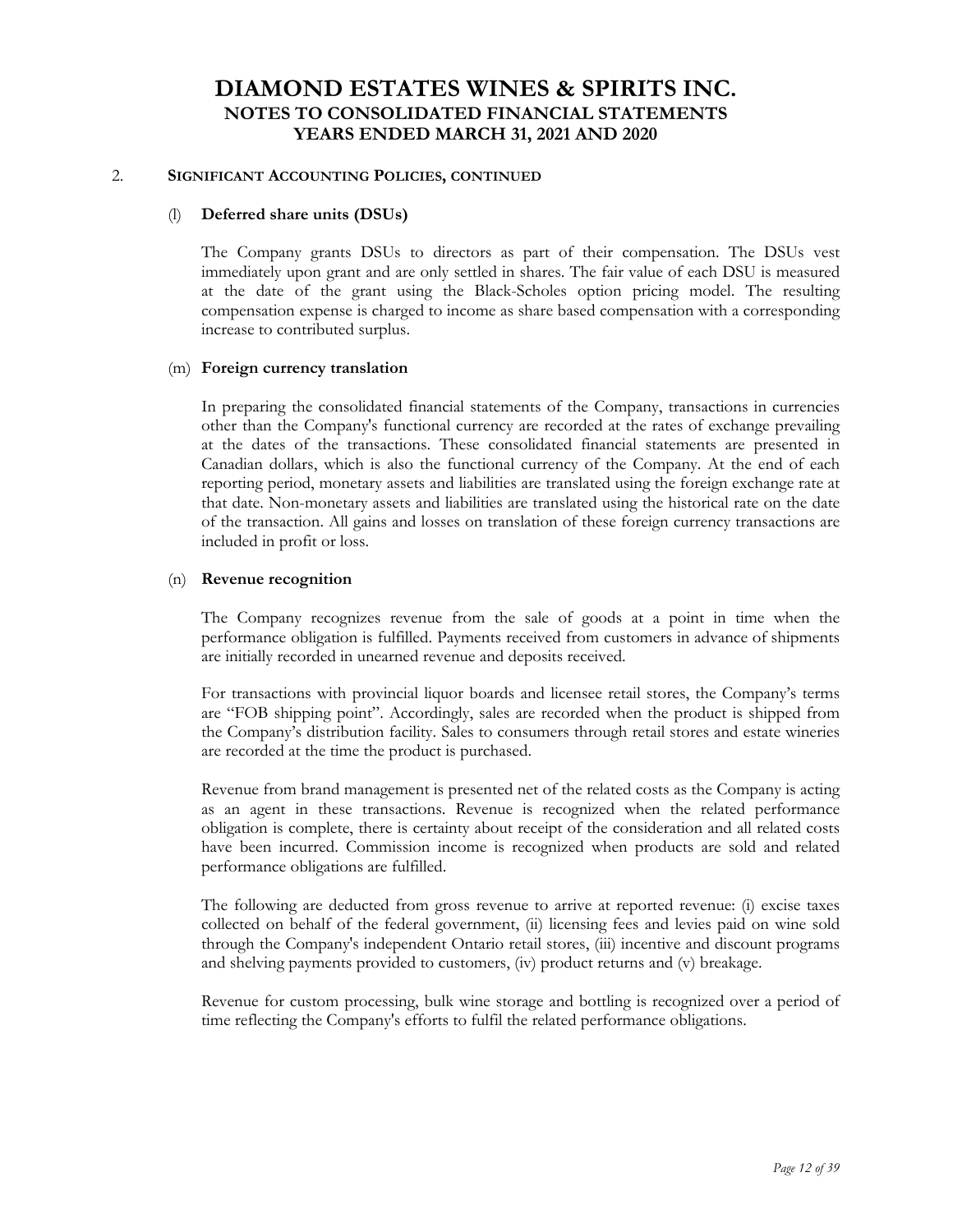### 2. **SIGNIFICANT ACCOUNTING POLICIES, CONTINUED**

### (o) **Uses of estimates and judgements**

The preparation of these consolidated financial statements requires management to make certain estimates, judgments and assumptions that affect the reported amounts of assets and liabilities at the date of the financial statements and reported amounts of expenses during the reporting period.

Significant assumptions about the future and other sources of estimation uncertainty that management has made at the end of the reporting period, that could result in a material adjustment to the carrying amounts of assets and liabilities, in the event that actual results differ from assumptions made, include, but are not limited to, the following:

### (i) **COVID-19 estimation uncertainty**

The COVID-19 pandemic has had a material impact on the global economy, the scale and duration of which remains uncertain. To date, there has been significant volatility in foreign exchange rates, restrictions on the conduct of businesses, including travel restrictions and supply chain disruptions. Depending on the duration and extent of the impact of COVID-19, this could materially impact the Company's results of operations, cash flows, and financial position and could result in changes to estimates used. Changes related to these could be material.

### (ii) **Fair value of grapes at the point of harvest**

Where possible, the fair value of grapes at the point of harvest is determined by reference to local market prices for grapes of a similar quality and the same varietal. For grapes for which local market prices are not readily available, the average price of similar grapes is used. The fair value of grapes is included in the cost of bulk wine inventory.

### (iii) **Property, plant and equipment and right-of-use assets**

Property, plant and equipment and right-of-use assets represent a significant proportion of the asset base of the Company as they amount to 41.9% (2020 - 42.8%) of total assets. Therefore, estimates and assumptions made to determine their carrying value and related depreciation are critical to the Company's financial position and performance.

IFRS requires management to test for impairment of property, plant and equipment and right-of-use assets if events or changes in circumstances indicate that the carrying amount of an asset may not be recoverable. Impairment testing is an area involving management judgement, requiring assessment as to whether the carrying value of assets can be supported by the net present value of future cash flows derived from such assets using cash flow projections which have been discounted at an appropriate rate.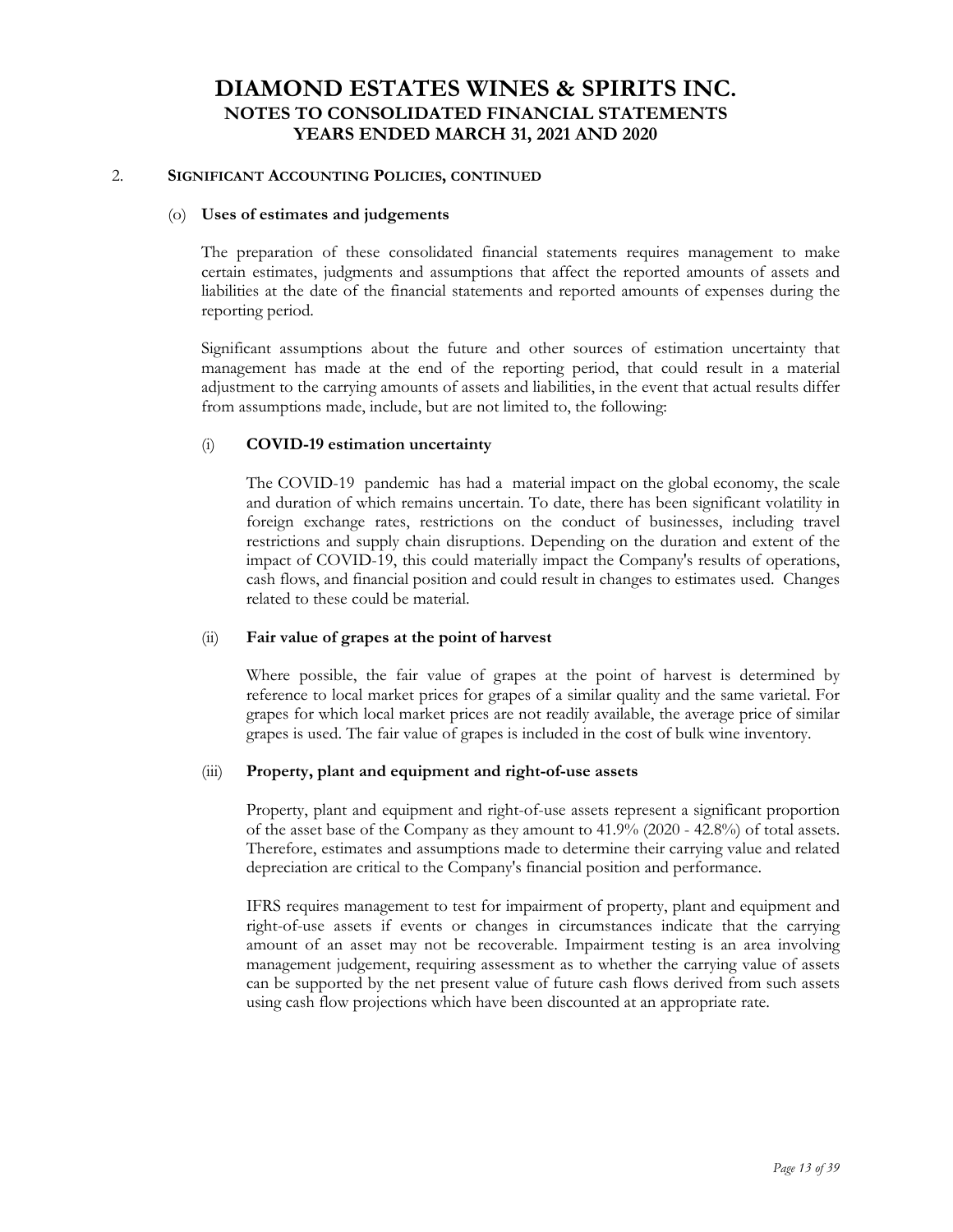### 2. **SIGNIFICANT ACCOUNTING POLICIES, CONTINUED**

The charge in respect of periodic depreciation is derived after determining an estimate of an asset's expected useful life and the expected residual value at the end of its life. The useful lives and residual values of the Company's assets are determined by management at the time the asset is acquired and reviewed annually for appropriateness. The lives are based on historical experience with similar assets as well as anticipation of future events which may impact their life.

### (iv) **Gross versus net presentation**

When deciding the most appropriate basis for presenting revenue or costs of revenue, both the legal form and substance of the agreement between the Company and its business partners are reviewed to determine each party's respective role in the transaction. Where the Company's role in a transaction is that of principal, revenue is recognized on a gross basis. This requires revenue to comprise the gross value of the transaction billed to the customer, after trade discounts, with any related expenditure charged as an operating cost. Where the Company's role in a transaction is that of an agent, revenue is recognized on a net basis with revenue representing the margin earned.

### (v) **Useful life of intangible assets**

Significant judgement is involved in the determination of useful life for the computation of amortization of intangible assets. No assurance can be given that actual useful lives will not differ significantly from current assumptions.

### (vi) **Impairment of intangible assets**

Testing intangible assets for impairment involves estimating the recoverable amount of the CGUs to which intangible assets are allocated. This requires making assumptions about future cash flows, growth rates, market conditions and discount rates, which are inherently uncertain. Actual amounts may vary from these assumptions and cause significant adjustments.

### (p) **Business combinations**

Business combinations are accounted for using the acquisition method, whereby acquired assets and liabilities are recorded at fair value as of the date of acquisition with the excess of the purchase consideration over such fair value being recorded as goodwill.

If the fair value of the net assets acquired exceeds the purchase consideration, the difference is recognized immediately as a gain on acquisition in the consolidated statement of net income and comprehensive income.

Acquisition costs are expensed during the period in which they are incurred and are included in general and administrative expenses.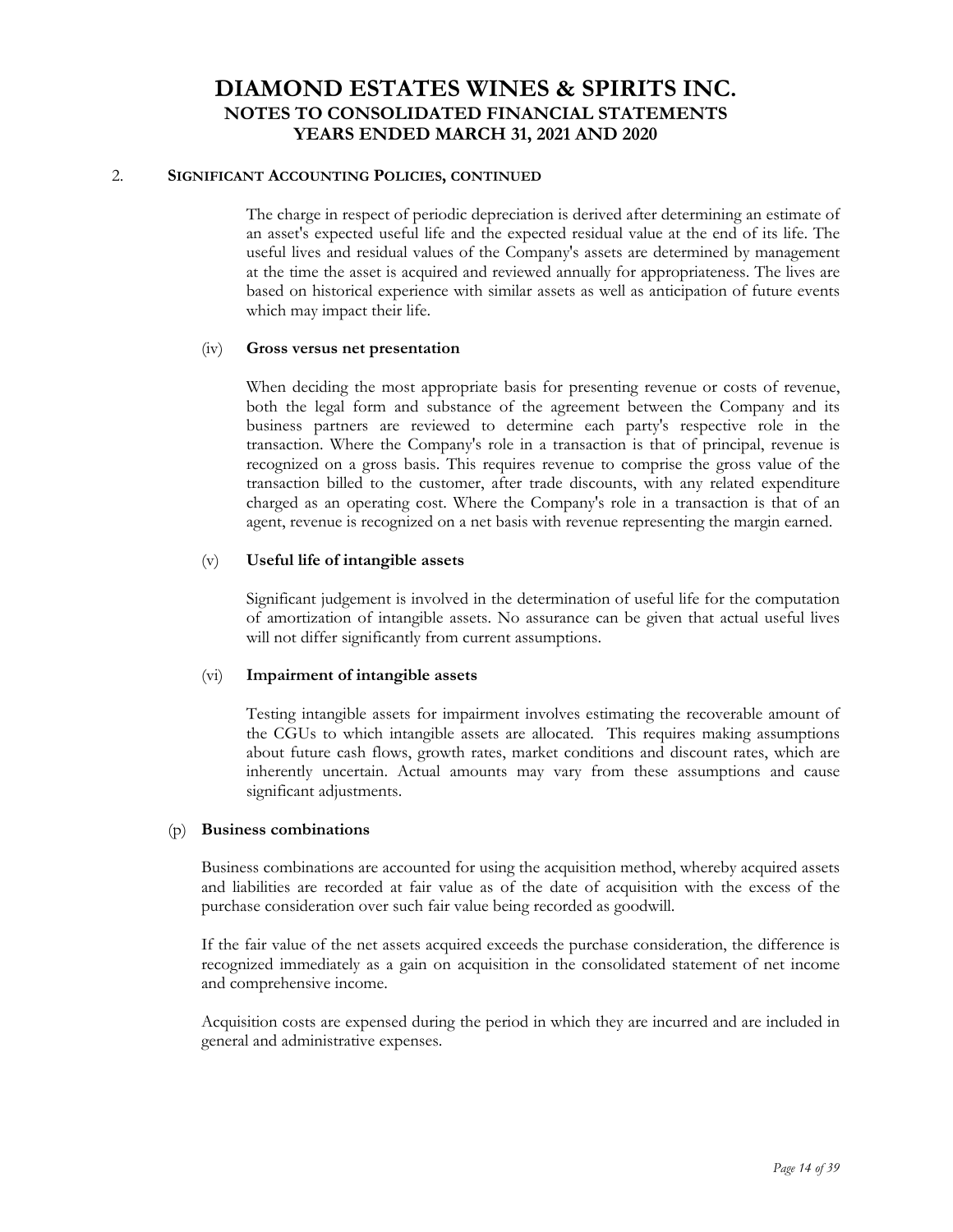### 2. **SIGNIFICANT ACCOUNTING POLICIES, CONTINUED**

#### (p) **Business combinations, continued**

The Company measures the identifiable assets acquired and liabilities assumed at their fair values on the date of acquisition. This requires estimates and judgments to be made, which are inherently subjective. As such, the amounts assigned to individual identifiable assets and liabilities, including the fair value of inventories, long-lived assets, the recognition and measurement of any unrecorded intangible assets and the determination of goodwill or the gain on acquisition are impacted. Due to the nature of these estimates, the purchase price allocation impacts the Company's reported assets and liabilities and future net earnings due to the impact on future cost of goods sold, amortization and impairment tests. In some circumstances, at the acquisition date, provisional values are used in accounting for a business combination, they may be adjusted retrospectively in subsequent periods pending confirmation or completion of the valuation of the acquired business. However, the measurement period will not exceed one year from the acquisition date.

#### (q) **Leases**

The Company recognizes a ROU asset and a lease liability at the lease commencement date. The ROU asset is initially measured at cost, and subsequently at cost less any accumulated depreciation and impairment losses, and adjusted for certain remeasurements of the lease liability.

The lease liability is initially measured at the present value of the lease payments that are not paid at the commencement date, discounted using the interest rate implicit in the lease or, if that rate cannot be readily determined, the Company's incremental borrowing rate. Generally, the Company uses its incremental borrowing rate as the discount rate.

The lease liability is subsequently increased by the interest cost on the lease liability and decreased by lease payments made. It is remeasured when there is a change in future lease payments arising from a change in rate, a change in the estimate of the amount expected to be payable under a residual value guarantee, or as appropriate, changes in the assessment of whether a purchase or extension option is reasonably certain to be exercised or a termination option is reasonably certain not to be exercised.

The Company has applied judgement to determine the lease term for lease contracts which include renewal options. The assessment of whether the Company is reasonably certain to exercise such options impacts the lease term, which significantly affects the amount of lease liabilities and ROU assets recognized.

Leases with a term less than twelve months or of a low value are expensed as incurred.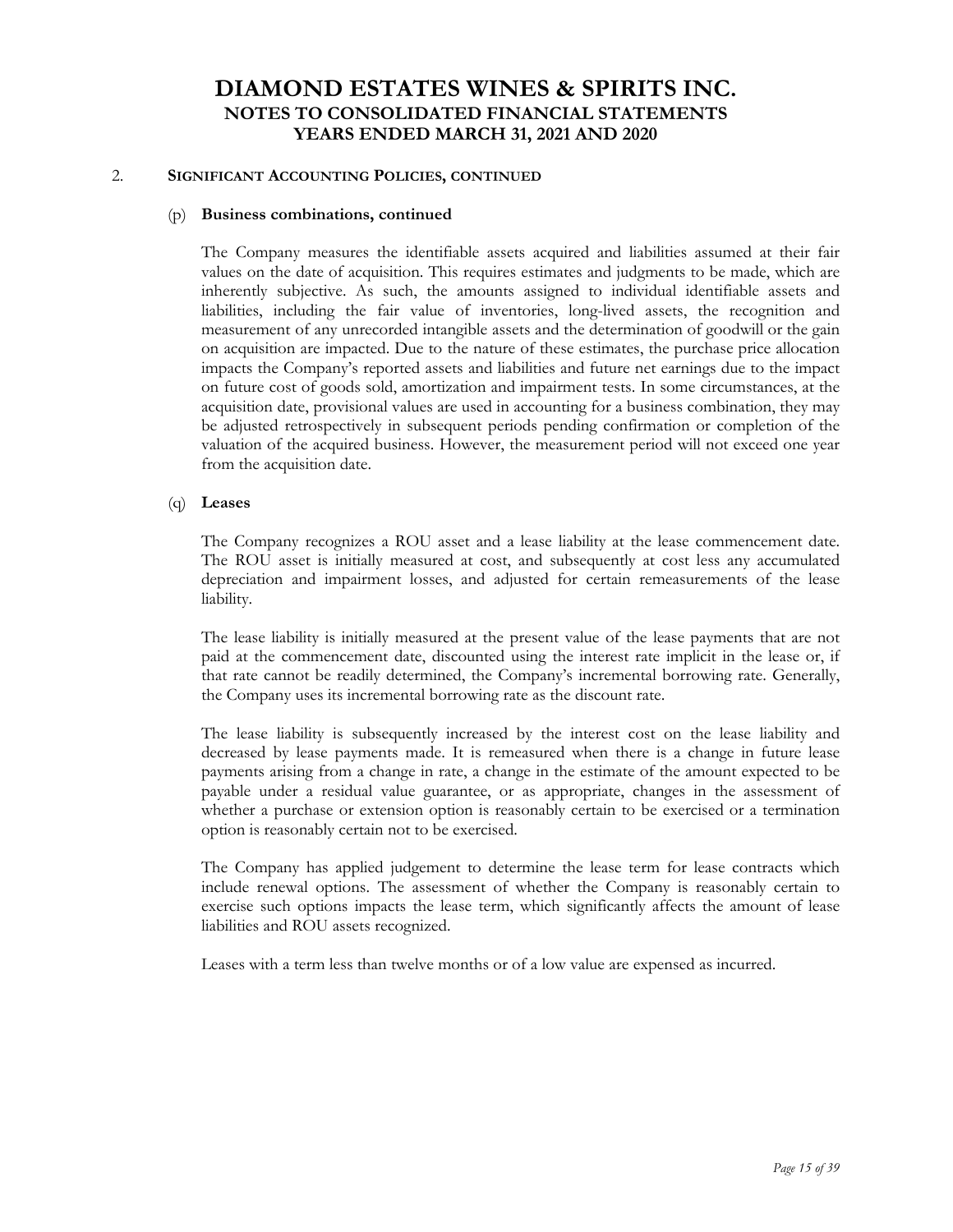### 2. **SIGNIFICANT ACCOUNTING POLICIES, CONTINUED**

### (r) **Government grants**

Government grants are recognized where there is reasonable assurance that the grant will be received, and all the required conditions are complied with. Government grants in respect of capital expenditures are credited to the carrying amount of the related asset and are released to income over the expected useful lives of the relevant assets. Government grants which are not associated with an asset are credited to income to net them against the expense to which they relate.

During the year ended March 31, 2021, the Company has recorded funding of \$821,545 under the Canadian Employment Wage Subsidy ("CEWS") program and \$137,757 under the Canadian Emergency Rent Subsidy ("CERS") program, the proceeds of which have been netted against certain expense categories in the statement of net loss and comprehensive loss. Of that number, \$146,151 is included in accounts receivable as at March 31, 2021.

### 3. **RECENTLY ADOPTED ACCOUNTING PRONOUNCEMENTS**

### (a) **IAS 1 "Presentation of Financial Statements" and IAS 8 "Accounting Policies, Changes in Accounting Estimates and Errors"**

These standards have been amended to use a consistent definition of materiality throughout all accounting standards, clarify the explanation of the definition of material and incorporate some of the guidance in IAS 1 about immaterial information. The amendments are effective for annual periods beginning on or after January 1, 2020. The adoption of these amendments did not have a significant impact on the consolidated financial statements.

### (b) **IFRS 3 "Business Combinations"**

This standard has been amended to improve the definition of a business. The amendments will help companies determine whether an acquisition made is of a business or a group of assets. To be considered a business, an acquisition would have to include an input and a substantive process that together significantly contributions to the ability to create outputs. The amendments are effective for annual periods beginning on or after January 1, 2020. The adoption of these amendments did not have a significant impact on the consolidated financial statements.

### 4. **RECENTLY ISSUED ACCOUNTING PRONOUNCEMENTS**

As at the date of authorization of these consolidated financial statements, the IASB has issued the following new or revised standards as detailed below.

### (a) **IFRS 16 "Leases"**

This standard has been amended to provide lessees with an optional exemption from assessing whether a rent concession related to COVID-19 is a lease modification. This amendment is effective for annual periods beginning on or after June 1, 2020. At this time, the Company has not received rent concessions related to COVID-19 and therefore, this amendment is not expected to have a significant impact on the consolidated statements.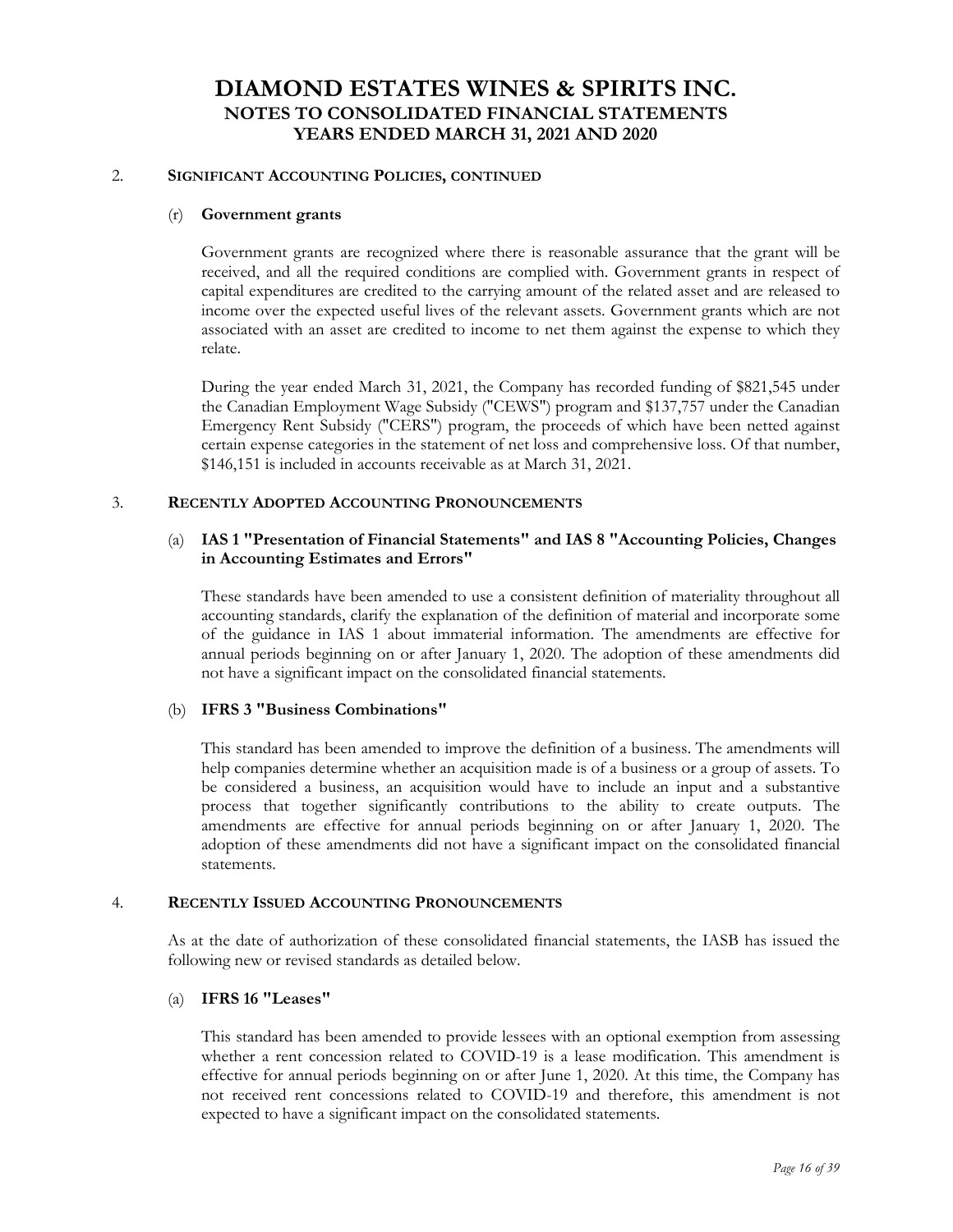### 4. **RECENTLY ISSUED ACCOUNTING PRONOUNCEMENTS, CONTINUED**

### (b) **IAS 16 "Property, Plant and Equipment"**

This standard has been amended to prohibit an entity from deducting from the cost of an item of property, plant and equipment any proceeds received from selling items produced while the entity is preparing the asset for its intended use, clarify that an entity is "testing whether the asset is functioning properly" when it assesses the technical and physical performance of the asset and requires certain related disclosures. The amendments are effective for annual periods beginning on or after January l, 2022. The Company has not yet assessed the impact of the amendments on the consolidated financial statements.

### (c) **IAS 37 "Provisions"**

This standard has been amended to clarify that, before a separate provision for an onerous contract is established, an entity recognizes an impairment loss that has occurred on assets used in fulfilling the contract, rather than on assets dedicated to that contract and to clarify the meaning of costs to fulfil a contract. The amendments are effective for annual periods beginning on or after January l, 2022. The Company has not yet assessed the impact of the amendments on the consolidated financial statements.

#### (d) **IAS 1 "Presentation of Financial Statements"**

This standard has been amended to clarify that liabilities are classified as either current or noncurrent depending on the rights that exist at the end of the reporting period. Classification is unaffected by the expectations of the entity or events after the reporting date. This amendment also clarifies the meaning of settlement of a liability. This amendment is effective for annual periods beginning on or after January l, 2023. The Company has not yet assessed the impact of the amendment on the consolidated financial statements.

#### 5. **ACCOUNTS RECEIVABLE**

|                          | 2021      |     | 2020      |
|--------------------------|-----------|-----|-----------|
| Trade receivables        | 2,398,643 | - S | 2.761.979 |
| Accrued receivables      | 264,903   |     | 623.074   |
| Income taxes recoverable | 21,000    |     | 21,000    |
|                          | 2.684,546 |     | 3,406,053 |

The Company has an allowance for doubtful accounts as at March 31, 2021 of \$168,961 (2020 - \$211,933).

#### 6. **INVENTORIES**

|                                 | 2021         | 2020         |
|---------------------------------|--------------|--------------|
| Bulk wine                       | \$15,847,385 | \$14,980,806 |
| Bottled wine and spirits        | 7,112,765    | 6,548,457    |
| Bottling supplies and packaging | 458,132      | 569,893      |
|                                 | \$23,418,282 | \$22,099,156 |

The Company has a provision for inventory obsolescence as at March 31, 2021 of \$81,361 (2020 - \$80,701).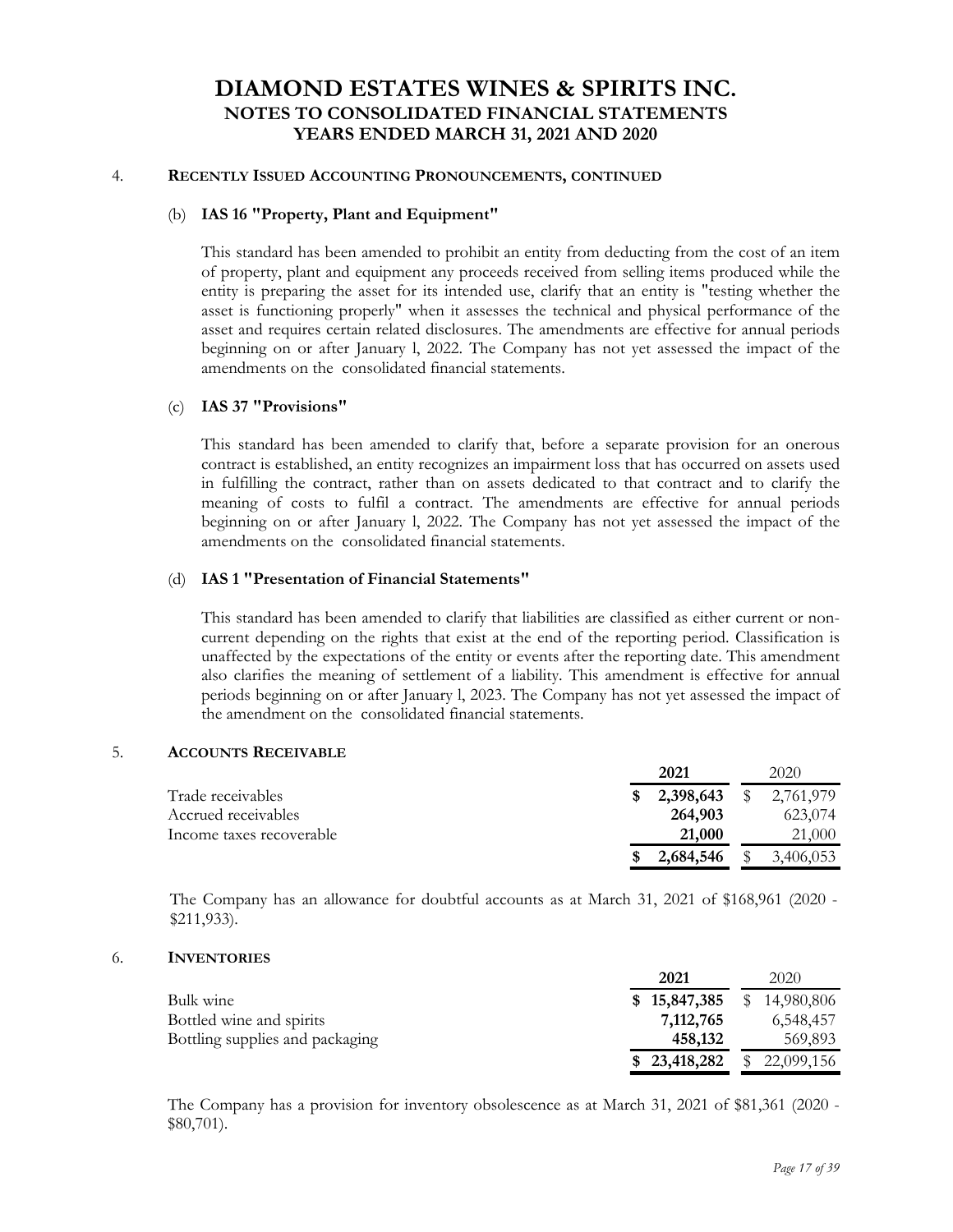### 7. **BIOLOGICAL ASSETS**

Biological assets consist of grapes prior to harvest that are controlled by the Company. The Company owns land in Ontario to grow grapes in order to secure a supply of quality grapes for the making of wine. As at March 31, 2021, the Company held grape vines planted on 18.2 acres (2020 - 18.2 acres), 5.5 of which were on held through the operating lease of the BYV winery property. During the year ended March 31, 2021, the Company harvested 53.4 tons of grapes (2020 - 22.4 tons) valued at \$103,485 (2020 - \$59,776).

The changes in the carrying amount of biological assets are as follows:

|                                                                 | 2021                     | 2020      |
|-----------------------------------------------------------------|--------------------------|-----------|
| Carrying value, beginning of year                               | $\overline{\phantom{a}}$ |           |
| Net increase in fair value less costs to sell due to biological |                          |           |
| transformation                                                  | 103,485                  | 59.776    |
| Transferred to inventory on harvest                             | (103, 485)               | (59, 776) |
| Carrying value, end of year                                     | $\overline{\phantom{0}}$ |           |

The Company is exposed to financial risk because of the long period of time between the cash outflow required to plant grape vines, cultivate vineyards, and harvest grapes and the cash inflow from selling wine and related products from the harvested grapes. Substantially all of the grapes from owned and leased vineyards are used in the Company's winemaking processes. Owned and leased vineyards, in combination with supply contracts with grape growers, are used to secure a supply of domestic grapes. These strategies reduce the financial risks associated with changes in the grape prices.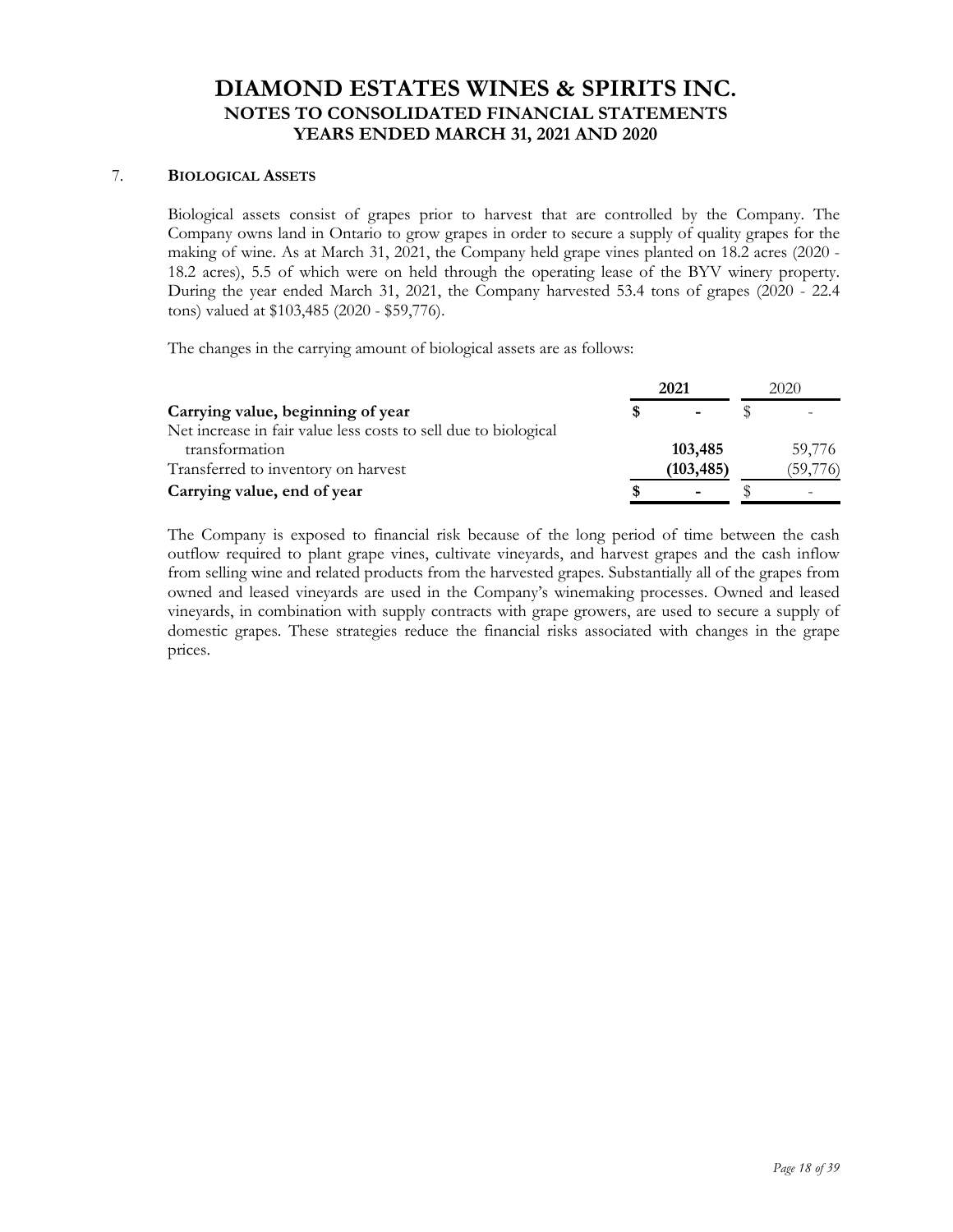### 8. **PROPERTY, PLANT AND EQUIPMENT**

|                                      |                 |         |                            | Machinery,                 |                       |      |                  |    |                 |     |                   |    |                       |
|--------------------------------------|-----------------|---------|----------------------------|----------------------------|-----------------------|------|------------------|----|-----------------|-----|-------------------|----|-----------------------|
|                                      |                 |         |                            | equipment                  | Leasehold             |      |                  |    |                 |     | Computer          |    |                       |
|                                      | Land            |         | <b>Buildings</b>           | and vines                  | improvements          |      | Equipment        |    | <b>Vehicles</b> |     | equipment         |    | Total                 |
| Cost                                 |                 |         |                            |                            |                       |      |                  |    |                 |     |                   |    |                       |
| As at April 1, 2019<br>Additions     | \$1,139,227     | 3,650   | \$16,256,937<br>65,207     | \$11,933,447<br>198,538    | \$<br>62,700          | - \$ | 102,512          | \$ | 29,790 \$       |     | 534,593<br>12,736 | \$ | 30,059,206<br>280,131 |
| As at March 31, 2020<br>Additions    | 1,142,877       | (3,650) | 16,322,144<br>22,969       | 12, 131, 985<br>341,650    | 62,700                |      | 102,512          |    | 29,790          |     | 547,329           |    | 30,339,337<br>360,969 |
| As at March 31, 2021                 | 1,139,227<br>\$ |         | 16,345,113<br>\$           | \$12,473,635               | \$<br>62,700          | S    | 102,512          | S  | 29,790          | S   | 547,329           | S  | 30,700,306            |
| <b>Accumulated depreciation</b>      |                 |         |                            |                            |                       |      |                  |    |                 |     |                   |    |                       |
| As at April 1, 2019<br>Depreciation  | \$              |         | 4,264,113<br>\$<br>377,776 | 6,465,787<br>\$<br>416,658 | \$<br>45,131<br>7,569 | - \$ | 100,962<br>1,550 | \$ | 29,790          | -\$ | 379,967<br>41,612 | \$ | 11,285,750<br>845,165 |
| As at March 31, 2020<br>Depreciation |                 |         | 4,641,889<br>386,184       | 6,882,445<br>434,578       | 52,700<br>1,600       |      | 102,512          |    | 29,790          |     | 421,579<br>49,971 |    | 12,130,915<br>872,333 |
| As at March 31, 2021                 |                 |         | 5,028,073<br>\$            | 7,317,023<br>\$            | \$<br>54,300          | - \$ | 102,512          |    | 29,790          |     | 471,550           | \$ | 13,003,248            |
| Net book value                       |                 |         |                            |                            |                       |      |                  |    |                 |     |                   |    |                       |
| As at March 31, 2020                 | 1,142,877<br>\$ |         | \$11,680,255               | 5,249,540<br>\$            | \$<br>10,000          | -\$  |                  |    |                 |     | 125,750           | \$ | 18,208,422            |
| As at March 31, 2021                 | \$1,139,227     |         | \$11,317,040               | 5,156,612                  | \$<br>8,400           | \$   |                  |    |                 |     | 75,779            | \$ | 17,697,058            |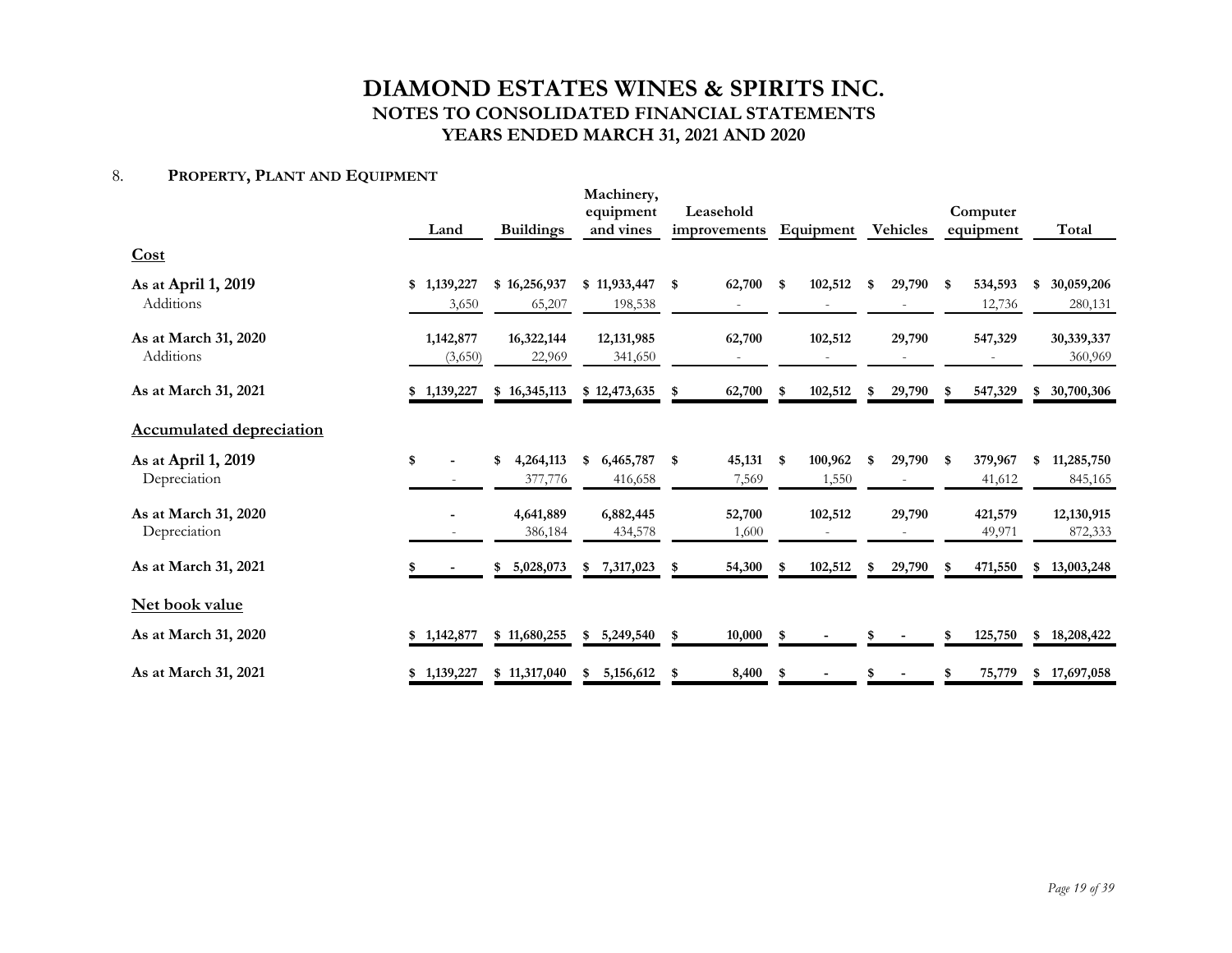### 9. **RIGHT OF USE ASSETS**

|                                                                        | <b>Building</b>    | <b>Vehicles</b>                       | Machinery<br>and<br>equipment | Total                                 |
|------------------------------------------------------------------------|--------------------|---------------------------------------|-------------------------------|---------------------------------------|
| <u>Cost</u>                                                            |                    |                                       |                               |                                       |
| As at April 1, 2019<br>Right-of-use assets on transition to IFRS<br>16 | \$<br>2,385,244    | \$<br>846,502                         | \$<br>838,342                 | \$<br>1,684,844<br>2,385,244          |
| Additions<br>Disposals                                                 |                    | 54,486<br>(56, 963)                   |                               | 54,486<br>(56, 963)                   |
| As at March 31, 2020<br>Additions<br>Disposals                         | 2,385,244          | 844,025<br>466,543<br>(446,106)       | 838,342                       | 4,067,611<br>466,543<br>(446, 106)    |
| As at March 31, 2021                                                   | 2,385,244<br>\$    | \$<br>864,462                         | \$<br>838,342                 | \$<br>4,088,048                       |
| <b>Accumulated depreciation</b>                                        |                    |                                       |                               |                                       |
| As at April 1, 2019<br>Depreciation<br>Disposals                       | \$<br>213,082      | \$<br>470,961<br>212,457<br>(25, 416) | \$<br>8,733<br>20,958         | \$<br>479,694<br>446,497<br>(25, 416) |
| As at March 31, 2020<br>Depreciation<br>Disposals                      | 213,082<br>213,083 | 658,002<br>200,052<br>(427, 421)      | 29,691<br>20,959              | 900,775<br>434,094<br>(427, 421)      |
| As at March 31, 2021                                                   | 426,165            | \$<br>430,633                         | \$<br>50,650                  | \$<br>907,448                         |
| Net book value                                                         |                    |                                       |                               |                                       |
| As at March 31, 2020                                                   | 2,172,162          | \$<br>186,023                         | \$<br>808,651                 | \$<br>3,166,836                       |
| As at March 31, 2021                                                   | \$1,959,079        | \$<br>433,829                         | \$<br>787,692                 | \$<br>3,180,600                       |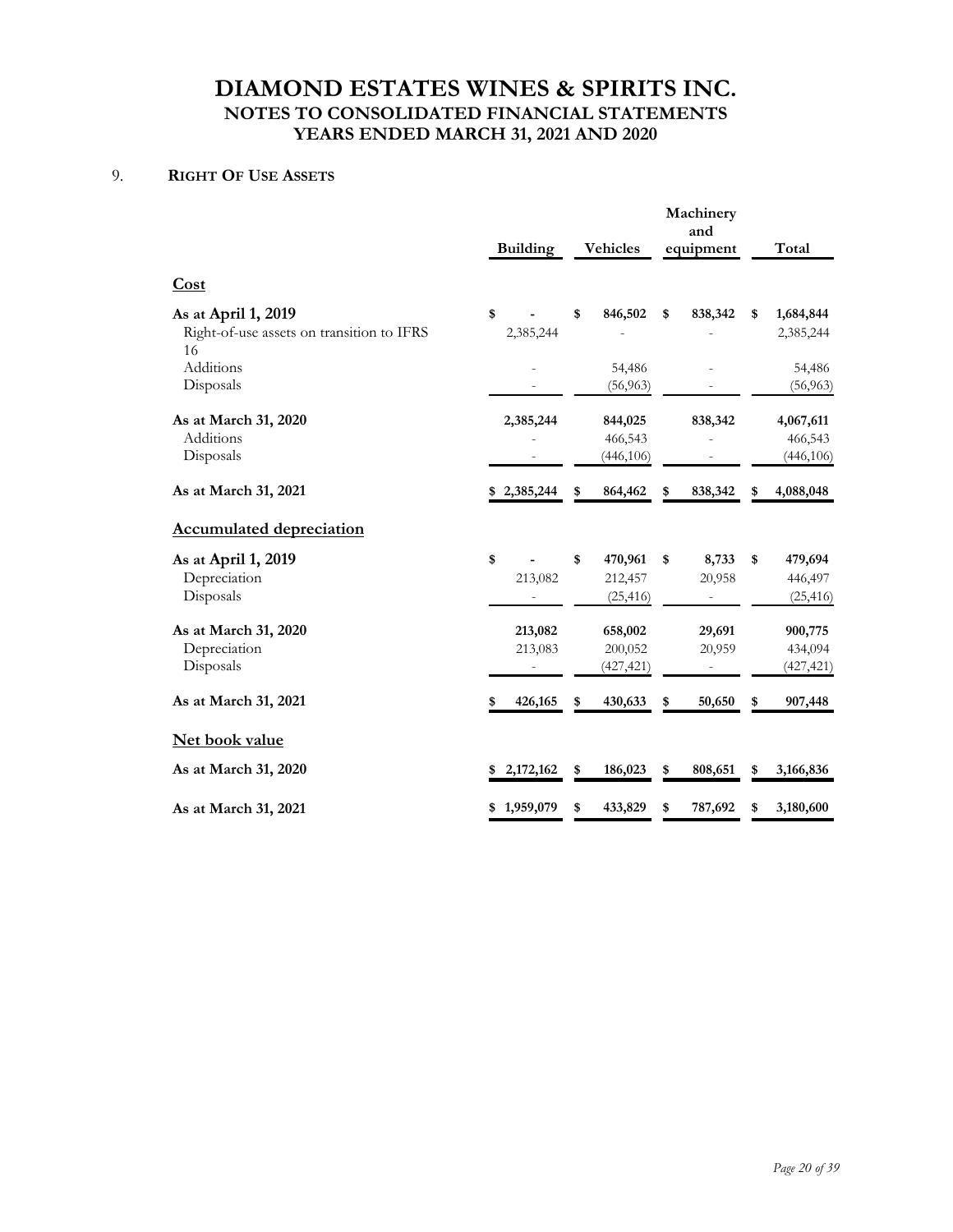### 10. **INTANGIBLE ASSETS**

|                                               |           | Pre-1993<br>Distribution<br>winery<br>rights<br>licenses |    | Customer<br>Lists    |    | <b>Brand</b><br><b>Names</b> |    | Trademarks |     | Computer<br>software |    | Website              |     |                 | Total |                                  |
|-----------------------------------------------|-----------|----------------------------------------------------------|----|----------------------|----|------------------------------|----|------------|-----|----------------------|----|----------------------|-----|-----------------|-------|----------------------------------|
| Cost                                          |           |                                                          |    |                      |    |                              |    |            |     |                      |    |                      |     |                 |       |                                  |
| As at April 1, 2019<br>Additions<br>Disposals | \$750,000 |                                                          | \$ | 8,819,763            | \$ | 70,000                       | \$ | 219,000    | -S  | 52,358               | \$ | 211,717<br>(14, 519) | \$  | 15,335<br>8,270 | \$    | 10,138,173<br>8,270<br>(14, 519) |
| As at March 31, 2020<br>Additions             | 750,000   |                                                          |    | 8,819,763            |    | 70,000                       |    | 219,000    |     | 52,358               |    | 197,198<br>120,169   |     | 23,605          |       | 10,131,924<br>120,169            |
| As at March 31, 2021                          | \$750,000 |                                                          | \$ | 8,819,763            | \$ | 70,000                       | \$ | 219,000    | \$  | 52,358               | S  | 317,367              | \$  | 23,605          |       | \$10,252,093                     |
| <b>Accumulated amortization</b>               |           |                                                          |    |                      |    |                              |    |            |     |                      |    |                      |     |                 |       |                                  |
| As at April 1, 2019<br>Amortization           | \$        |                                                          | \$ | 6,719,968<br>328,120 | \$ | $10,500$ \$<br>11,667        |    |            | \$  | 49,743<br>872        | \$ | 197,198              | -\$ | 5,623<br>3,618  | \$    | 6,983,032<br>344,277             |
| As at March 31, 2020<br>Amortization          |           |                                                          |    | 7,048,088<br>322,120 |    | 22,167<br>11,667             |    |            |     | 50,615<br>872        |    | 197,198              |     | 9,241<br>4,721  |       | 7,327,309<br>339,380             |
| As at March 31, 2021                          |           |                                                          | \$ | 7,370,208            | \$ | 33,834                       | \$ |            | S   | 51,487               | \$ | 197,198              | \$  | 13,962          | \$    | 7,666,689                        |
| Net book value                                |           |                                                          |    |                      |    |                              |    |            |     |                      |    |                      |     |                 |       |                                  |
| As at March 31, 2020                          | \$750,000 |                                                          | \$ | 1,771,675            | \$ | 47,833                       | \$ | 219,000    | \$  | $1,743$ \$           |    |                      |     | \$14,364        | \$    | 2,804,615                        |
| As at March 31, 2021                          | \$750,000 |                                                          | S  | 1,449,555            | \$ | 36,166                       |    | 219,000    | -\$ | 871                  | \$ | 120,169              | \$  | 9,643           | S     | 2,585,404                        |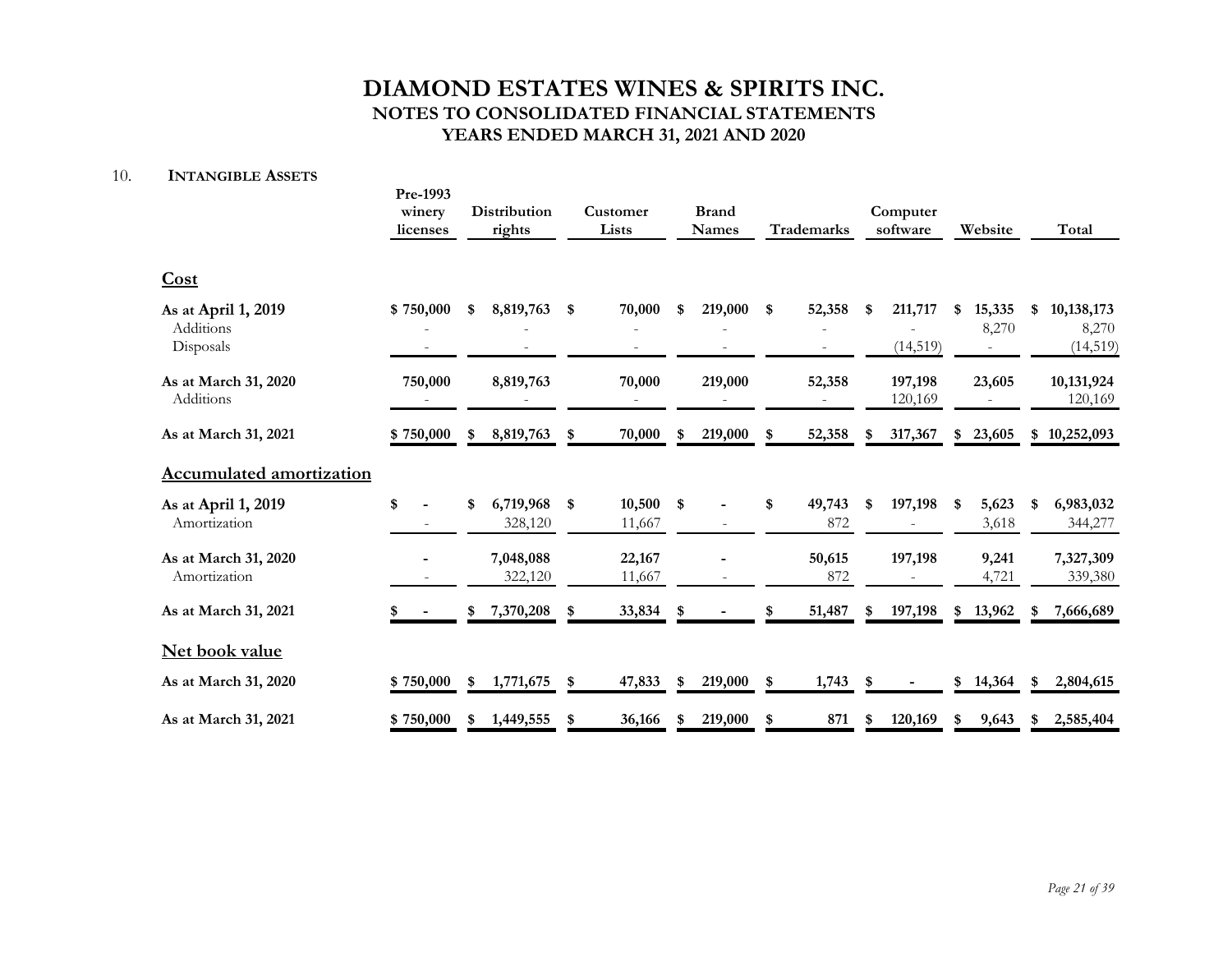### 10. **INTANGIBLE ASSETS, CONTINUED**

(a) The pre-1993 winery licenses issued to Lakeview Cellars Estate Winery Limited and De Sousa Wines Toronto Inc. grant the licensees considerably more flexibility than post-1993 licenses with respect to blending practices, location of operations and other wine-making matters. These licenses are transferable at the discretion of the Alcohol and Gaming Commission of Ontario ("AGCO"). The Company determined the recoverable amount of the pre-1993 winery license by estimating their fair value less costs to sell.

The Company determined the recoverable amount of the pre-1993 winery licenses by estimating their fair value less costs of disposal.

(b) Distribution rights represent exclusive rights to act as an agent and/or distributor in certain provinces for various beverage alcohol products. These agency relationships are for either a fixed, renewable or unlimited term, subject to termination clauses in the agreements. Under these clauses, and under common law, the Company would be entitled to compensation, typically equal to one months' commission earnings for each year of representation, in the event that a contract is terminated. The distribution rights acquired as part of the TBP (formerly Kirkwood Diamond Canada) acquisition were valued at fiscal 2014 gross margin, normalized for variable selling costs and client relationships retained. The Company estimated that these distribution rights had an original useful life of 17 years, and that the acquisition cost would be amortized on a straight-line basis over their estimated remaining life as of October 1, 2014, the commencement date of the partnership, of 11 years.

### 11. **ACCOUNTS PAYABLE AND ACCRUED LIABILITIES**

|                                | 2021      | 2020      |
|--------------------------------|-----------|-----------|
| Trade accounts payable         | 3,389,413 | 6,393,629 |
| Accrued liabilities            | 1,259,649 | 789.743   |
| Government remittances payable | 85,730    | 37.297    |
|                                | 4,734,792 | 7,220,669 |

### 12. **TERM LOANS PAYABLE**

As at March 31, 2021, the balances outstanding on the Company's term loans were as follows:

|                                              | 2021         | 2020            |
|----------------------------------------------|--------------|-----------------|
| BMO term loans:                              |              |                 |
| Revolving operating term loan                | \$12,583,995 | 10,315,621<br>S |
| Non-revolving term loan                      | 8,500,000    | 8,875,000       |
| $BCAP$ non-revolving term loan (Note 12)(i)) | 2,750,000    |                 |
|                                              | 23,833,995   | 19,190,621      |
| Deferred financing costs                     | (43,900)     | (29,209)        |
|                                              | 23,790,095   | 19, 161, 412    |
| Current portion                              | (799, 851)   | (19, 161, 412)  |
|                                              | 22,990,244   | \$              |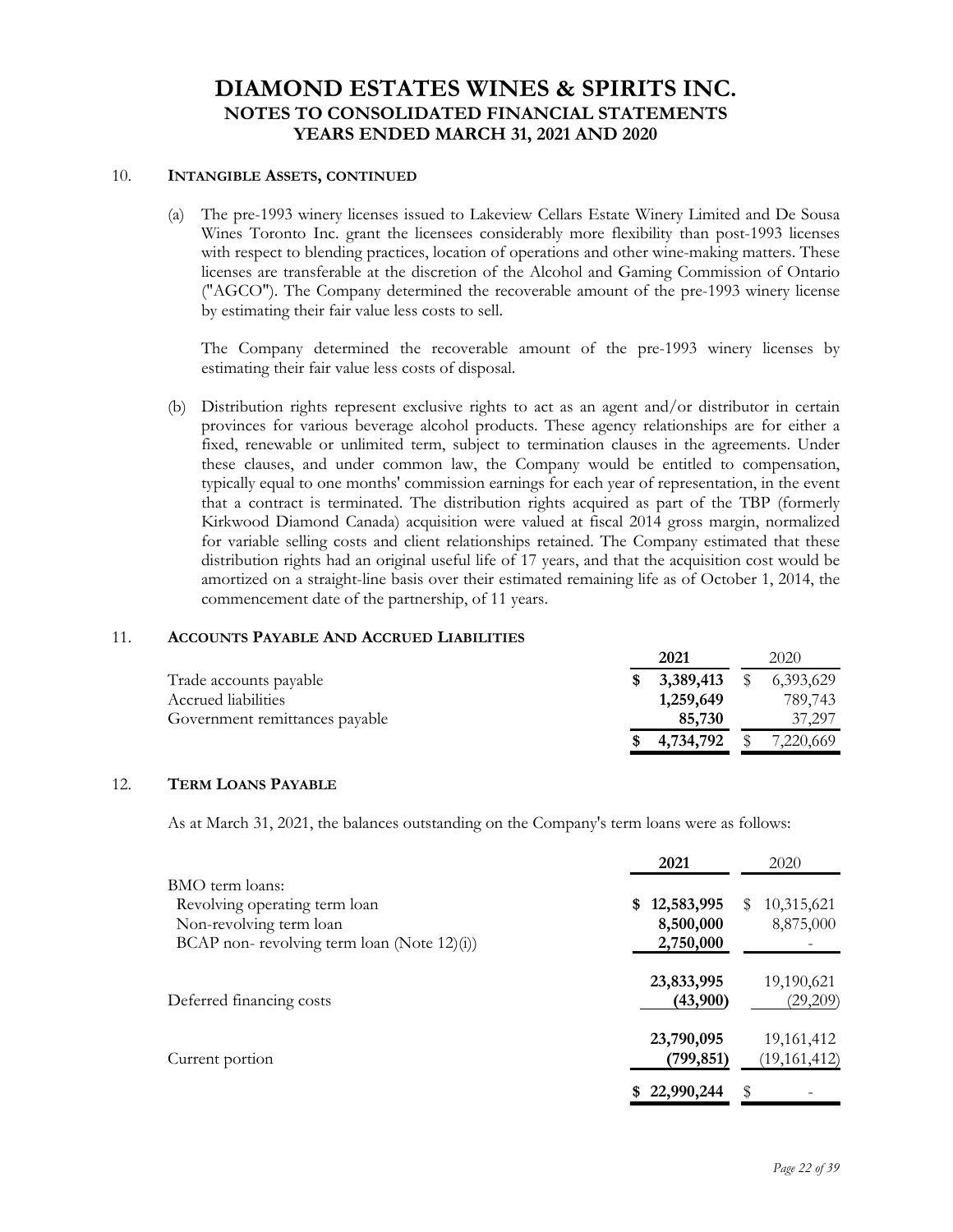### 12. **TERM LOANS PAYABLE, CONTINUED**

(a) On October 26, 2020, the Company entered into an Amended and Restated Credit Agreement ("ARCA") to replace the original the BMO credit agreement dated September 29, 2017. The ARCA was amended on March 26, 2021 (the "First Amendment to the ARCA") and further amended on June 29, 2021 (the Second Amendment to the ARCA"). The ARCA is guaranteed by a general security agreement covering the assets of the Company and its subsidiaries and is subject to the following facilities detailed below.

The initial BMO credit agreement was dated September 29, 2017 and was amended pursuant to a first amending agreement dated July 29, 2019, a second amending agreement (the "Second Amending Agreement") dated December 17, 2019, a third amending agreement (the "Third Amending Agreement") dated May 15, 2020, and a fourth amending agreement (the "Fourth Amending Agreement") dated July 24, 2020.

(b) The Second Amending Agreement, in effect as of March 31, 2020, had a maturity date of September 26, 2020. As that maturity date fell within twelve months of that reporting date, all indebtedness as of March 31, 2020 was classified as current. Under the Fourth Amending Agreement and continued under the ARCA, the term loan maturity date was extended to July 1, 2022. Accordingly, as the maturity date is twelve months after the reporting date, classification of the term loan reverted back to long-term as of March 31, 2021.

Subsequent to year-end, under the Second Amendment to the ARCA dated June 29, 2021, the maturity date of the ARCA was extended by 3 months from July 1, 2022 to October 1, 2022.

- (c) The revolving operating term loan is for working capital and general corporate requirements and is subject to the following terms, generally unchanged after the First Amendment to the ARCA:
	- (i) Revolving credit facility of up to \$13,000,000, subject to specified borrowing base margin limitations, with a temporary bulge of an additional \$1,000,000 until July 1, 2021
	- (ii) Monthly interest only payments at CAD prime rate  $+1.00\%$
	- (iii) Standby fee of 0.50% on available unused revolving term credit to be paid on the last day of each quarter
- (d) The non-revolving term loan is for the purpose of refinancing the previous term debt and funding scheduled capital expenditures. The loan is subject to the following terms, generally unchanged after the First Amendment to the ARCA:
	- (i) Initial principal of \$10,000,000, amortized over a period of 20 years
	- (ii) Monthly interest only payments at CAD prime rate  $+1.25\%$
	- (iii) Quarterly principal payments of \$125,000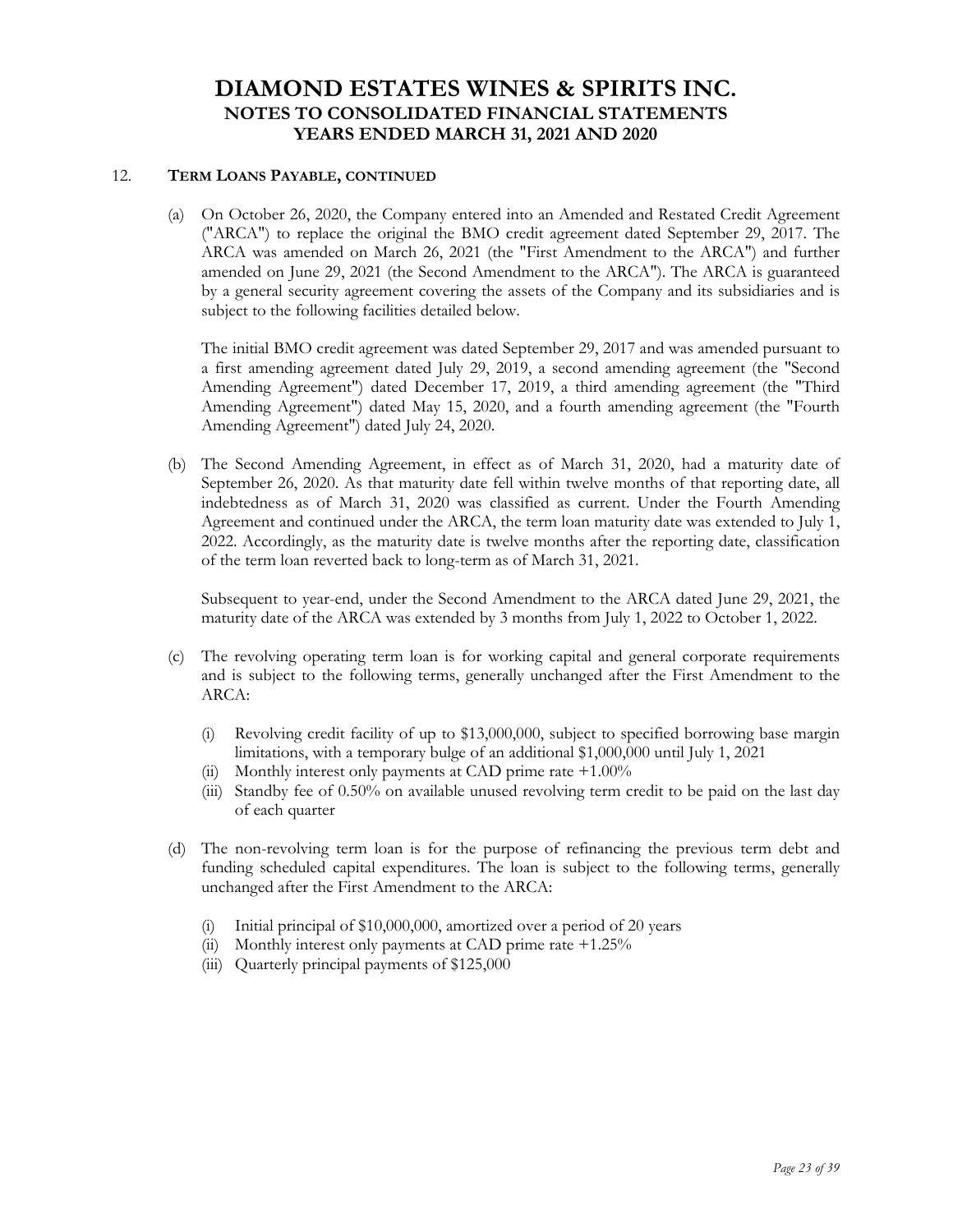### 12. **TERM LOANS PAYABLE, CONTINUED**

- (e) The BMO credit agreement includes the following sub-facilities:
	- (i) Letter of credit sub-facility included under the umbrella of the \$13,000,000 revolving term loan, up to a maximum of \$1,000,000 at a rate of CAD prime +2.50% having a term of up to 1 year. As at March 31, 2021, there were letters of credit in the amount of \$50,000 outstanding with BMO (March 31, 2020 - \$74,641).
	- (ii) Bankers' acceptance ("BA") sub-facility included under the umbrella of the revolving and non-revolving term loans, with a minimum draw of \$1,000,000, terms of 28 to 182 days, fees charged at rates 2.50% to 2.75% per annum on the face amount of the BA plus interest at the BA rate. A swap is in place on the non-revolving term loan to fix the effective interest rate at 4.90% (BA rate of 1.96%) and effective until September 2020.
	- (iii) Treasury risk management facility of up to \$1,500,000 to facilitate hedging of interest rate risk and foreign exchange risk at market rates as determined by the lender. There are no amounts currently outstanding on this facility.
- (f) A master lease finance line facility of \$2,500,000 is available to the Company to finance equipment under the BMO Equipment Leasing Group and shall reduce monthly in accordance with agreed upon terms based on market rates at the time of each advance. As at March 31, 2021, there was a balance of \$578,614 drawn on this facility (March 31, 2020 - \$688,396), and is included in lease liabilities.
- (g) The terms of the BMO credit facility were further changed upon execution of the Fourth Amending Agreement in July, 2020 , as follows:
	- (i) The maturity date was extended to July 1, 2022;
	- (ii) The definitions of certain EBITDA adjustments were refined for the quarters ended September 30, 2020 and December 31, 2020;
	- (iii) The minimum fixed charge coverage ratio was amended to 1.20|1 and 1.05|1 respectively for the quarters ended September 30, 2020 and December 31, 2020; and
	- (iv) Quarterly principal payments of \$125,000 were deferred for the quarters ended September 30, 2020 and December 31, 2020.
- (h) The ARCA is subject to the following major financial covenants:
	- (i) Minimum fixed charge coverage ratio of  $1.25|1$ , amended to  $0.70|1$  and  $0.90|1$ respectively for the quarters ended March 31, 2021 and June 30, 2021.
	- (ii) Maximum ratio of total liabilities to tangible net worth of  $2.00|1$ , amended to  $2.15|1$  for the quarter ended March 31, 2021.
	- (iii) Capital expenditure limit of \$1,000,000 for the fiscal years ending March 31, 2021 and 2022.
- (i) As consideration for the lender amending the credit agreement, (i) the Company paid a cash fee of \$34,500 with respect to the Third Amending Agreement, and (ii) with respect to the Fourth Amending Agreement, the Company issued 750,000 warrants to the lender *(see note 14(d))*, each exercisable for one common share in the Company at a price of \$0.16 per common share, vesting immediately and expiring as of July 1, 2022.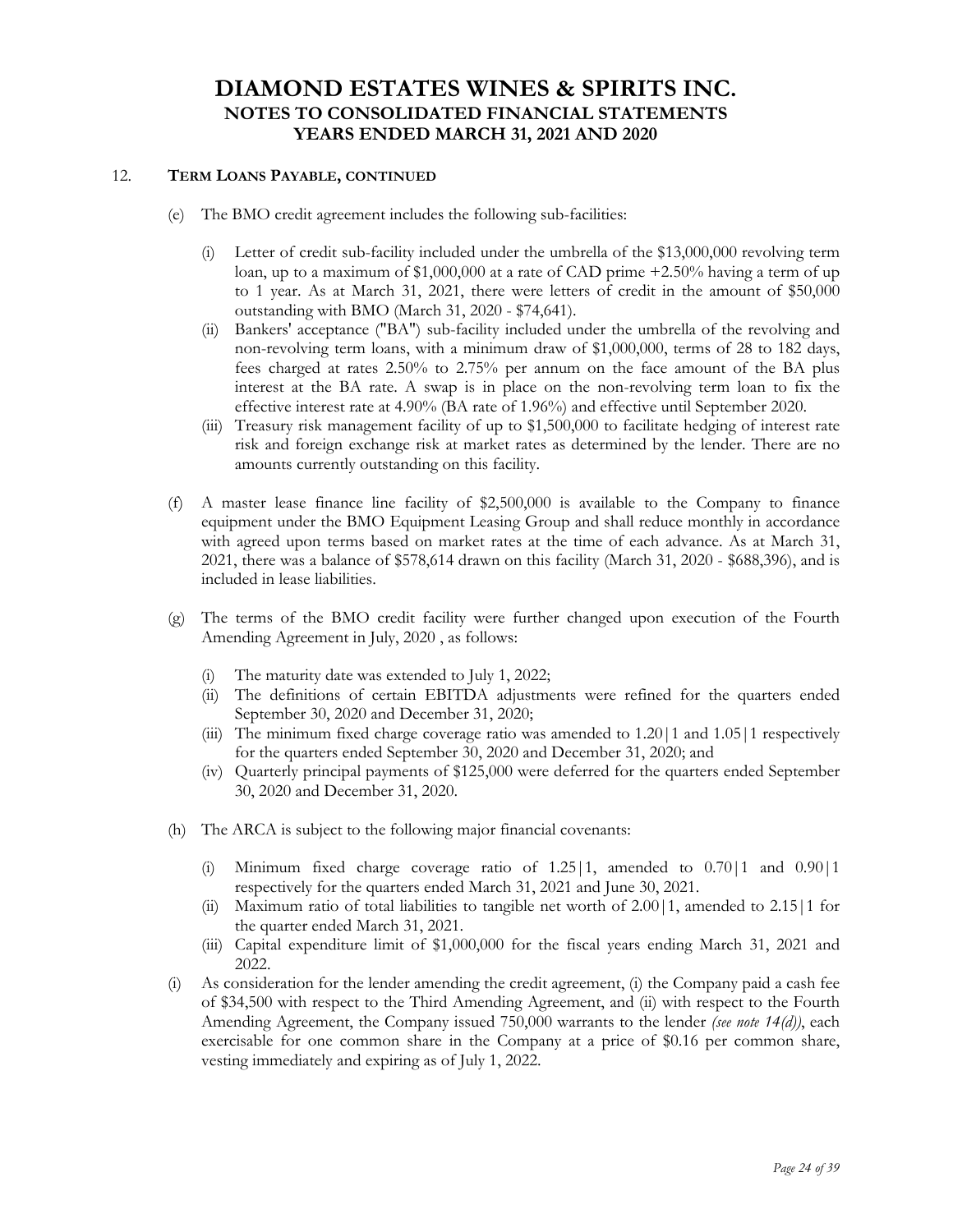### 12. **TERM LOANS PAYABLE, CONTINUED**

(j) On October 26, 2020, the Company obtained a term loan from its existing lender, Bank of Montreal, in the amount of \$2,750,000. The loan was advanced under the auspices of the federal government's Business Credit Availability Program ("BCAP"), under which it is secured by an 80% guarantee from the Export Development Corporation ("EDC"). The funds were utilized to fund the Company's contractual grape purchases in the fall of 2020.

The BCAP loan has the following terms and conditions:

- bears interest monthly at CAD prime rate plus 1.25%';
- repayable in 48 equal monthly principal payments of \$57,292, starting on the first anniversary of funding;
- EDC guarantee subject to renewal annually at a fee of 1.8% of the amount of the original loan; and
- maturity date of July 1, 2022.

Expenses related to leases of low-value assets

### 13. **LEASE LIABILITIES**

As a result of initially applying IFRS 16, the Company recognized lease liabilities of \$2,385,244 as at April 1, 2019 *(see note 3(a))*. During the year ended March 31, 2020, the Company has not entered into any new lease agreements with Element Inc, which secures Company's obligations under the terms of the lease. Movement in the lease liabilities consist of the following;

|                                                                          | 2021            |    | 2020       |
|--------------------------------------------------------------------------|-----------------|----|------------|
| Lease liabilities, beginning of year                                     | \$<br>3,123,405 | \$ | 1,152,482  |
| Lease liabilities on transition to IFRS 16                               |                 |    | 2,385,244  |
| Lease liabilities for assets acquired under lease                        | 466,543         |    | 54,486     |
| Lease liabilities for assets disposed of under lease                     | (45, 577)       |    | (56, 963)  |
| Interest payable on lease liabilities                                    | 156,303         |    | 160,395    |
| Repayments during the year                                               | (604, 355)      |    | (572, 239) |
| Other                                                                    | 11,488          |    |            |
| Lease liabilities, end of year                                           | 3,107,807       |    | 3,123,405  |
| Current portion                                                          | 420,811         |    | 382,730    |
| Long term portion                                                        | 2,686,996       |    | 2,740,675  |
| The following amounts were recognized in profit and loss during the year |                 |    |            |
| Interest expense on lease liabilities                                    | \$<br>156,303   | S  | 160,395    |
| Depreciation on right-of-use assets                                      | 434,094         |    | 446,497    |
| Expense related to short-term leases                                     |                 |    | 81,156     |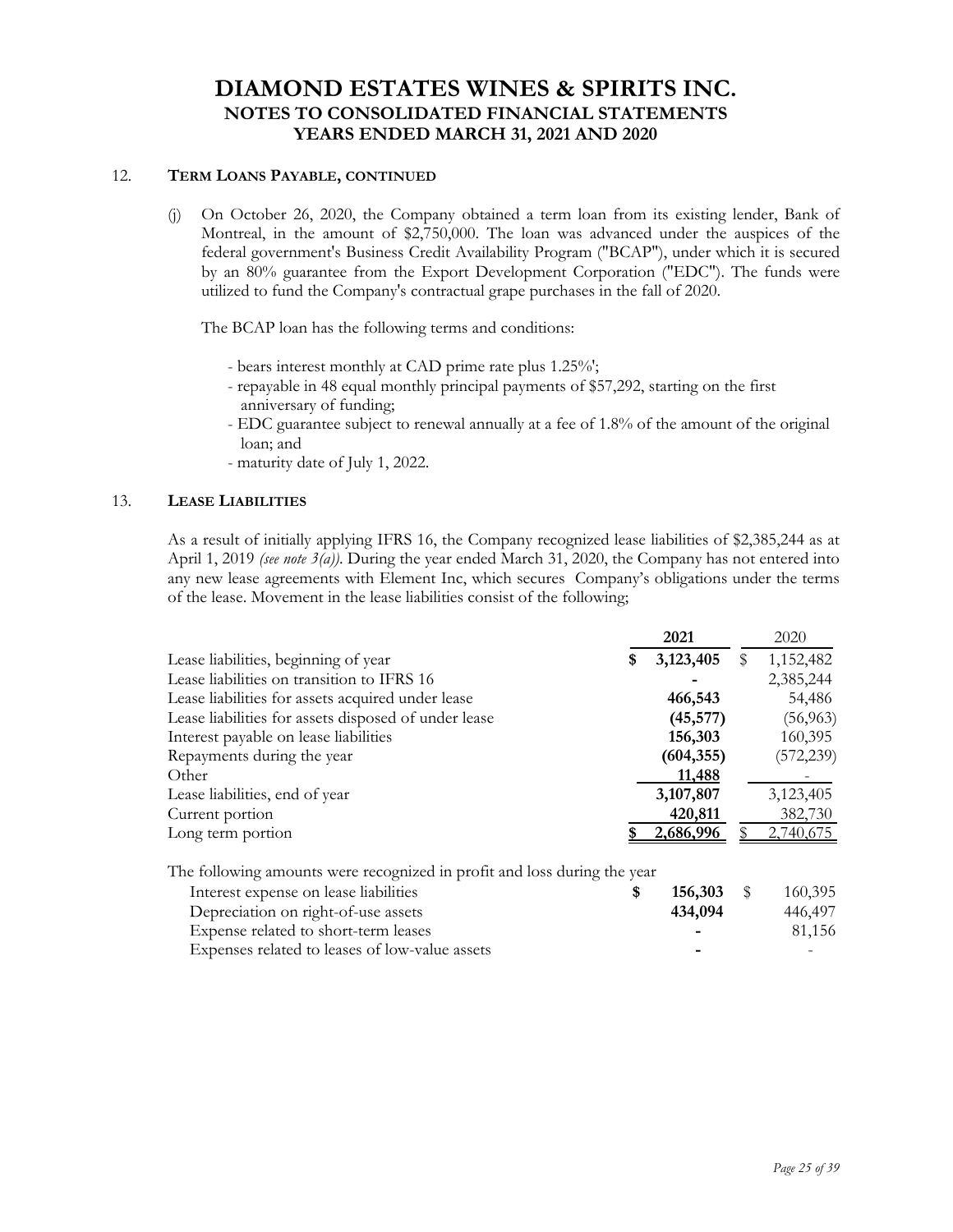### 14. **SHARE CAPITAL AND OTHER EQUITY INSTRUMENTS**

Continuity schedules for each component of the Company's share capital and other equity instruments are disclosed in the consolidated statements of changes in shareholders' equity for the years ended March 31, 2021 and 2020. Details of major changes in each component during the current reporting period are as follows:

### (a) **Loss per share**

Basic loss per share is computed using the weighted average number of common shares outstanding. The weighted average number of common shares outstanding for the year ended March 31, 2021 was 200,005,566 (2020 - 179,384,775).

As at March 31, 2021, the following potentially dilutive equity instruments were outstanding: (1) 15,100,000 options (2020 - 8,050,000, (2) 2,647,637 deferred share units (2020 - 1,815,037), and (3) 750,000 common share purchase warrants (2020 - Nil). The fully diluted number of common shares outstanding as at March 31, 2021 was 218,503,203 (2020 - 209,870,603).

### (b) **Issuance of common shares**

The Company did not issue any common shares during the year ended March 31, 2021. During the year ended March 31, 2020, common shares were issued as follows:

- (i) On July 29, 2019, the Company completed a brokered private placement with Lassonde Industries Inc. ("Lassonde") to issue 36,900,000 common shares at \$0.19 per share for gross proceeds of \$7,011,000, less issuance costs of \$895,491 for cash proceeds of \$6,115,509.
- (ii) On October 30, 2019, the Company closed a private placement of 12,233,805 common shares at \$0.19 per share for gross proceeds of \$2,324,423, less issuance costs of \$216,743, for cash proceeds of \$2,107,680.
- (iii) The Company did not issue any common shares during the year ended March 31, 2021.

### (c) **Settlement of deferred share units**

On September 27, 2019, on the retirement of a member of the Board of Directors, 332,451 DSUs were settled in common shares of the Company, and a further 27,564 DSUs on October 19, 2019 for the same member of the Board.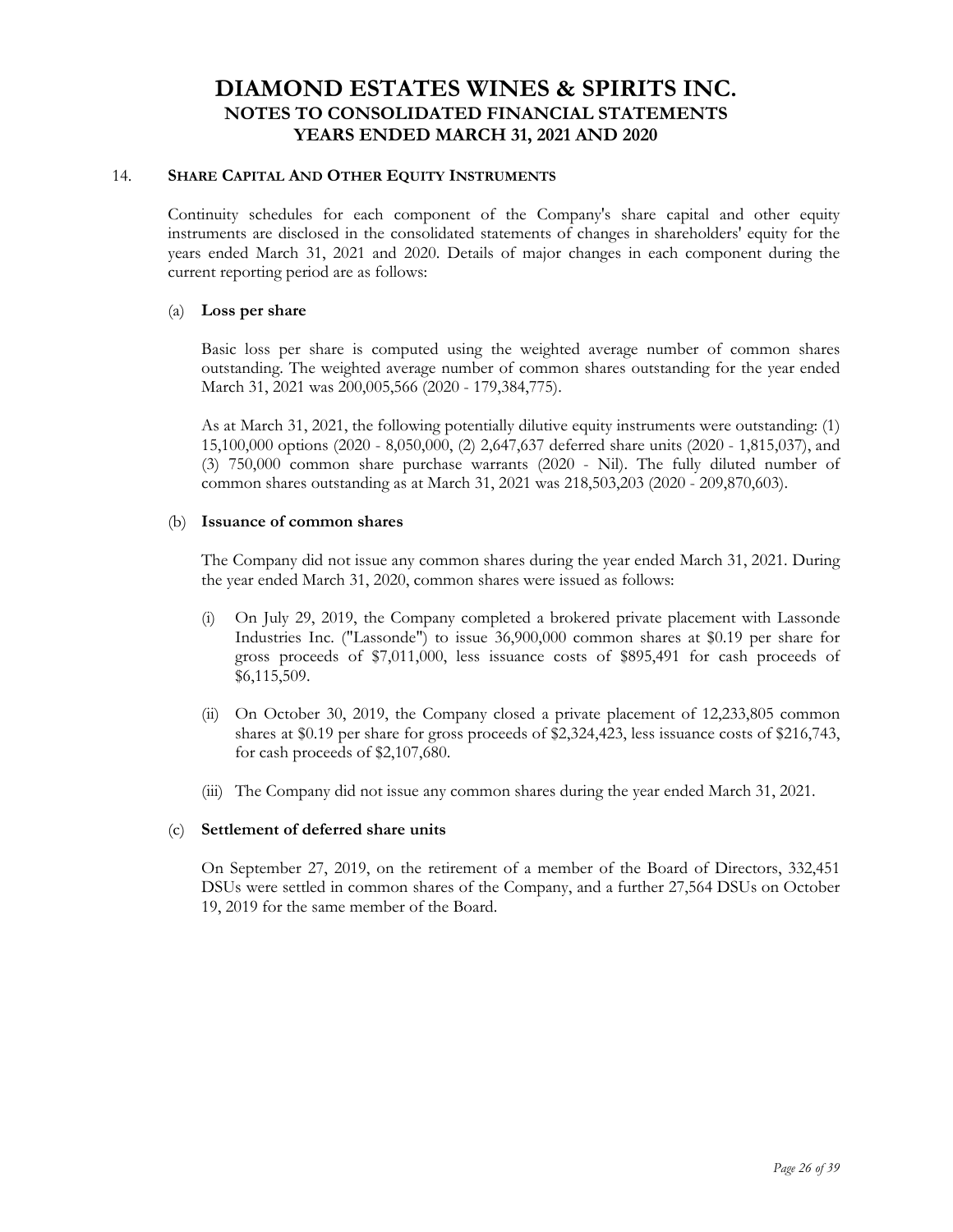### 14. **SHARE CAPITAL AND OTHER EQUITY INSTRUMENTS, CONTINUED**

### (d) **Warrants**

As consideration for BMO entering into the Fourth Amending Agreement to the Company's credit facility *(see note 12)*, the Company issued 750,000 warrants to the lender. Each warrant is exercisable into one common share of the Company at an exercise price of \$0.16 per common share. The warrants vested immediately and expire on July 1, 2022. The fair value of the warrants was calculated with the Black-Scholes option pricing model, using the assumptions of: (1) risk free interest rate of  $0.26\%$ , (2) expected volatility of  $85.83\%$ , (3) expected life of 2.0 years, and (4) dividend yield of 0.0%, the fair value attributed to each warrant was \$0.06. The total expense recognized of \$46,335 has been included in the financing costs line in the statement of net loss and comprehensive loss *(see note 15(d))*.

### 15. **STOCK OPTIONS**

The Company has adopted a stock option plan under which it may grant options to acquire shares of the Company to directors, officers and consultants of the Company. The maximum number of common shares issuable pursuant to the plan is equal to 10% of the issued and outstanding common shares at the close of business on the date of any grant, with an additional restriction of 5% to any one individual in a twelve month period.

Stock option activity for the years ended March 31, 2021 and 2020 was as follows:

|                                                                                                                                                                       |                                        | 2021                                             |                                                       | 2020                                             |  |  |
|-----------------------------------------------------------------------------------------------------------------------------------------------------------------------|----------------------------------------|--------------------------------------------------|-------------------------------------------------------|--------------------------------------------------|--|--|
|                                                                                                                                                                       | Options                                | Weighted<br>-average<br>exercise<br>price $(\$)$ | Options                                               | Weighted-<br>average<br>exercise<br>price $(\$)$ |  |  |
| Outstanding, beginning of year<br>Options exercised (see note 15(b))<br>Expiry of options (see note $15(c)$ )<br>Granted to BOD and key management (see note<br>15(a) | 8,050,000<br>(3,250,000)<br>10,300,000 | 0.26<br>0.12<br>۰<br>0.20                        | 11,850,000<br>(2,000,000)<br>(2,950,000)<br>1,150,000 | 0.25<br>0.12<br>0.20                             |  |  |
| Outstanding, end of year                                                                                                                                              | 15,100,000                             | 0.26                                             | 8,050,000                                             | 0.26                                             |  |  |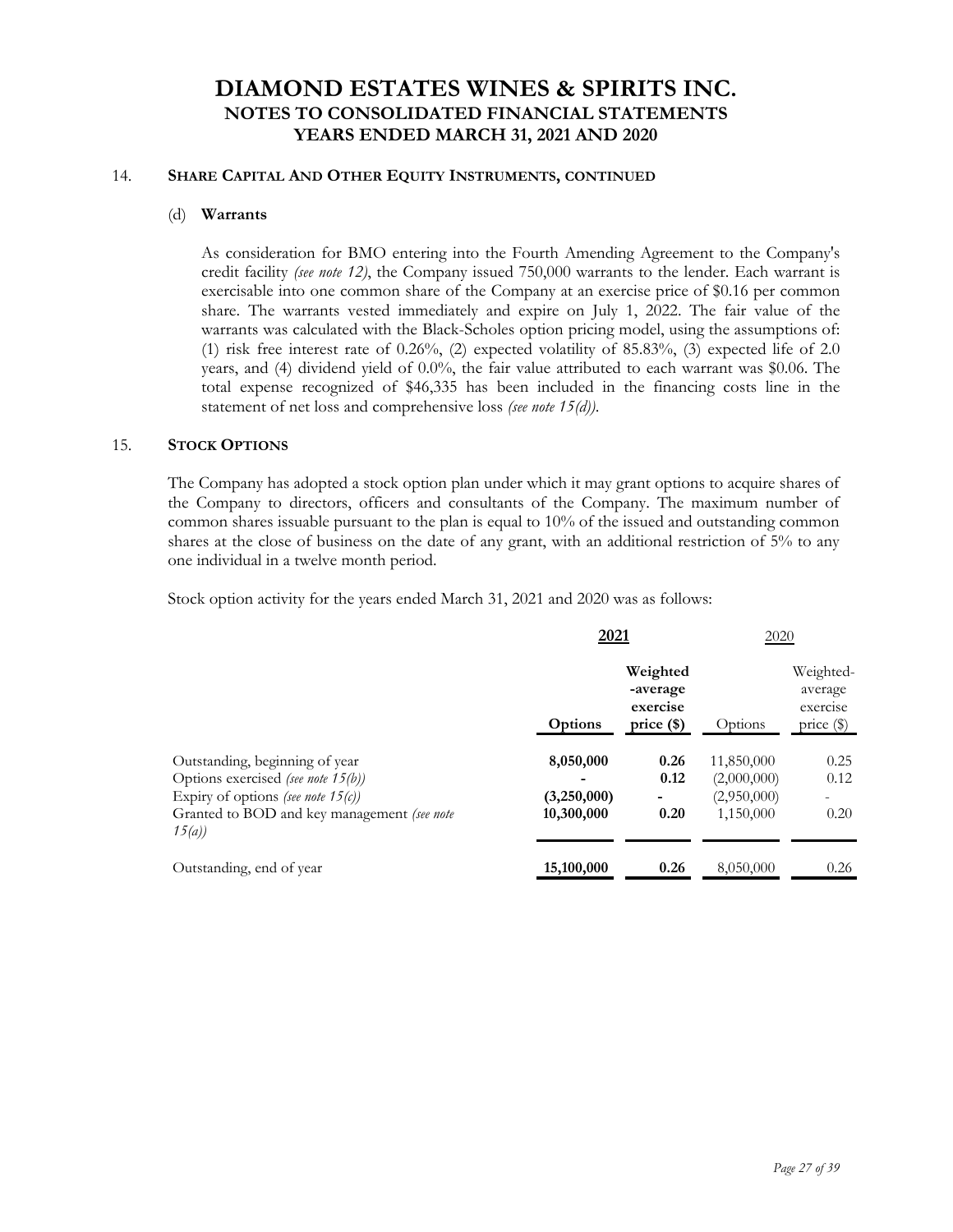#### 15. **STOCK OPTIONS, CONTINUED**

As at March 31, 2021, the issued and outstanding options to acquire common shares of the Company are as follows:

| Number of options  |            |             |                        |                   |                    |
|--------------------|------------|-------------|------------------------|-------------------|--------------------|
| <b>Grant</b> date  | Granted    | Exercisable | Exercise<br>price (\$) | Remaining<br>life | <b>Expiry date</b> |
|                    |            |             |                        |                   |                    |
| February 27, 2018  | 500,000    | 375,000     | 0.27                   | 1.91              | February 26, 2023  |
| October 1, 2018    | 3,900,000  | 1,950,000   | 0.28                   | 2.50              | September 30, 2023 |
| September 28, 2019 | 400,000    | 100,000     | 0.20                   | 3.50              | September 27, 2024 |
| August 3, 2020     | 1,250,000  |             | 0.14                   | 4.35              | August 2, 2025     |
| September 2, 2020  | 7,050,000  | ۰           | 0.14                   | 4.43              | September 1, 2025  |
| September 15, 2020 | 500,000    |             | 0.14                   | 4.46              | September 14, 2025 |
| March 9, 2021      | 1,500,000  |             | 0.18                   | 4.94              | March 8, 2026      |
|                    | 15,100,000 | 2,425,000   | 0.19                   | 3.87              |                    |

#### **(a) Issuance of options**

- (i) On August 12, 2019, the Company issued stock options to a key member of the management team. 250,000 stock options were issued with an exercise price of \$0.19 per share with a term of five years, vesting evenly on each anniversary date over 4 years. The fair value of these options was calculated with the Black-Scholes option pricing model, using the assumptions of: (1) risk free interest rate of  $1.23\%$ , (2) expected volatility of 86.73%, (3) expected life of 5 years, and (4) dividend yield of 0.0%, the fair value attributed to each option was \$0.19.
- (ii) On September 28, 2019, the Company issued stock options to its directors and key members of the management team. A total of 900,000 stock options were issued, of which 400,000 were to Lassonde, with an exercise price of \$0.20 per share with a term of five years, vesting evenly on each anniversary date over 4 years. The fair value of these options was calculated with the Black-Scholes option pricing model, using the assumptions of: (1) risk free interest rate of 1.23%, (2) expected volatility of 86.73%, (3) expected life of 5 years, and (4) dividend yield of 0.0%, the fair value attributed to each option was \$0.12.
- (iii) On August 3, 2020, the Company issued stock options to key members of the management team. A total of 1,250,000 stock options were issued with an exercise price of \$0.14 per share with a term of five years, vesting evenly on each anniversary date over 4 years. The fair value of these options was calculated with the Black-Scholes option pricing model, using the assumptions of: (1) risk free interest rate of  $0.33\%$ , (2) expected volatility of  $73.51\%$ , (3) expected life of 5 years, and (4) dividend yield of 0.0%, the fair value attributed to each option was \$0.07.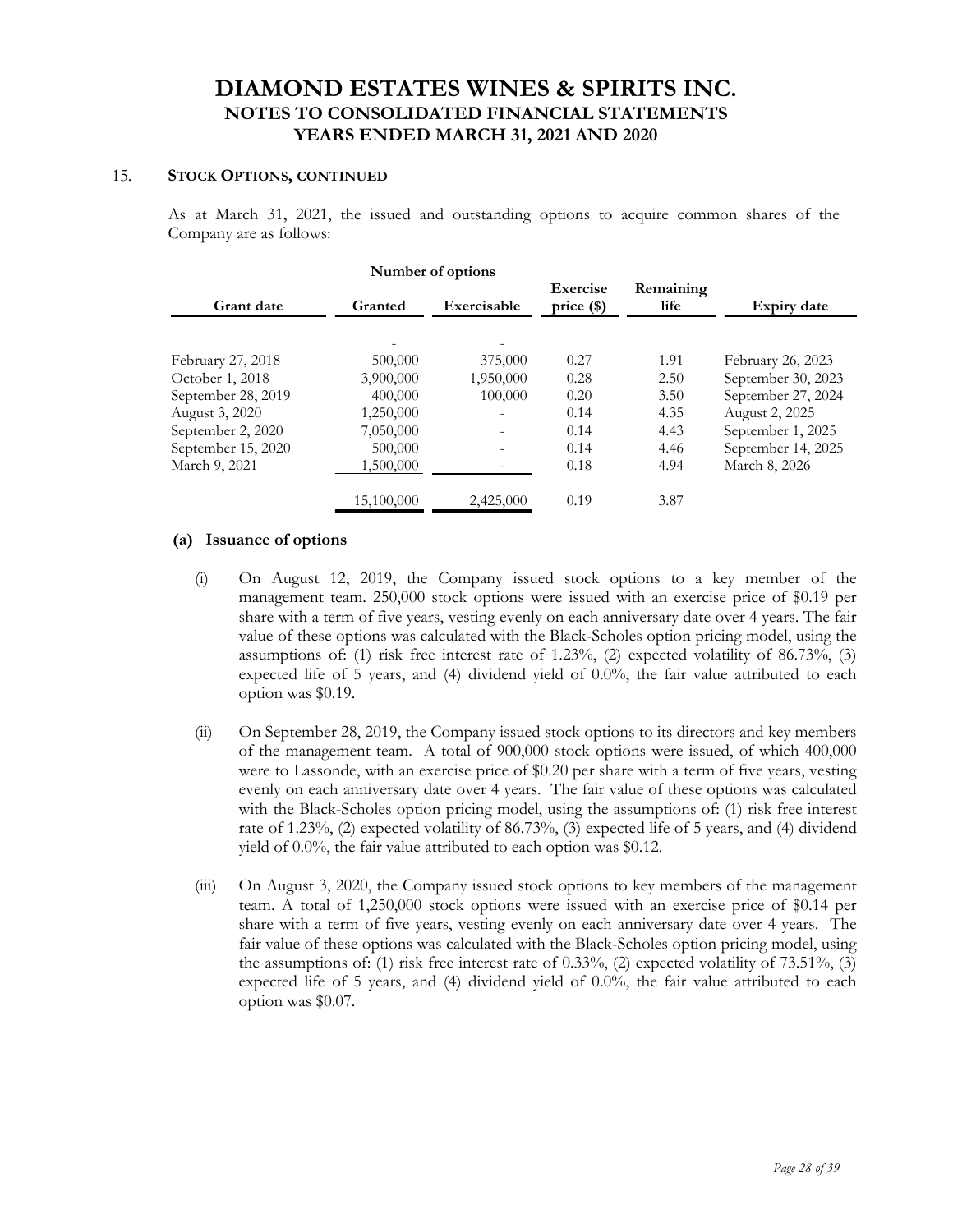### 15. **STOCK OPTIONS, CONTINUED**

- (iv) On September 2, 2020, the Company issued stock options to its directors and key members of the management team. A total of 7,050,000 stock options were issued with an exercise price of \$0.14 per share with a term of five years, vesting evenly on each anniversary date over 4 years. The fair value of these options was calculated with the Black-Scholes option pricing model, using the assumptions of: (1) risk free interest rate of 0.27%, (2) expected volatility of 73.10%, (3) expected life of 5 years, and (4) dividend yield of 0.0%, the fair value attributed to each option was \$0.07.
- (v) On September 15, 2020, the Company issued stock options to key members of the management team. A total of 500,000 stock options were issued with an exercise price of \$0.14 per share with a term of five years, vesting evenly on each anniversary date over 4 years. The fair value of these options was calculated with the Black-Scholes option pricing model, using the assumptions of: (1) risk free interest rate of 0.33%, (2) expected volatility of 73.07%, (3) expected life of 5 years, and (4) dividend yield of 0.0%, the fair value attributed to each option was \$0.07.
- (vi) On March 9, 2021, the Company issued stock options to a key member of the management team. A total of 1,500,000 stock options were issued with an exercise price of \$0.18 per share with a term of five years, vesting evenly on each anniversary date over 4 years. The fair value of these options was calculated with the Black-Scholes option pricing model, using the assumptions of: (1) risk free interest rate of 1.09%, (2) expected volatility of 86.96%, (3) expected life of 5 years, and (4) dividend yield of 0.0%, the fair value attributed to each option was \$0.14.

### **(b) Exercise of options**

- (i) On October 30, 2019, 2,000,000 of the stock options originally granted on November 10, 2014 were exercised at the purchase price of \$0.12 per share for total proceeds of \$240,000.
- (ii) There were no stock options exercised during the year ended March 31, 2021.

### **(c) Expiry of options**

During the fiscal year ended March 31, 2021, a total of 3,250,000 (2020 - 2,950,000) expired unexercised on the departure of key members of the management team.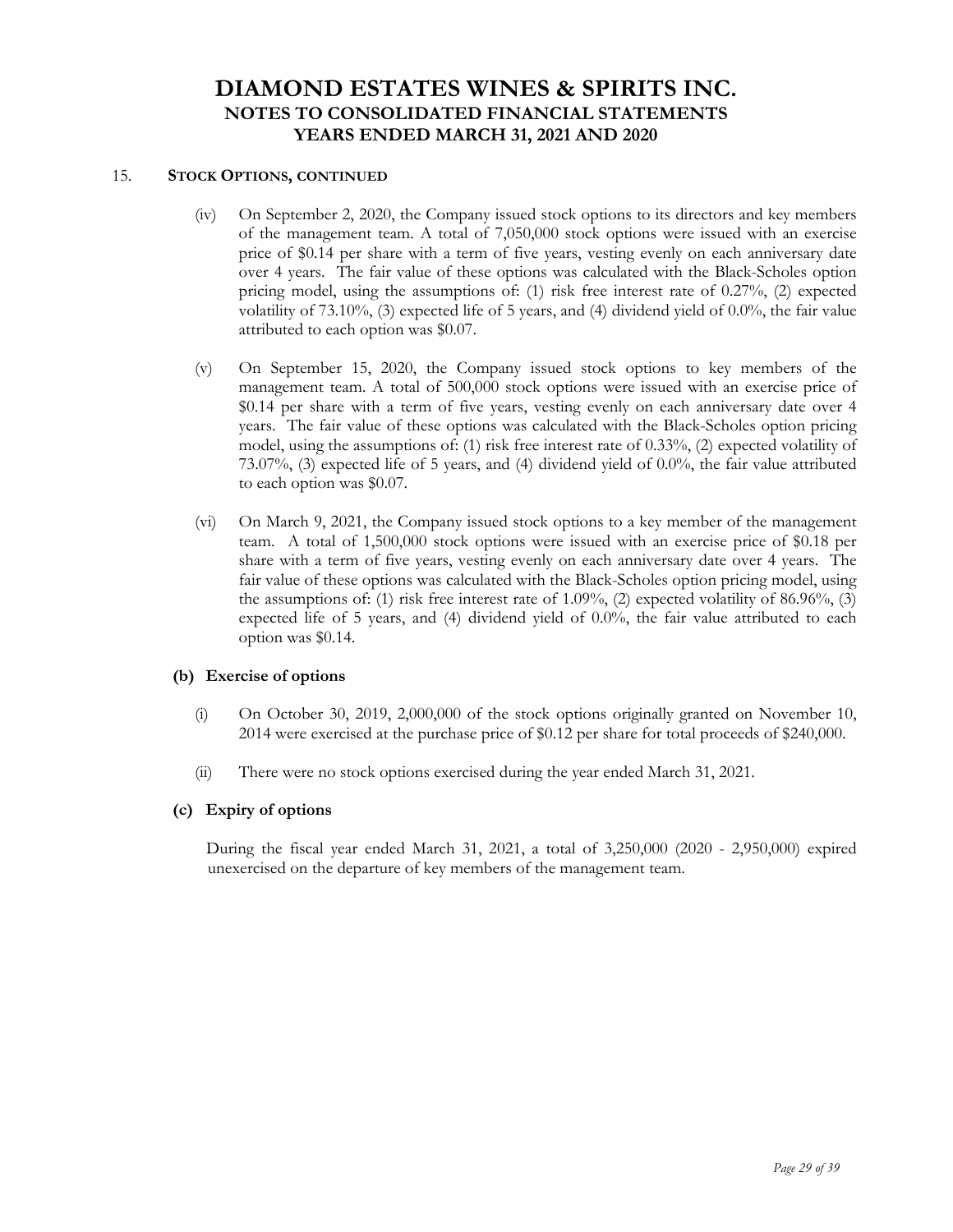### 15. **STOCK OPTIONS, CONTINUED**

### **(d) Share based compensation**

Total share based compensation recognized for the years ended March 31, 2021 and 2020 was:

|   | 2021    | 2020    |
|---|---------|---------|
| S | 204,854 | 346,402 |
|   |         |         |
|   | 125,579 | 181,936 |
|   | 330,433 | 528,338 |
|   | 46,335  |         |
|   | 376,768 | 528,338 |
|   |         |         |

### 16. **DEFERRED SHARE UNITS ("DSUS")**

On September 26, 2019, the Board of Directors approved an increase in the maximum number of common shares reserved for issuance under the Company's DSU plan (the "DSU Plan") from 2,000,000 to 3,000,000, which is approximately 1.5% of the then issued and outstanding common shares. The DSU Plan provides that the maximum number of DSUs issuable to insiders (as that term is defined by the Exchange) pursuant to the DSU Plan, together with any common shares issuable pursuant to any other security-based compensation arrangement of the Company, will not exceed 10% of the total number of outstanding common shares. The DSUs issued under this plan to nonexecutive directors are to be settled in common shares of the Company when the director retires from all positions with the Company.

### **(a) Issuance of DSUs:**

During the year ended March 31, 2021, the Company issued 832,600 DSUs valued at \$125,579 to non-executive directors under the DSU Plan in settlement of deferred directors' compensation, as follows:

- 196,485 DSUs on April 20, 2020 valued at \$31,438
- 201,898 DSUs on August 20, 2020 valued at \$28,265
- 245,674 DSUs on November 19, 2020 valued at \$31,938
- 188,543 DSUs on November 19, 2020 valued at \$33,938

During the year ended March 31, 2020, the Company issued 812,120 DSUs valued at \$181,936, as follows:

- 259,167 DSUs on April 20, 2020 valued at \$77,750
- 256,618 DSUs on August 20, 2020 valued at \$43,625
- 185,255 DSUs on November 19, 2020 valued at \$36,125
- 111,080 DSUs on March 9, 2021 valued at \$24,436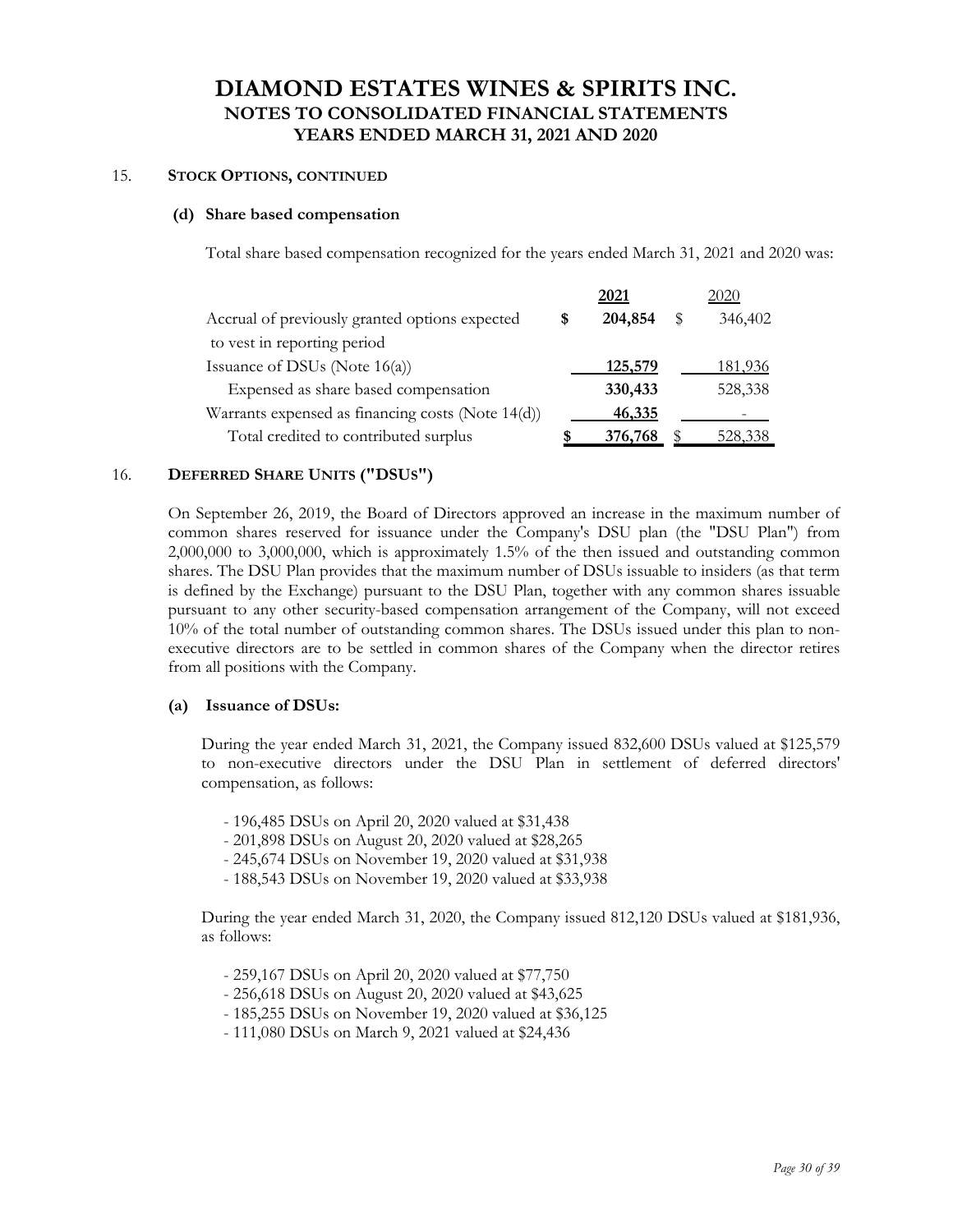### 16. **DEFERRED SHARE UNITS ("DSUS"), CONTINUED**

### (b) **Settlement of DSUs**

To date, a total of 3,208,057 DSUs have been issued, of which 2,647,637 remain outstanding. Following the retirement of members of the Board of Directors, 200,405 DSUs were settled into common shares of the Company in the year ended March 31, 2019 and a further 360,015 DSUs in the year ended March 31, 2020.

#### 17. **INCOME TAXES**

### (a) **Income rate reconciliation**

The reconciliation of the combined Canadian federal and provincial statutory income tax rates on the net income for the years ended March 31, 2020 and 2019 is as follows:

|                                                                          | 2021                             | 2020                  |
|--------------------------------------------------------------------------|----------------------------------|-----------------------|
| Net loss before recovery of income taxes<br>Expected income tax recovery | \$<br>$(2,635,213)$ \$<br>26.50% | (4,207,039)<br>26.50% |
| Expected income tax recovery                                             | \$<br>$(698,331)$ \$             | (1, 114, 865)         |
| Decrease (increase) resulting from:                                      |                                  |                       |
| Co-op refundable credit                                                  |                                  | (21,000)              |
| Non-deductible expenses                                                  | 96,336                           | 153,311               |
| Change in tax benefits not recognized                                    | 880,462                          | 844,331               |
| Tax rate differential                                                    | (18, 626)                        | (6,149)               |
| Other                                                                    | (259,841)                        | 123,372               |
| Recovery of income taxes                                                 |                                  | (21,000)              |

The recovery of income taxes for the year ended March 31, 2021 was \$Nil (2020 - \$21,000).

#### (b) **Deferred tax**

The following table summarizes the components of deferred tax:

|                                    |    | 2021         | 2020        |
|------------------------------------|----|--------------|-------------|
| Deferred tax asset                 |    |              |             |
| Non-capital losses carried forward | \$ | 1,465,861 \$ | 1,842,787   |
| Deferred tax liabilities           |    |              |             |
| Property, plant and equipment      |    | (1,445,275)  | (1,734,214) |
| Intangible assets                  |    | (1,638)      | (74, 129)   |
| Deferred financing costs           |    |              | (2, 495)    |
| ROU assets and capital leases      |    | (18,948)     | (31, 949)   |
| Net deferred tax liabilities       | S  |              |             |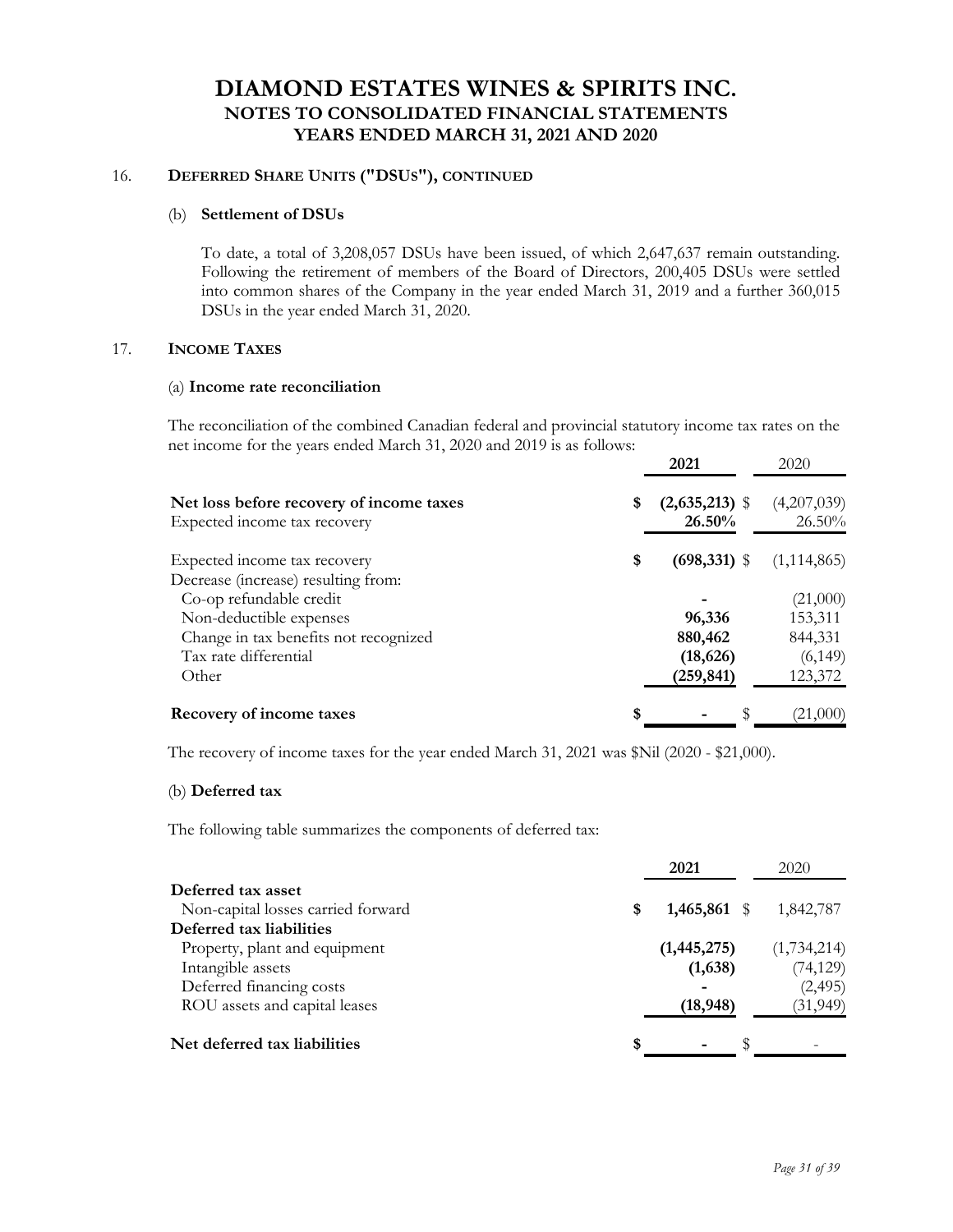### 17. **INCOME TAXES, CONTINUED**

### (c) **Unrecognized deferred tax assets**

Deferred taxes are provided as a result of temporary differences that arise due to the differences between the income tax values and the carrying amount of assets and liabilities. Deferred tax assets have not been recognized in respect of the following deductible temporary differences:

|                                             | 2021         | 2020       |
|---------------------------------------------|--------------|------------|
|                                             | S            |            |
| Non-capital losses carried forward          | 22, 105, 760 | 19,045,330 |
| Capital losses carried forward              | 397,388      | 397,338    |
| Share issuance and deferred financing costs | 296,286      | 284,946    |
| Reserves                                    | 118,810      | 205,087    |
| Intangible assets                           | 572,075      | 549,936    |
| Property, plant and equipment               | 3,431        | 4,340      |
| ROU assets and liability                    |              | 77,459     |

The non-capital loss carry forwards expire as noted in the table below. The net capital loss carry forwards may be carried forward indefinitely, but can only be used to reduce capital gains. Share issue and financing costs will be fully amortized in 2023. The remaining deductible temporary differences may be carried forward indefinitely. Deferred tax assets have not been recognized in respect of these items because it is not probable that future taxable profit will be available against which the group can utilize the benefits therefrom.

| 2028 | \$<br>915,543    |
|------|------------------|
| 2029 | 632,792          |
| 2030 | 8,635,937        |
| 2031 | 3,750,634        |
| 2032 | 2,007,278        |
| 2033 | 475,778          |
| 2034 | 1,665,014        |
| 2035 | 1,387,850        |
| 2036 | 331,652          |
| 2037 | 217,839          |
| 2038 | 1,621,516        |
| 2039 | 2,219,604        |
| 2040 | 2,390,156        |
| 2041 | 1,459,821        |
|      |                  |
|      | \$<br>27,711,414 |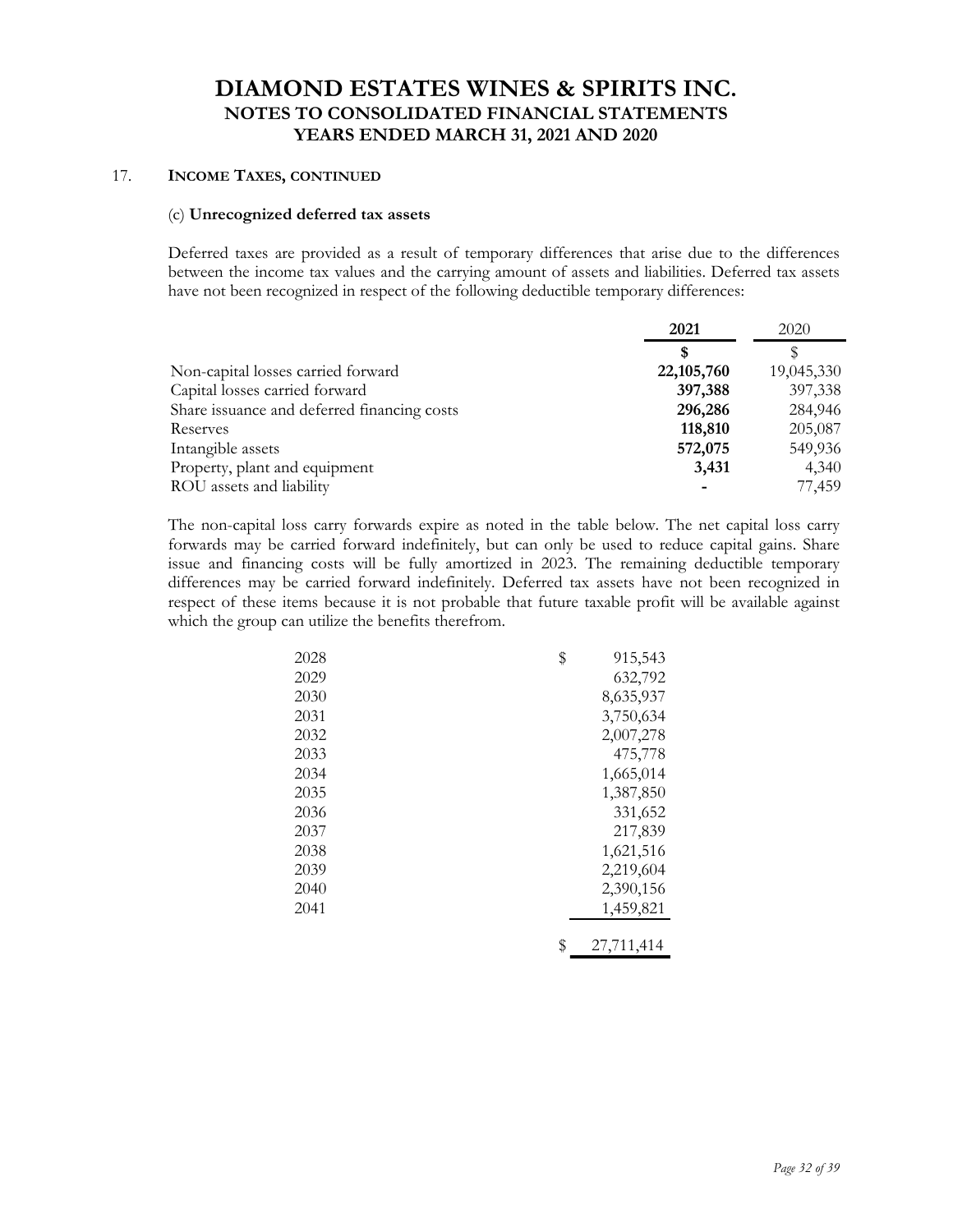### 18. **KEY MANAGEMENT COMPENSATION, RELATED PARTY TRANSACTIONS AND BALANCES**

During the years ended March 31, 2021 and 2020, the Company had the following related party transactions, including (i) compensation of key management personnel and directors, and (ii) transactions with entities related to or controlled by directors, as follows:

|                                                                                                            | 2021                     |    | 2020                |
|------------------------------------------------------------------------------------------------------------|--------------------------|----|---------------------|
| Salary<br>Director fees                                                                                    | \$<br>964,654<br>111,828 | \$ | 1,136,901<br>72,250 |
| Share based compensation under stock option plan (see<br><i>note</i> $15(d)$ and DSU Plan (see note $16$ ) | 330,433                  |    | 528,338             |
| Commissions                                                                                                | 221,531                  |    | 64,091              |
| Winery lease payments                                                                                      |                          |    | 80,000              |
| Grape purchases                                                                                            |                          |    | 115,143             |

Accounts payable and accrued liabilities as at March 31, 2021 includes \$82,188 (2020 - \$100,852) with respect to balances owing to related parties for the transactions disclosed above.

### 19. **SEGMENTED INFORMATION**

#### **Business segments**

The Company operates in two business segments, namely (i) distribution and sales of products represented in Canada under agency agreements with third parties, and (ii) sales of manufactured wines. The following table presents selected financial information associated with each of these segments for the years ended March 31, 2021 and 2020:

#### **Year ended March 31, 2021**

|                                                                     | Agency<br>\$                                   | Manufactured<br>wines<br>\$ | Consolidated<br>\$ |
|---------------------------------------------------------------------|------------------------------------------------|-----------------------------|--------------------|
| Gross revenue                                                       | 15,301,448                                     | 10,774,728                  | 26,076,176         |
| Inter-segment revenue                                               | (523, 662)                                     |                             | (523, 662)         |
| Net revenue                                                         | 14,777,786                                     | 10,774,728                  | 25,552,514         |
| Gross profit                                                        | 6,009,186                                      | 3,991,204                   | 10,000,390         |
| Interest                                                            | 63,207                                         | 876,453                     | 939,660            |
| Depreciation and amortization                                       | 565,904                                        | 880,999                     | 1,446,903          |
| Additions of property, plant and equipment and<br>intangible assets |                                                | 481,138                     | 481,138            |
|                                                                     | Statement of financial position balances as at |                             |                    |
|                                                                     |                                                | March 31, 2021              |                    |
| Intangible assets                                                   | 1,449,555                                      | 1,135,849                   | 2,585,404          |
| Total assets                                                        | 5,615,700                                      | 44,204,291                  | 49,819,991         |
| Total liabilities                                                   | 3,066,855                                      | 28,565,839                  | 31,632,694         |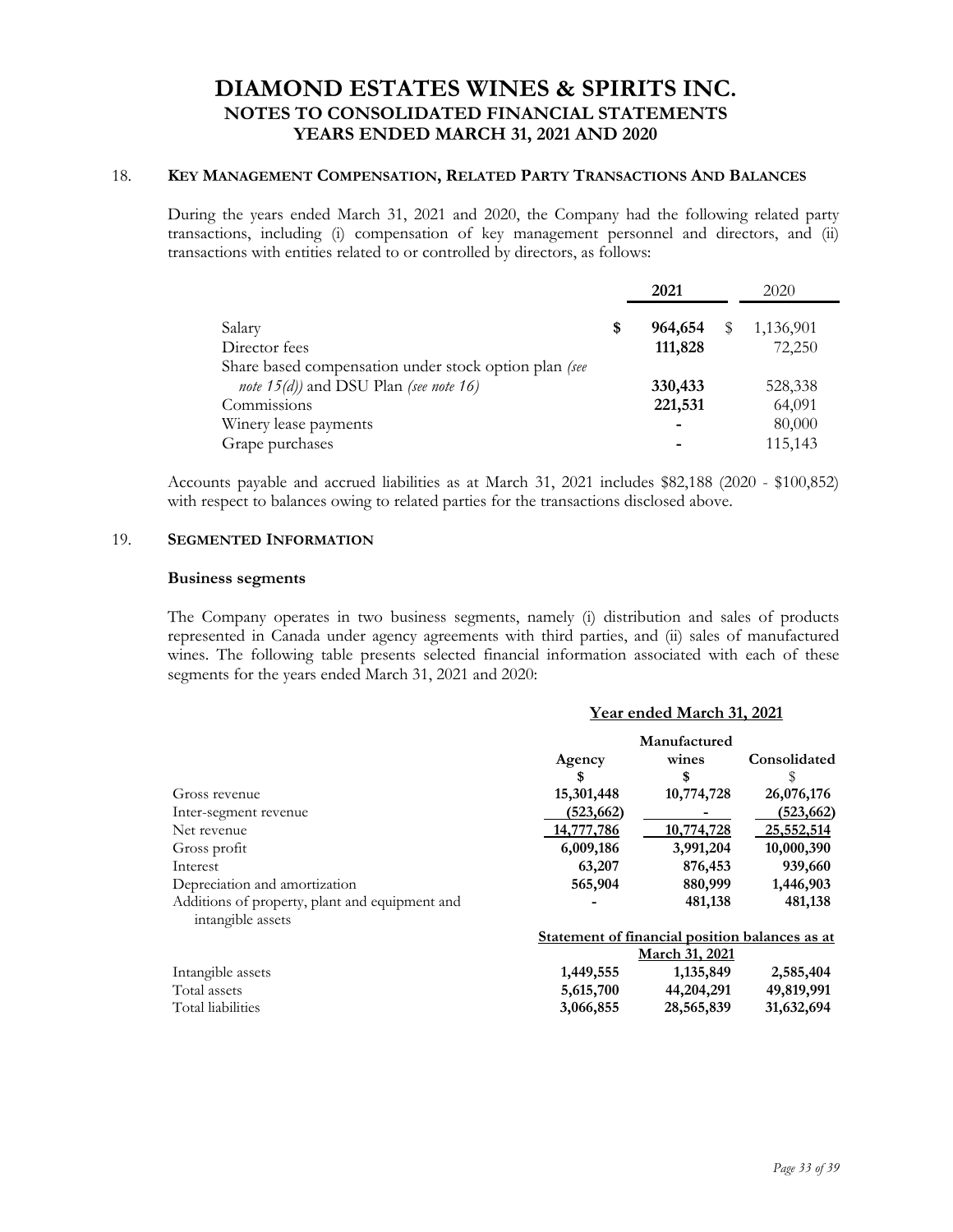### 19. **SEGMENTED INFORMATION, CONTINUED**

#### **Year ended March 31, 2020 Agency Manufactured wines Consolidated \$ \$** \$ Gross revenue 13,844,882 13,567,029 27,411,911<br>Inter-segment revenue (617,681) (617,681) Inter-segment revenue (617,681) (617,681) (617,681) Net revenue 13,227,201 13,567,029 26,794,230 Gross profit 5,610,776 5,740,962 11,351,738 Interest 331,923 782,063 1,113,986 Depreciation and amortization 616,054 1,074,281 1,690,335 Additions of property, plant and equipment and intangible assets 4,397 284,004 288,401 **Statement of financial position balances as at March 31, 2020** Intangible assets 1,771,675 1,032,940 2,804,615 Total assets **7,105,728** 42,845,500 49,951,228 Total liabilities 5,068,246 24,437,240 29,505,486

Transactions between segments are measured at the exchange amount, which approximates fair value. All of the Company's assets are located in Canada.

| Geographic information |                             |              |
|------------------------|-----------------------------|--------------|
|                        | 2021                        | 2020         |
| Revenue                |                             |              |
| Canada                 | $$24,244,263$ $$25,144,719$ |              |
| China and other        | 1,308,251                   | 1,649,511    |
|                        | \$25,552,514                | \$26,794,230 |

### 20. **CAPITAL DISCLOSURES**

The Company's objectives when managing capital are to provide a return for owners and ensure sufficient resources are available to meet day-to-day operations. Capital is considered to consist entirely of total equity and bank indebtedness. The Company manages its capital structure and makes adjustments to it, based on the funds available to the Company or in the light of changes in economic conditions and the risk characteristics of the underlying assets. Management reviews its capital management approach on an ongoing basis and believes that this approach, given the relative size of the Company, is reasonable.

The Company is subject to externally imposed capital requirements related to its term loans *(see note 12)* and there has been no change in the overall capital risk management strategy during the year.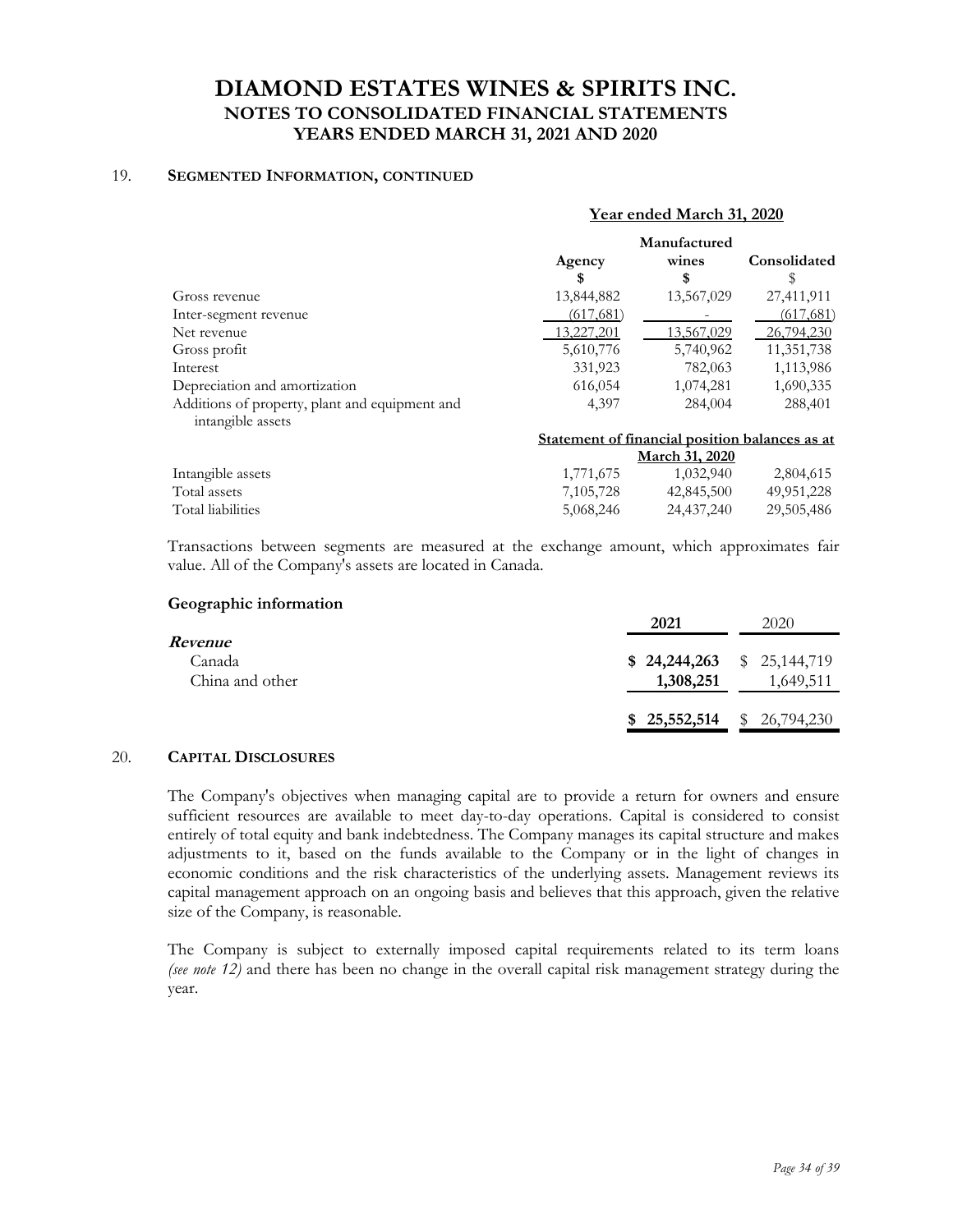### 21. **FINANCIAL INSTRUMENTS AND RISK FACTORS**

### **(a) Risk management**

The Company is exposed to interest rate risk, credit risk, foreign currency risk, liquidity risk and concentration risk associated with its financial assets and liabilities. Management has the overall responsibility for the establishment and approval of the Company's risk management policies. The Company's objectives are to manage the risks and risk exposure through a combination of sound business practices and the involvement of management in the daily operations.

### **(b)**

The classification and measurement of the financial assets and liabilities, as well as their carrying amounts and fair values, are as follows:

|                                                     |                          |                | 2021       |            | 2020         |            |
|-----------------------------------------------------|--------------------------|----------------|------------|------------|--------------|------------|
|                                                     |                          |                | Carrying   |            | Carrying     |            |
| Assets/liabilities                                  | Category                 | Measurement    | amount     | Fair value | amount       | Fair value |
|                                                     |                          |                |            | S          |              |            |
| Accounts receivable Financial assets Amortized cost |                          |                | 2,684,546  | 2,684,546  | 3,406,053    | 3,406,053  |
| Accounts payable<br>and accrued<br>liabilities      | Financial<br>liabilities | Amortized cost | 4,734,792  | 4,734,792  | 7,220,669    | 7,220,669  |
| Term notes payable                                  | Financial<br>liabilities | Amortized cost | 23,790,095 | 23,790,095 | 19, 161, 412 | 19,161,412 |

### (c) **Interest rate risk**

Interest rate risk is the risk that the value of a financial instrument might be adversely affected by a change in interest rates. In seeking to minimize the risks from interest rate fluctuations, the Company manages exposure through its normal operating and financing activities. The Company is exposed to interest rate risk primarily through its floating interest rate bank indebtedness, credit facilities and lease liabilities. Assuming that other variables remain constant, a 1% change in the prime lending rate as at March 31, 2021 would impact interest expense and net income by \$249,000 (2020 - \$223,000).

### (d) **Credit risk**

Credit risk is the risk that one party to a financial instrument will cause a financial loss for the Company by failing to discharge its obligations. The Company is exposed to credit risk on its accounts receivable. Its exposure is generally limited to the carrying amount on the consolidated statements of financial position. The Company minimizes credit risk on cash by depositing with only reputable financial institutions.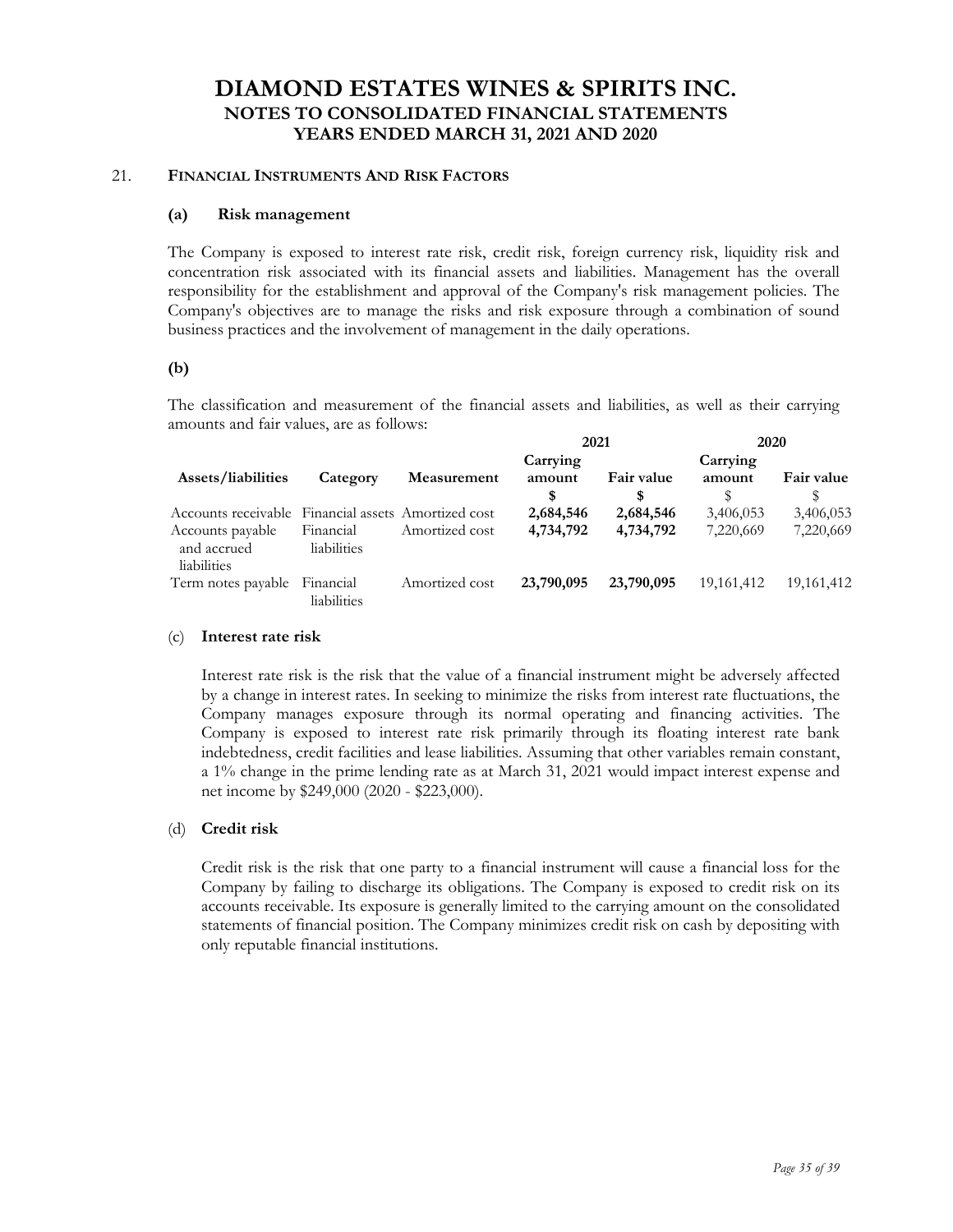### 21. **FINANCIAL INSTRUMENTS AND RISK FACTORS, CONTINUED**

### (c) **Credit risk, continued**

Management reviews credit risk on the Company's trade receivables through established credit monitoring policies, including analysis of historical payment trends, customer history and events to assess if there should be any allowance for accounts receivable for balances that are impaired. Provisions are recognized based on the expected credit losses in order to reflect risks related to bad debts. Aged amounts receivable and related provision are as follows:

|                     | 2021            |   | 2020       |
|---------------------|-----------------|---|------------|
| Current             | \$<br>1,806,411 | S | 2,705,511  |
| 30 days past due    | 508,213         |   | 509,159    |
| 60 days past due    | 70,150          |   | 78,775     |
| 90 days past due    | 194,422         |   | 102,569    |
| 120 days past due   | 274,311         |   | 221,972    |
| Amount provided for | (168, 961)      |   | (211, 933) |
|                     | 2,684,546       |   | 3,406,053  |

The Company reviews a new customer's credit history before extending credit and conducts regular reviews of its existing customers' credit performance. Customers with no credit evaluation are required to pay cash with no credit terms. The Company has a credit insurance policy with Export Canada Development (for export customers only). The policy's maximum liability is \$400,000 for each annual period (2020 - \$2,000,000 with Coface). Based on the historical information and the credit quality of accounts receivable, management has assessed credit risk as low. It is reasonably possible that the actual amount of loss, if any, incurred on trade receivables will differ from management's estimate.

### (e) **Concentration risk**

Concentration risk is the risk arising from a dependence on one customer or supplier for a significant portion of sales or purchases. The risk of a significant customer having financial difficulties would have a negative impact on the Company. During the year ended March 31, 2021, sales to three customers, including the Liquor Control Board of Ontario ("LCBO") comprised 53.2% (2020 - 45.1%) of total revenue. As at March 31, 2021, these three customers represented 57.3% of accounts receivable (2020 - 25.5%).

The Company has many other sales to distributors and customers and, other than disclosed above, is not dependent on the sales to any one single customer.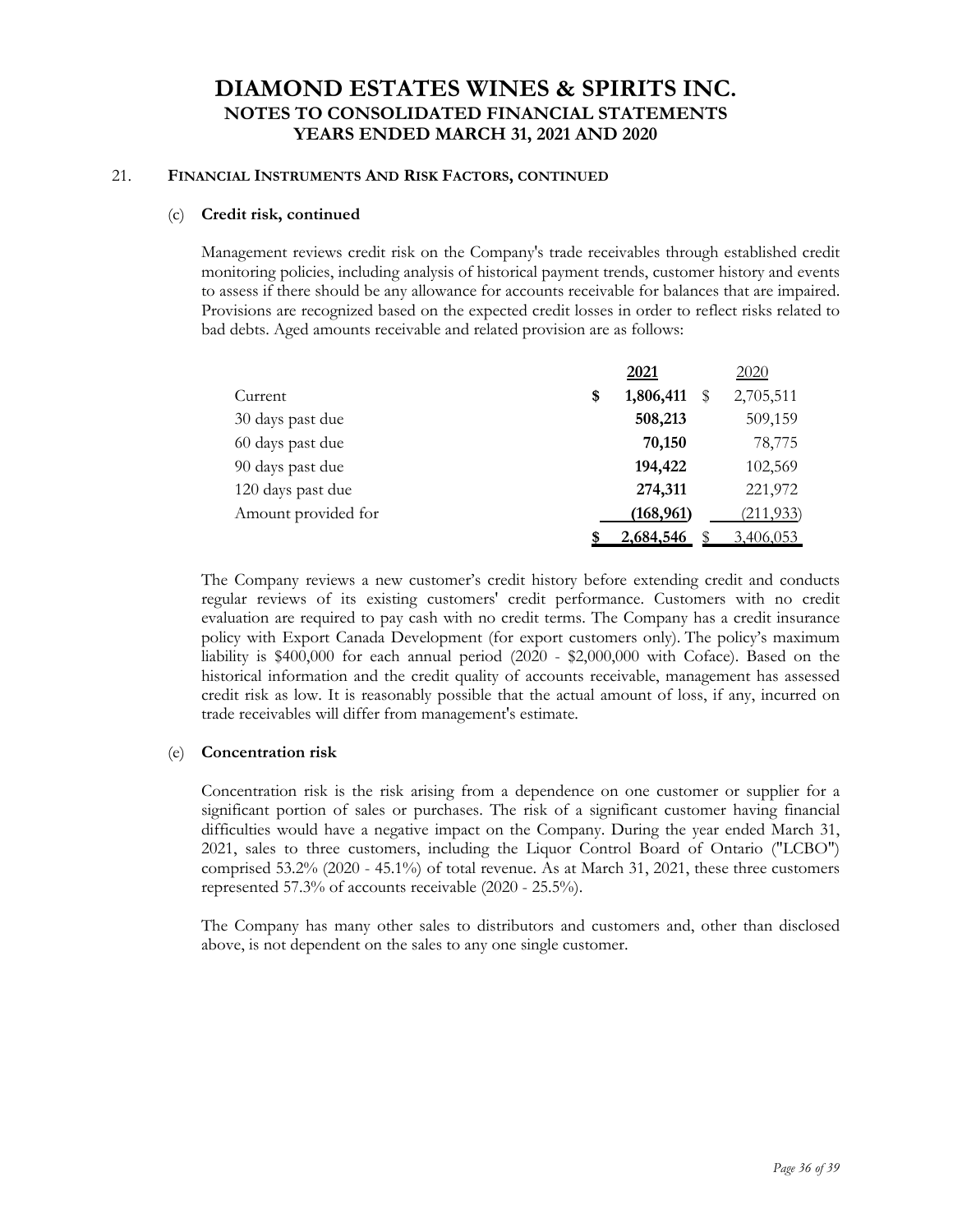### 21. **FINANCIAL INSTRUMENTS AND RISK FACTORS, CONTINUED**

### (f) **Foreign currency risk**

Foreign currency risk is the risk that changes in foreign currency rates will adversely affect the Company. The Company conducts transactions with parties worldwide, and as a result, certain of the Company's accounts receivable and accounts payable balances are denominated in United States dollars ("USD"), Australian dollars ("AUD"), Euros ("EUR") and British pounds ("GBP"). A significant change in currency exchange rate between the Canadian dollar relative to these currencies could have an effect on the operating results. The Company has not hedged its exposure to currency fluctuations. Based on this exposure and assuming that all other variables remain constant,  $a +/- 10\%$  change in the value of the Canadian dollar relative to these currencies as at March 31, 2021 would affect net income and comprehensive income by approximately \$5,000 (2020 - \$19,000).

### (g) **Liquidity risk**

Liquidity risk is the risk arising from the Company not being able to meet its obligations as they come due. The Company manages its liquidity needs by carefully monitoring scheduled debt servicing payments for its financial liabilities as well as forecasting cash inflows and outflows due in day-to-day business. The data used for analyzing these cash flows is consistent with that used in the contractual maturity presented in bank indebtedness and term loans payable *(see note 12).*

Total current liabilities as at March 31, 2021 of \$5,955,454 (2020 - \$26,764,811), which includes accounts payable and accrued liabilities, unearned revenue and deposits received, note payable, current portion of term loans payable and lease liabilities, are considered current and are due within 12 months of the end of the reporting period.

As at March 31, 2021, the Company had a working capital surplus of \$20,401,475 (2020 deficiency of \$993,456). The working capital deficiency as at March 31, 2020 resulted from the classification of long-term debt as current *(see note 12)*, and reverted back to long-term in 2021 Q1 based on the extension of the credit agreement to July 1, 2022 (under the terms of the Fourth Amending Agreement).

The following table outlines the Company's contractual undiscounted obligations as at March 31, 2021. The Company analyzes contractual obligations for financial liabilities in conjunction with other commitments in managing liquidity risk. Contractual obligations include term loans payable, lease liabilities, and contracts for the purchase of grapes, packaging and other raw materials.

|                                                                        | $\leq 1$ year | 2-3 years | 4-5 years<br>\$ (000's) | >5 years | Total  |
|------------------------------------------------------------------------|---------------|-----------|-------------------------|----------|--------|
| Accounts payable and accrued<br>liabilities                            | 4,735         |           |                         |          | 4,735  |
| Term loans payable                                                     | 844           | 22,946    |                         |          | 23,790 |
| Lease liabilities                                                      | 420           | 887       | 696                     | 1,106    | 3,109  |
| Purchase contracts for grapes,<br>packaging and other raw<br>materials | 4,501         | 8,250     |                         |          | 12,751 |
| Total contractual obligations                                          | 10,500        | 32,083    | 696                     | 1.106    | 44,385 |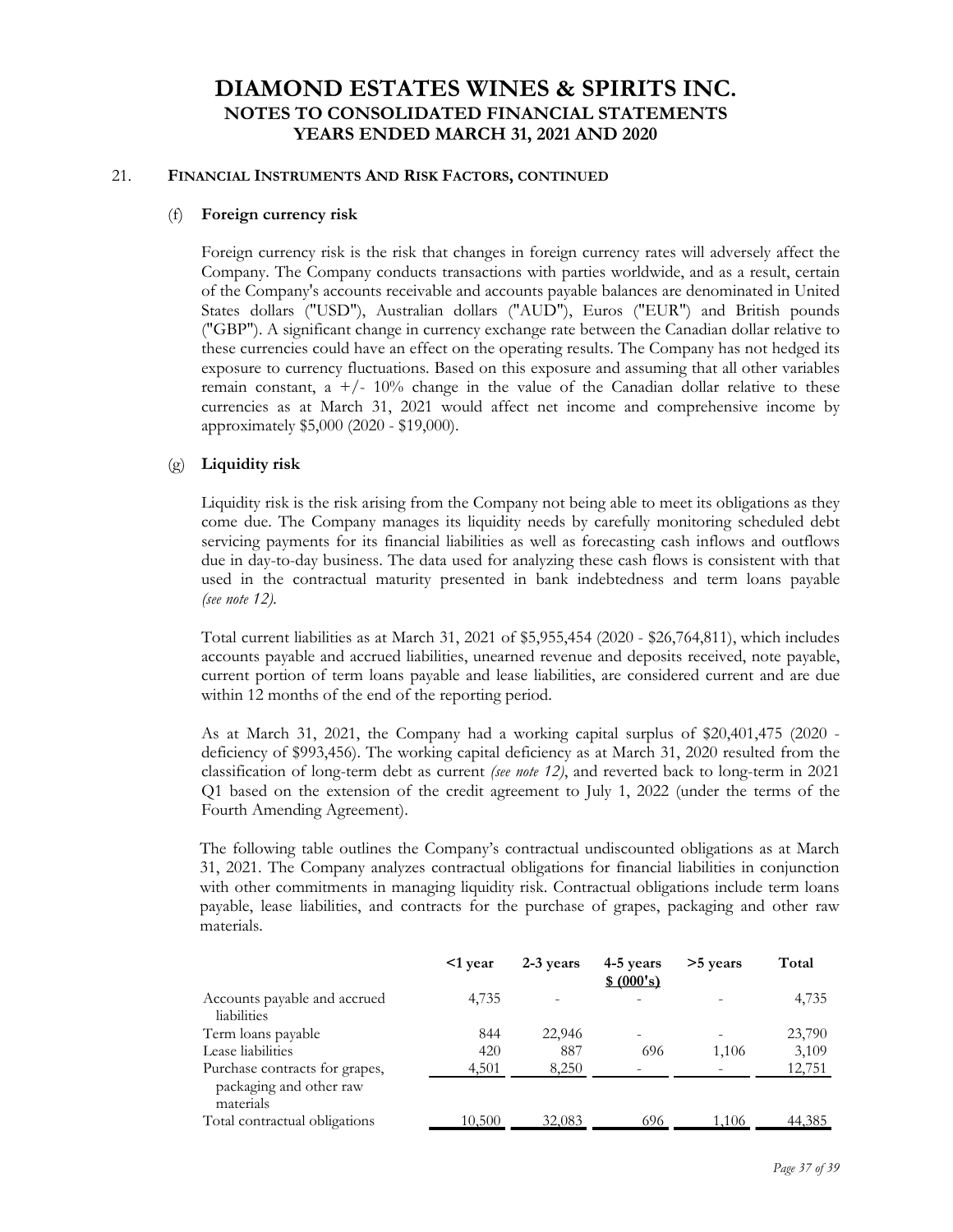### 22. **NON-CASH TRANSACTIONS**

|                                                                 | 2021      | 2020      |  |
|-----------------------------------------------------------------|-----------|-----------|--|
|                                                                 | S         |           |  |
| Property, plant and equipment and right-of-use assets acquired  | 466,543   | 54,486    |  |
| under lease liabilities                                         |           |           |  |
| Right-of-use assets and lease liabilities on transition to IFRS |           | 2,385,244 |  |
| Lease liabilities for assets disposed of under lease            | (45, 577) | (56, 963) |  |
| Issuance of common shares on settlement of DSUs                 |           | 70,203    |  |

### 23. **SUBSEQUENT EVENTS**

### (a) **Convertible debentures**

On June 10, 2021, the Company announced that it has completed a non-brokered private placement of \$1.83 million aggregate principal amount of 10.0 % unsecured convertible debentures of the Company with certain insiders of the Company, including Lassonde and Oakwest Corporation Limited.

- The debentures bear interest from the date of issue at  $10.0\%$  per annum, calculated monthly, in arrears. The interest accrues on the principal outstanding under the debentures until such principal is repaid or converted. The debentures will mature on July 2, 2023, unless the holder requests to accelerate the maturity date in the event the Company completes an equity financing for minimum gross proceeds of \$2 million within the next 12 months.
- (ii) The debentures are convertible at the holder's option from the date of issuance until the maturity date at a conversion price of \$0.185. If repayment of the debentures on the maturity date would constitute non-compliance by the Company under its senior borrowing obligations, the holder has the option to convert at the conversion price, or to roll the obligations over into new one-year debentures, on similar terms to be negotiated. The debentures are also redeemable at the Company's option, subject to an early redemption fee during the first 12 months following closing of the offering of an additional 1% interest and, if during the first six months, a minimum six months interest.
- (iii) All securities issued in connection with the offering are subject to a four-month hold period expiring October 11, 2021. The Company intends to use the net proceeds of the offering for general working capital purposes in support of an anticipated increase in operations coinciding with of the reopening of the economy over the next several months.

### (b) **Second Amendment to ARCA**

On June 29, 2021, the Company executed the Second Amendment to the ARCA *(see note 12(b))* that extended the maturity date of the ARCA by 3 months from July 1, 2022 to October 1, 2022.